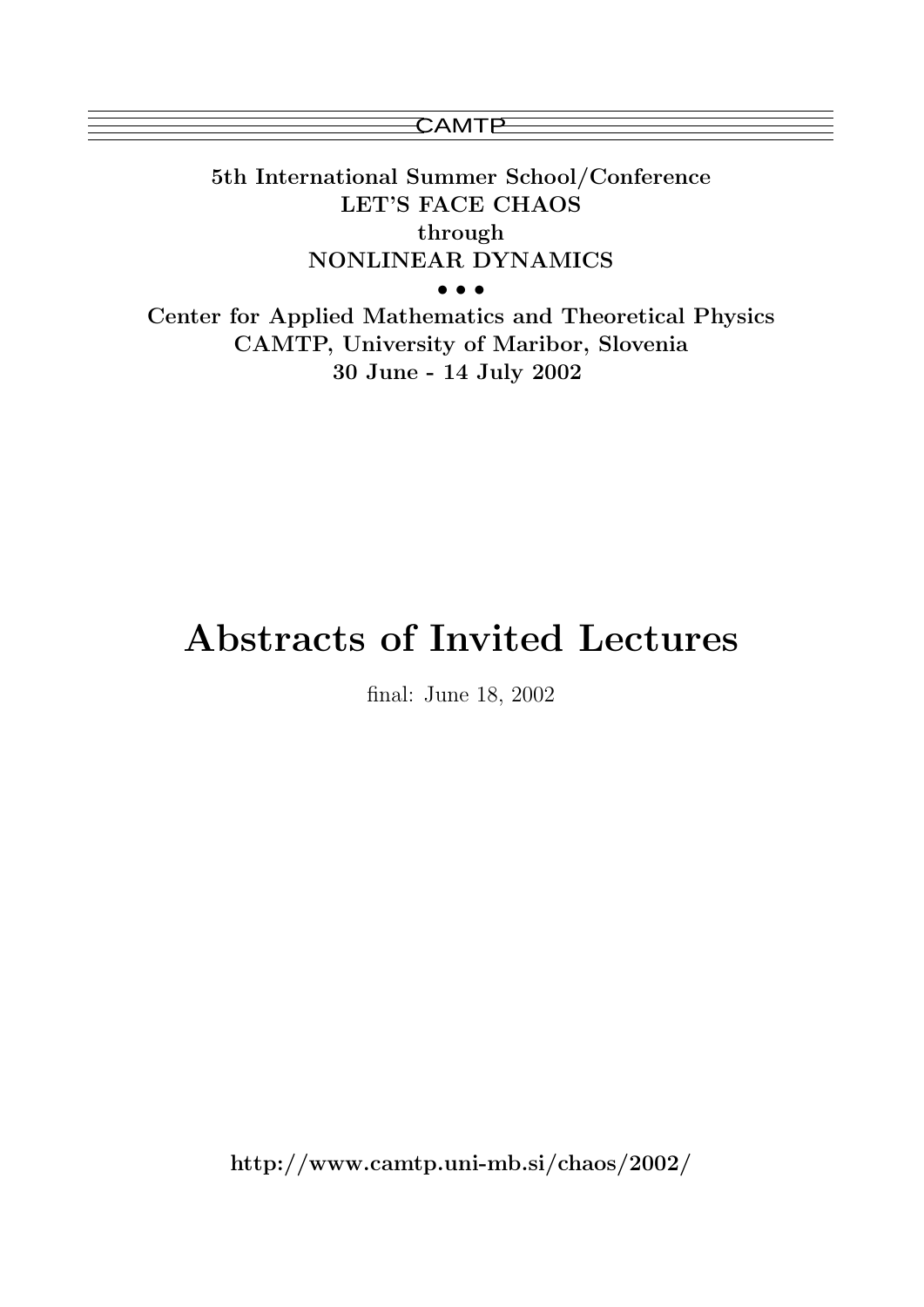# On the Weibull distribution appeared in chaotic systems

Yoji Aizawa

Department of Applied Physics, Faculty of Science and Engineering, Advanced Institute for Complex Systems, Waseda University, Tokyo, Japan

Various kinds of scaling laws are often observed in complex dynamical systems; for instance, SOC and punctuated equilibrium near the edge of chaos, 1/f spectrum, long time tails and anomalous diffusion in non-hyperbolic systems, where the self-similarity structures play essential roles in dynamical space and induce the breaking of central limit theorem for gaussian regime.

In the present paper we discuss three complex dynamical systems with non-gaussian scaling regime described by the Weibull distribution. Though the universality of Weibull distribution functions has not yet been made clear, but it is surmised that the Weibull regime is omnipresent in the systems under consideration.

# 1. Hamiltonian systems

Weibull distributions in hamiltonian dynamics were studied in (1): Mixmaster universe model [Prog. Theor. Phys. 98 No.6 (1997), 1225], and in (2) Cluster formation [Prog. Theor. Phys. 103 (2000), 519 ; Suppl. No.139 (2000), 1]. In particular, it was shown that the Arnold diffusion can be explained in terms of the universality of Log-Weibull distributions.

Here we discuss a new simplified model of random potential scattering, where Weibull distributions are numerically obtained.

# 2. Time dependent non-stationary chaotic map

It is known that the modified Bernoulli map reveals strong intermittency and anomalous large deviation properties [Prog. Theor. Phys. 99 (1989), 149 and 90 No.3 (1993), 547].

Here we consider the time dependent process where the system parameter is varying in the course of time. Surprising results are the followings ; the time dependent intermittency obeys the Weibull distribution in the intermediate long time scale, but in the intrinsic long time scale it obeys the Log-Weibull distribution.

# 3. A model of financial market

It is known in econophysics studies that the distribution of returns (change of price) obeys the stable  $(Lévy)$  distribution, but many theoretical models for financial market do not always display the stable law.

Here we study a multi-agent model [Chaos, Solitons & Fractals 11 (2000), 1077 ; 1739, Physica A 287 (2000), 507], and point out that the return distributions are well adjusted by the Weibull distribution function in wide parameter range.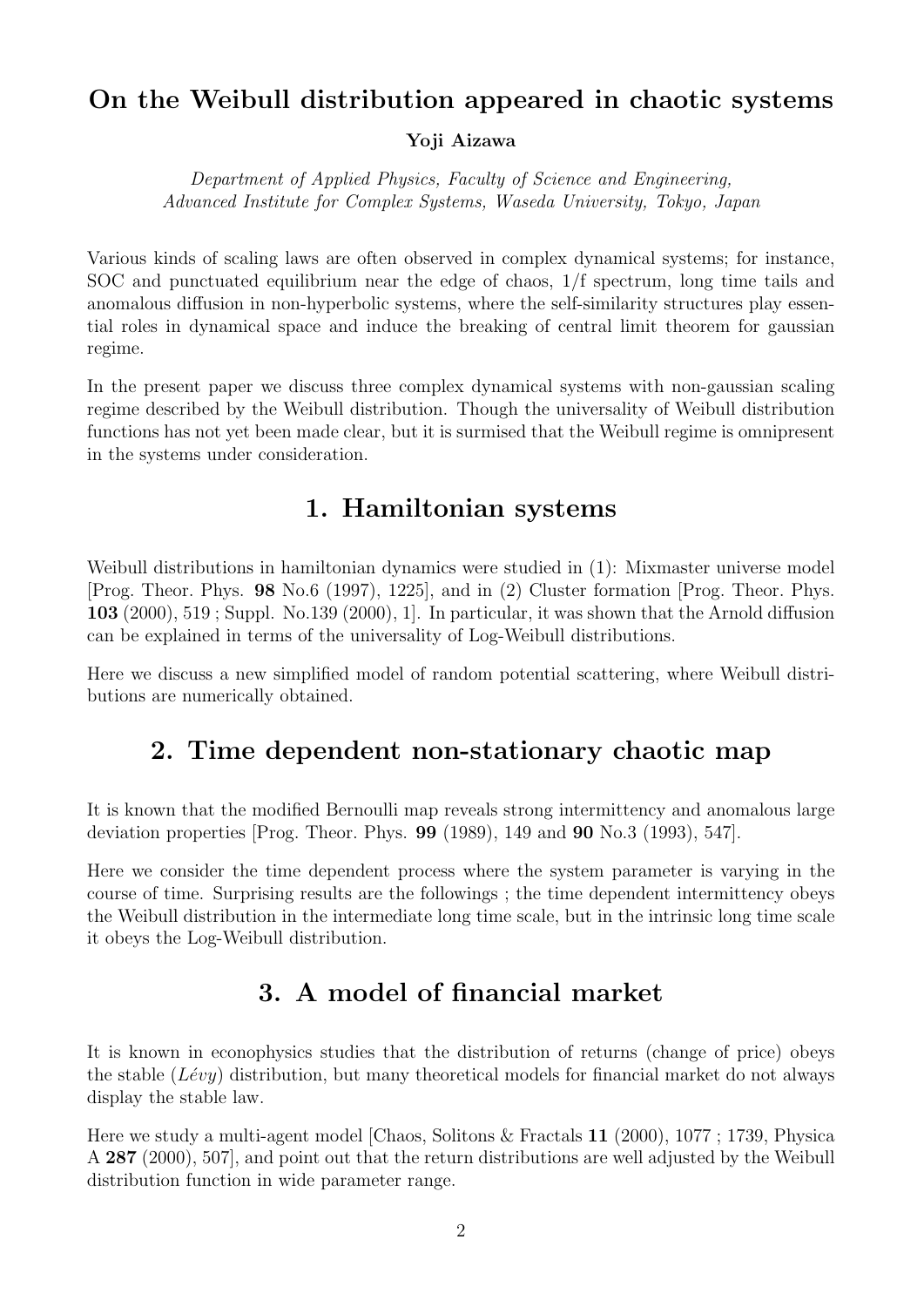# Quantum chaos: Universal versus system-specific fluctuations

## Oriol Bohigas

### LPTMS, Université Paris-Sud, Orsay, France

It is by now well established that spectral fluctuations of quantum systems whose underlying classical motion is chaotic exhibit universalities. On the other hand, it is also well known that there are parameters characterizing a particular chaotic system. The purpose of the two lectures will be to illustrate, partly by studying particular examples, what makes some properties system-dependent and other universal. The general framework will be periodic orbit and random matrix theories.

Emphasis will be put on two properties not so widely discussed so far: i) spectral spacing autocorrelations, ii) total energies of (non-interacting) fermion systems. Besides a general discussion, two cases will be treated in detail: 1) zeros of the Riemann zeta function (an example of a 'chaotic' system for which all 'classical' information is well known), 2) the fluctuation of the binding energy of atomic nuclei (a system which is mainly regular but for which there is evidence that a (small) chaotic part is present).

#### References

O. Bohigas, P. Leboeuf, M.-J. Sanchez, 'On the distribution of the total energy of a system of non-interacting fermions: random matrix and semiclassical estimates', Physica D 131 (1999) 186-204

O. Bohigas, P. Leboeuf, M.-J. Sanchez, 'Spectral spacing correlations for chaotic and disordered systems', Foundations of Phys., 31 (2001) 489-517

P. Leboeuf, A.G. Monastra, O. Bohigas, 'The Riemannium', Regular and Chaot. Dyn. 6 (2001) 205-210

O. Bohigas, P.Leboeuf, 'Nuclear masses: evidence of chaos-order coexistence', Phys. Rev. Lett. 88 (2002) 092502-1-4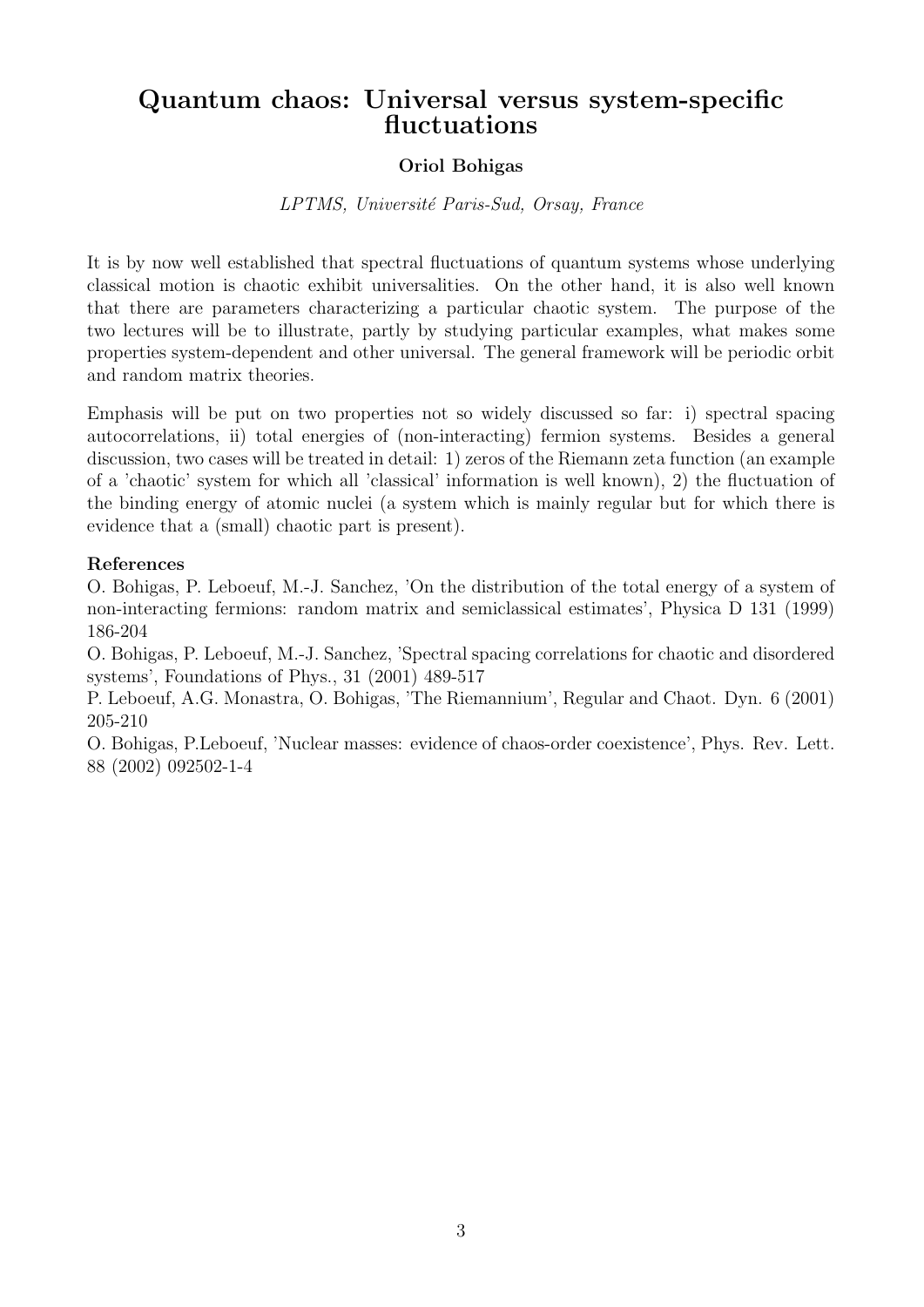# Soliton–like solutions of higher order wave equations of the KdV type

## E. Tzirtzilakis, V. Marinakis, C. Apokis and Tassos Bountis

Department of Mathematics and Center for Research and Application of Nonlinear Systems University of Patras, 26500 Patras, Greece

In this work we study second and third order approximations of water wave equations of the KdV type. First we derive analytical expressions for solitary wave solutions for some special sets of parameters of the equations. Remarkably enough, in all these approximations, the form of the solitary wave and its amplitude–velocity dependence are identical to the sech<sup>2</sup>–formula of the one–soliton solution of the KdV. Next we carry out a detailed numerical study of these solutions using a Fourier pseudospectral method combined with a finite–difference scheme, in parameter regions where soliton–like behavior is observed. In these regions, we find solitary waves which are stable and behave like solitons in the sense that they remain virtually unchanged under time evolution and mutual interaction. In general, these solutions sustain small oscillations in the form of radiation waves (trailing the solitary wave) and may still be regarded as stable, provided these radiation waves do not exceed a numerical stability threshold. Instability occurs at high enough wave speeds, when these oscillations exceed the stability threshold already at the outset, and manifests itself as a sudden increase of these oscillations followed by a blowup of the wave after relatively short time intervals.

#### References

A.S. Fokas, "On a Class of Physically Important Integrable Equations", Physica 87D (1995), 145–150; see also A.S. Fokas and Q.M. Liu, PRL 77(12) (1996), 2347.

V. Marinakis, T.C. Bountis, "Special Solutions of a new Class of Water Wave Equations", Comm. in Appl. Anal. 4(3) (2000), 433–445.

E. Tzirtzilakis, M. Xenos, V. Marinakis, T.C. Bountis, "Interactions and Stability of Solitary Waves in Shallow Water", Chaos, Solitons and Fractals, 14 (2000), 87–95.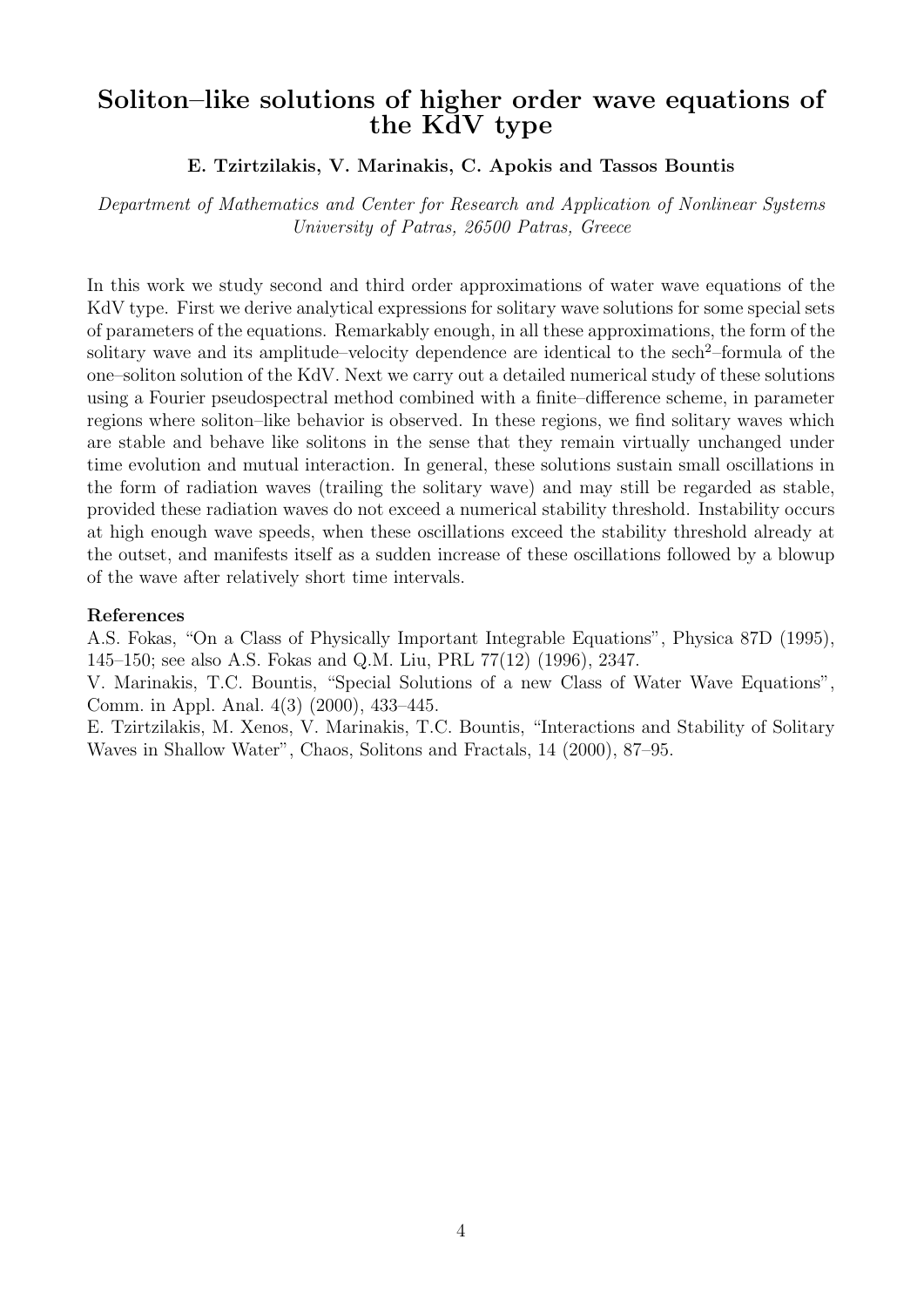# Localized oscillations in 1-dimensional nonlinear media and homoclinic orbits of invertible maps

## Tassos Bountis

Department of Mathematics and Center for Research and Application of Nonlinear Systems University of Patras, 26500 Patras, Greece

In recent years, a very interesting phenomenon has captured the imagination of many nonlinear scientists: The occurrence of stable, localized oscillations in 1 - and 2 - dimensional lattices. These oscillations have been termed discrete breathers, in analogy to similar solutions found in certain completely integrable continuous systems, like the sine Gordon and the Nonlinear Schrödinger partial differential equations.

In these lectures, we will first review the physical models in which discrete breathers were first discovered and studied. We will then outline the work of Aubry and MacKay who rigorously established the existence of stable discrete breathers in a wide class of infinite chains of linearly coupled anharmonic oscillators. It is interesting that, in many cases, breathers are indeed a discrete phenomenon, as they are not expected to exist in the continuum limit. Furthermore, they have also been recently observed in several experiments, notably some involving arrays of coupled Josephson junctions.

We shall demonstrate that discrete breathers correspond, in fact, to homoclinic orbits at the intersections of invariant manifolds of a saddle point, lying at the origin of a 2N - dimensional map in Fourier space. Exploiting this geometric approach, we will show that discrete breathers can be accurately approximated and even classified using ideas of symbolic dynamics.

In this way, a great variety of such forms (also called multibreathers) can be constructed most of which are found to be linearly unstable. Thus, developing methods for computing homoclinic orbits of invertible maps allows us to obtain accurate representations of discrete breathers and stabilize (or destabilize) them using techniques of continuous feedback control.

## References

M. Kollmann, H.W. Capel and T. Bountis, "Breathers and Multi-Breathers in a Damped, Periodically Driven Discretized NLS Equation", Phys. Rev. E 60, 1195 (1998).

T. Bountis, H.W. Capel, M. Kollmann, J.C. Ross, J.M. Bergamin and J.P. van der Weele, "Multibreathers and Homoclinic Chaos in 1-Dimensional Lattices", Phys. Lett. 268A, 50- 60(2000).

J. Bergamin, T. Bountis and C. Jung, "A Method for Locating Symmetric Homoclinic Orbits Using Symbolic Dynamics", J. Phys. A: Math. Gen.,33, 8059-8070 (2000).

J. Bergamin, T. Bountis and M. Vrahatis, "Homoclinic Orbits of Invertible Maps", preprint submitted for publication (2002).

T. Bountis, J. Bergamin and V. Basios, "Breather Stabilization Using Continuous Feedback Control", to appear in Phys. Lett. A (2002).

J. M. Bergamin, Sp. Kamvyssis and T. Bountis,"A Numerical Study of the Perturbed Semiclassical Focusing Nonlinear Schrodinger Equation", Phys. Lett. A, to appear (2002).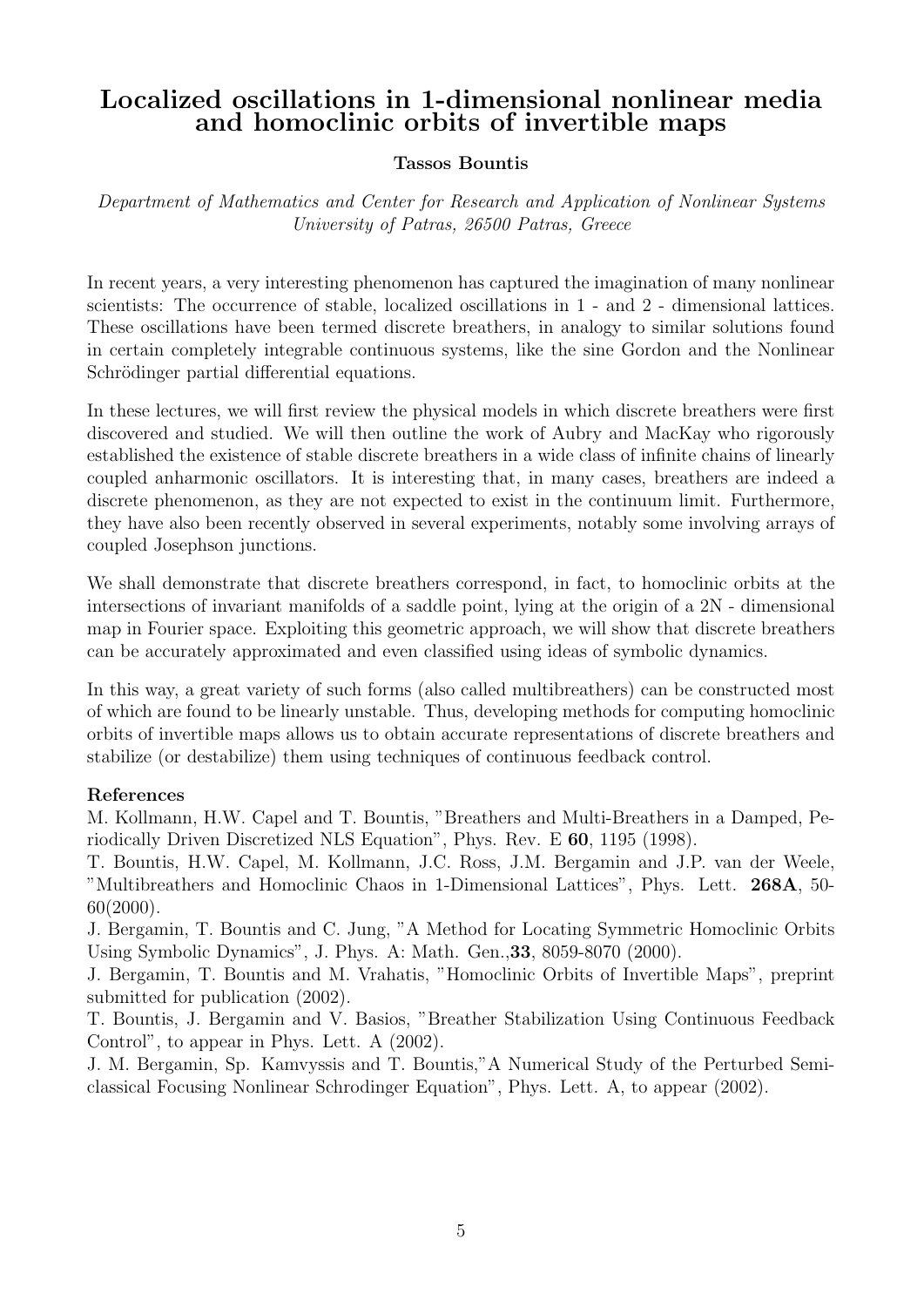# Efficient quantum computing of complex dynamics

#### Giulio Casati

Center for Nonlinear and Complex Systems, University of Insubria, Como, Italy

In interacting many body systems such as nuclei, complex atoms, quantum dots, and quantum spin glasses, the interaction leads to quantum chaos characterized by ergodicity of eigenstates and level spacing statistics as in Random Matrix Theory. In this regime, a quantum computer eigenstate is composed by an exponentially large number of quantum register states and the computer operability is destroyed. Here we model an isolated quantum computer as a twodimensional lattice of qubits (spin halves) with fluctuations in individual qubit energies and residual short-range inter-qubit couplings. We show that above a critical inter-qubit coupling strength, quantum chaos sets in and this results in the interaction induced dynamical thermalization and the occupation numbers well described by the Fermi-Dirac distribution. This thermalization destroys the noninteracting qubit structure and sets serious requirements for the quantum computer operability. We then construct a quantum algorithm which uses the number of qubits in an optimal way and efficiently simulates a physical model with rich and complex dynamics. The numerical study of the effect of static imperfections in the quantum computer hardware shows that the main elements of the phase space structures are accurately reproduced up to a time scale which is polynomial in the number of qubits. The errors generated by these imperfections are more significant than the errors of random noise in gate operations.

#### References

G. Benenti, G. Casati and D.L. Shepelyansky 2001 Eur. Phys. J. D. 17 265.

G. Benenti,G. Casati, S. Montangero and D. L. Shepelyansky 2001 Phys. Rev. Lett. 87 227901

G. Benenti and G. Casati Quantum-classical Correspondence in perturbed chaotic Systems. To appear in Phys Rev E.

G. Benenti, G. Casati, S. Montangero and D.L. Shepelyansky Eigenstates of Operative Quantum Computer: Hypersensitivity to Static Imperfections. Preprint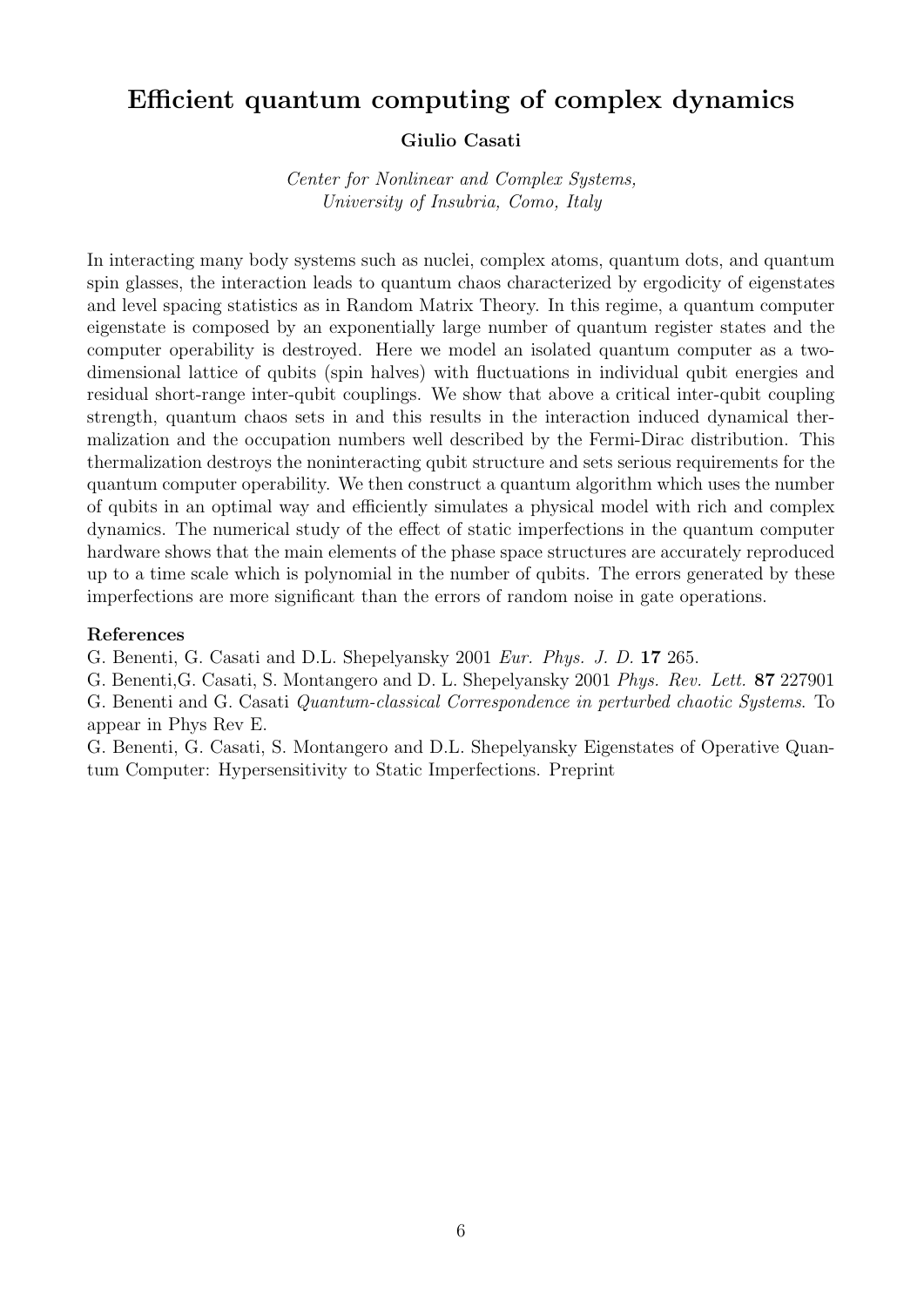# M-theory and particle physics

## Mirjam Cvetič

Department of Physics and Astronomy, University of Pennsylvania, Philadelphia, USA

Recent developments in string and M-theory are reviewed with an emphasis on particle physics implications. Aspects of non-perturbative extended objects - branes are introduced. The focus is on the role these objects play in the construction of new four-dimensional solutions of string theory with the structure of the standard model and three families of quarks and leptons. A beautiful relationship of these constructions to purely geometric one, as an Mtheory compactified on special holonomy spaces is highlighted.

#### References

M. Cvetič, G. W. Gibbons, H. Lu and C. N. Pope, "M-theory conifolds," Phys. Rev. Lett. 88, 121602 (2002) [arXiv:hep-th/0112098].

M. Cvetič, G. Shiu and A. M. Uranga, "Three-family supersymmetric standard like models from intersecting brane worlds," Phys. Rev. Lett. 87, 201801 (2001) [arXiv:hep-th/0107143].

M. Cvetič, G. Shiu and A. M. Uranga, "Chiral four-dimensional  $N = 1$  supersymmetric type IIA orientifolds from intersecting D6-branes," Nucl. Phys. B 615, 3 (2001) [arXiv:hep-th/0107166]. J. Polchinski, "Dirichlet-Branes and Ramond-Ramond Charges," Phys. Rev. Lett. 75, 4724 (1995) [arXiv:hep-th/9510017].

E. Witten, "String theory dynamics in various dimensions," Nucl. Phys. B 443, 85 (1995) [arXiv:hep-th/9503124].

C. M. Hull and P. K. Townsend, "Unity of superstring dualities," Nucl. Phys. B 438, 109 (1995) [arXiv:hep-th/9410167].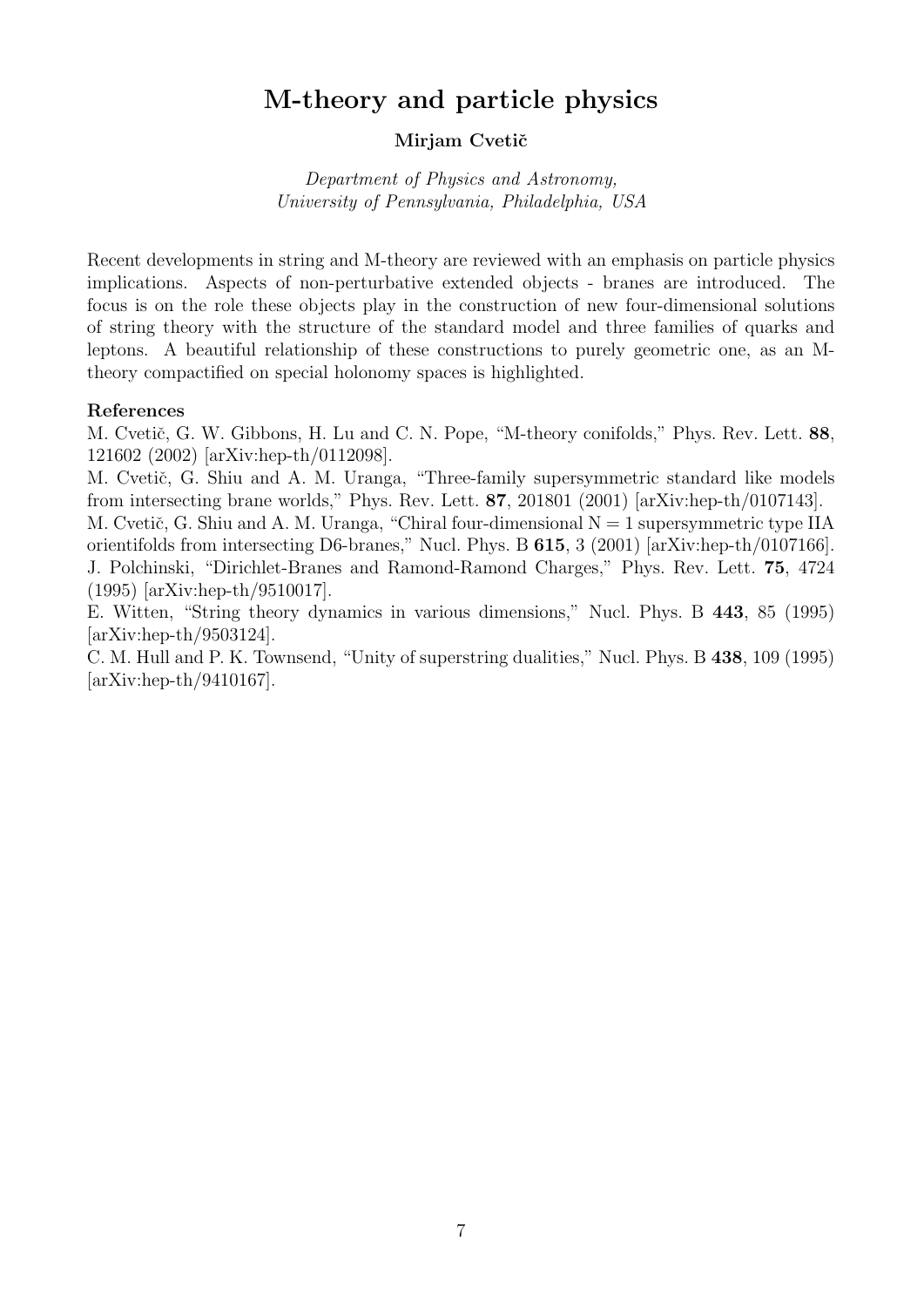# Chaos and what to do about it: An overview

## Predrag Cvitanović

School of Physics, Georgia Tech Atlanta, GA 30332-0430, USA

That deterministic dynamics leads to chaos is no surprise to anyone who has tried pool, billiards or snooker - that is what the game is about - so we start our course about what is chaos and what to do about it by a game of pinball. This might seem a trifle trivial, but a pinball is to chaotic dynamics what a pendulum is to integrable systems: thinking clearly about what is "chaos" in a pinball will help us tackle more difficult problems, such as computing diffusion constants in deterministic gases, or computing the Helium spectrum.

We all have an intuitive feeling for what a pinball does as it bounces between the pinball machine disks, and only highschool level Euclidean geometry is needed to describe the trajectory. Turning this intuition into calculation will lead us, in clear physically motivated steps, to almost everything one needs to know about deterministic chaos: from unstable dynamical flows, Poincaré sections, Smale horseshoes, symbolic dynamics, pruning, discrete symmetries, periodic orbits, averaging over chaotic sets, evolution operators, dynamical zeta functions, Fredholm determinants, cycle expansions, quantum trace formulas and zeta functions, and to the semiclassical quantization of helium.

#### Reference

Read chapter 1 and appendix A of P. Cvitanović, R. Artuso, R. Mainieri, G. Vattay et al., Classical and Quantum Chaos, http://www.nbi.dk/ChaosBook/.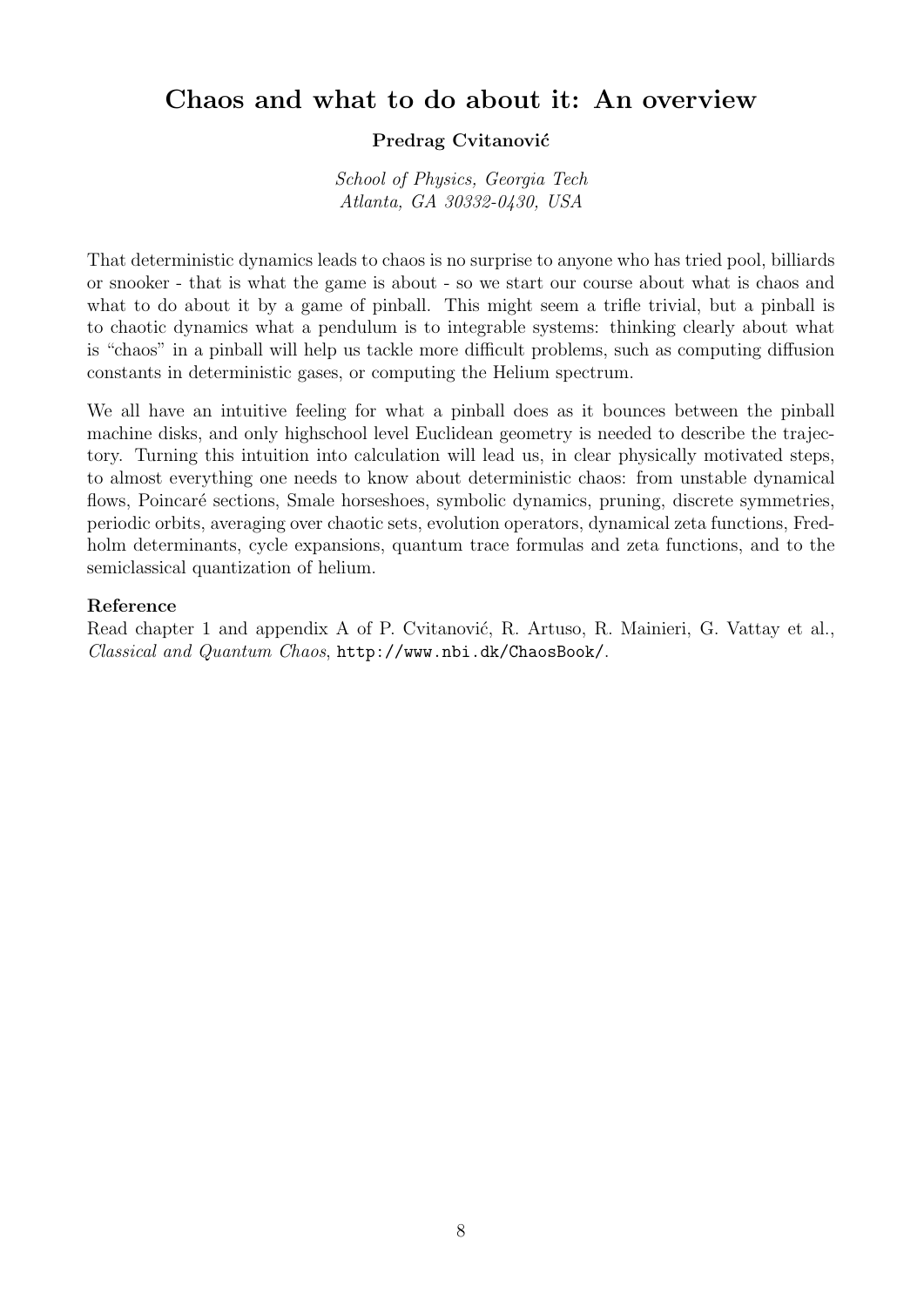# Dynamics, qualitative

## Predrag Cvitanović

School of Physics, Georgia Tech Atlanta, GA 30332-0430, USA

Confronted with a potentially chaotic dynamical system, we analyze it through a sequence of three distinct stages; diagnose, count, measure. First, we determine the intrinsic dimension of the system - the minimum number of degrees of freedom necessary to capture its essential dynamics. If the system is very turbulent (its attractor is of high dimension) we are, at present, out of luck. We know only how to deal with the transitional regime between regular motions and weak turbulence. In this regime the chaotic dynamics is restricted to a space of low dimension, the number of relevant parameters is small, and we can proceed to the second step; we count and classify all possible topologically distinct trajectories of the system. If successful, we can proceed with the third step: investigate the weights of the different pieces of the system.

In this lecture qualitative dynamics of simple stretching and mixing flows is used to introduce Smale horseshoes and symbolic dynamics, and the topological dynamics is encoded by means of transition matrices/Markov graphs.

We learn how to count and describe itineraries. While computing the topological entropy from transition matrices/Markov graphs, we encounter our first zeta function.

By now we have covered for the first time the whole distance from diagnosing chaotic dynamics to computing zeta functions. Historically, these topological zeta functions were the inspiration for injecting statistical mechanics into computation of dynamical averages; Ruelle's zeta functions are a weighted generalization of the counting zeta functions.

## Reference

Read chapters 2, 3, 10 and 11 of P. Cvitanović, R. Artuso, R. Mainieri, G. Vattay et al., Classical and Quantum Chaos, http://www.nbi.dk/ChaosBook/.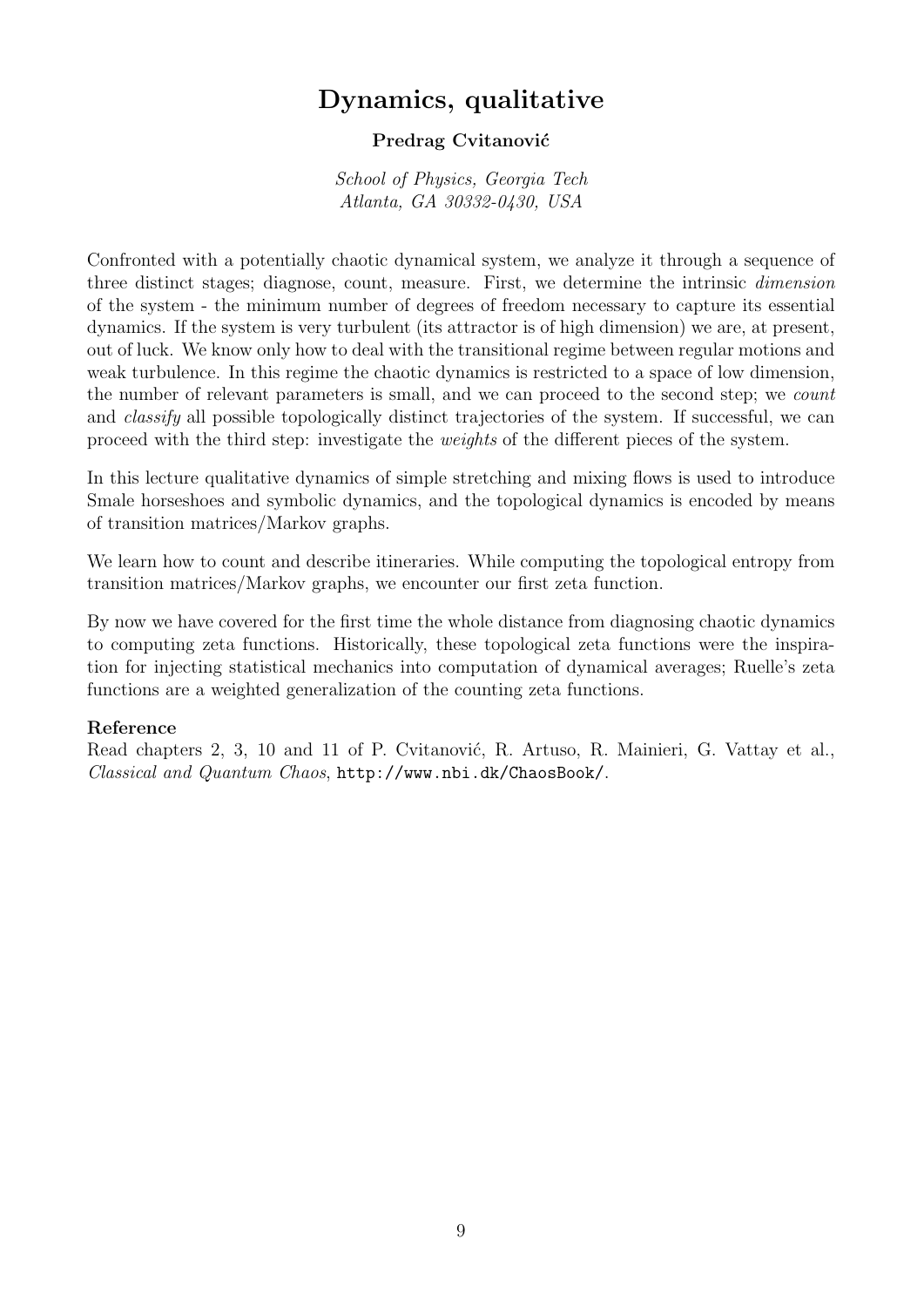# Global dynamics

## Predrag Cvitanović

School of Physics, Georgia Tech Atlanta, GA 30332-0430, USA

This lecture is the core of the course: we discuss the necessity of studying the averages of observables in chaotic dynamics, and cast the formulas for averages in a multiplicative form that motivates the introduction of evolution operators.

In chaotic dynamics detailed prediction is impossible, as any finitely specified initial condition, no matter how precise, will fill out the entire accessible phase space (similarly finitely grained) in finite time. Hence for chaotic dynamics one does not attempt to follow individual trajectories to asymptotic times; what is possible (and sensible) is description of the geometry of the set of possible outcomes, and evaluation of the asymptotic time averages. Examples of such averages are transport coefficients for chaotic dynamical flows, such as the escape rate, mean drift and the diffusion rate; power spectra; and a host of mathematical constructs such as the generalized dimensions, Lyapunov exponents and the Kolmogorov entropy. We shall now set up the formalism for evaluating such averages within the framework of the periodic orbit theory. The key idea is to replace the expectation values of observables by the expectation values of generating functionals. This associates an evolution operator with a given observable, and leads to formulas for its dynamical averages.

If there is one idea that you should learn about dynamics, it happens in this lecture(s) and it is this: there is a fundamental local - global duality which says that (global) eigenstates are dual to the (local) periodic geodesics. For dynamics on the circle, this is called Fourier analysis; for dynamics on well-tiled manifolds this is called Selberg trace formulas and zeta functions; and for generic nonlinear dynamical systems the duality is embodied in trace formulas, zeta functions and spectral determinants that we will now introduce. These objects are to dynamics what partition functions are to statistical mechanics. The bold claim is that once you understand this, classical ergodicity, wave mechanics and stochastic mechanics are nothing but special cases, to be worked out at your leisure.

The strategy is this: Global averages such as escape rates can be extracted from the eigenvalues of evolution operators. The eigenvalues are given by the zeros of appropriate determinants. One way to evaluate determinants is to expand them in terms of traces,  $log det = tr log$ . The traces are evaluated as integrals over Dirac delta functions, and in this way the spectra of evolution operators become related to periodic orbits.

The rest of the course is making sense out of this objects and learning how to apply them to evaluation of physically measurable properties of chaotic dynamical systems.

## Reference

Read chapters 5, 6, 7, 8 and 9 of P. Cvitanović, R. Artuso, R. Mainieri, G. Vattay et al., Classical and Quantum Chaos, http://www.nbi.dk/ChaosBook/.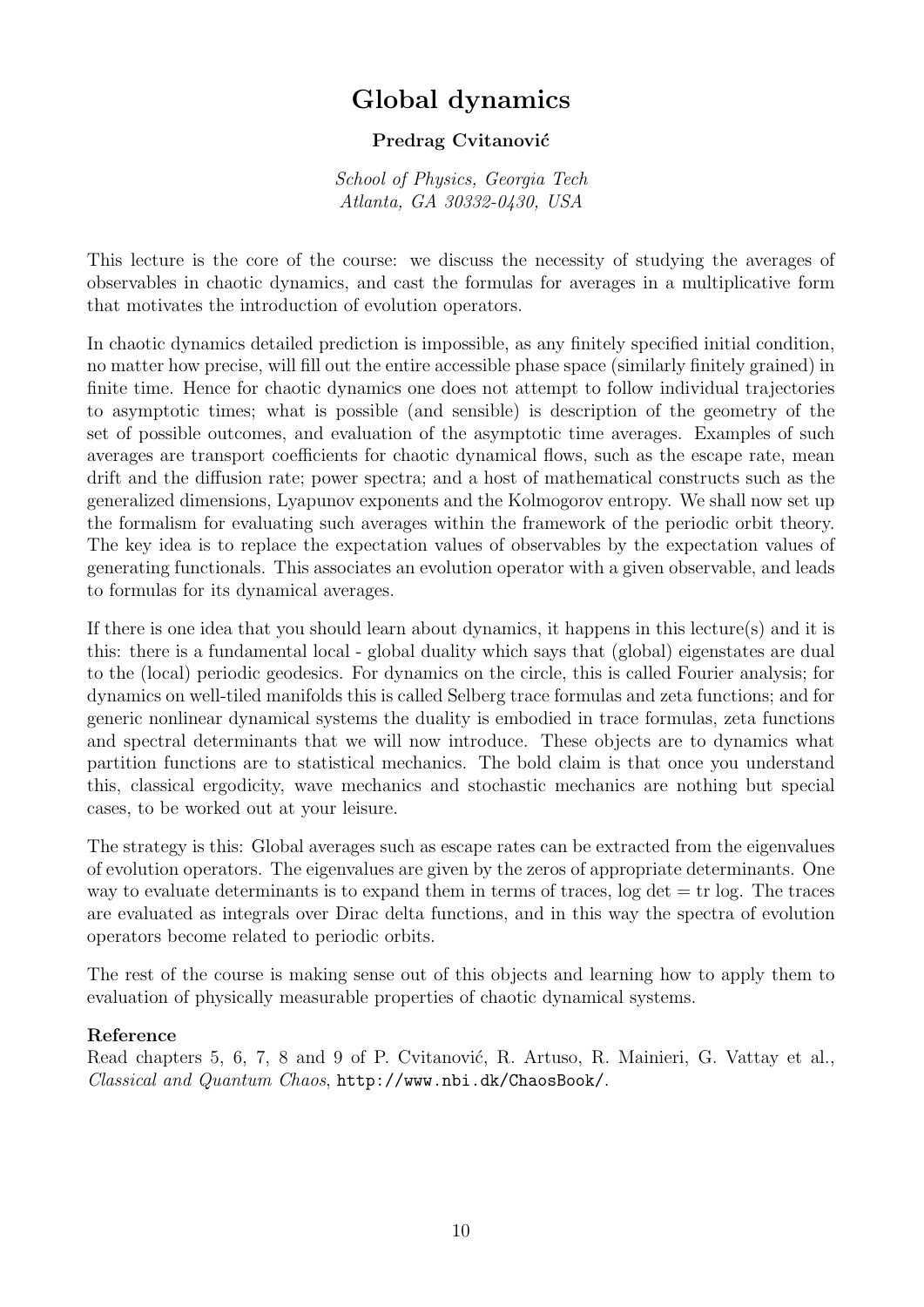# Cycle expansions: Semiclassical quantum mechanics

## Predrag Cvitanović

School of Physics, Georgia Tech Atlanta, GA 30332-0430, USA

In last lecture we have derived a plethora of periodic orbit trace formulas, spectral determinants and zeta functions. Now we learn how to expand these as cycle expansions, series ordered by increasing topological cycle length, and evaluate average quantities like escape rates. These formulas are exact, and, when the winds are kind, highly convergent. The pleasant surprise is that the terms in such expansions fall off exponentially or even faster, so that a handful of shortest orbits suffices for rather accurate estimates of asymptotic averages.

The course now shifts gear to recent advances in the periodic orbit theory of chaotic, nonintegrable systems, and the modern generalization of the De Broglie - Bohr quantization of hydrogen atom.

Instead of quantizing by suspending standing-wave configurations on stable Keplerian orbits, one suspends the standing-wave configurations on the infinity of unstable orbits. Such unstable periodic orbits are observed experimentally in the helium atom, the hydrogen in strong external fields, and other systems.

This is what could have been done with the old quantum mechanics if physicists of 1910's were as familiar with chaos as you by now are. The Gutzwiller trace formula together with the corresponding spectral determinant, the central results of the semiclassical periodic orbit theory, are derived.

The helium atom spectrum can then be computed via spectral determinants.

## Reference

Read chapters 13, 21 and 22 of P. Cvitanović, R. Artuso, R. Mainieri, G. Vattay et al., Classical and Quantum Chaos, http://www.nbi.dk/ChaosBook/.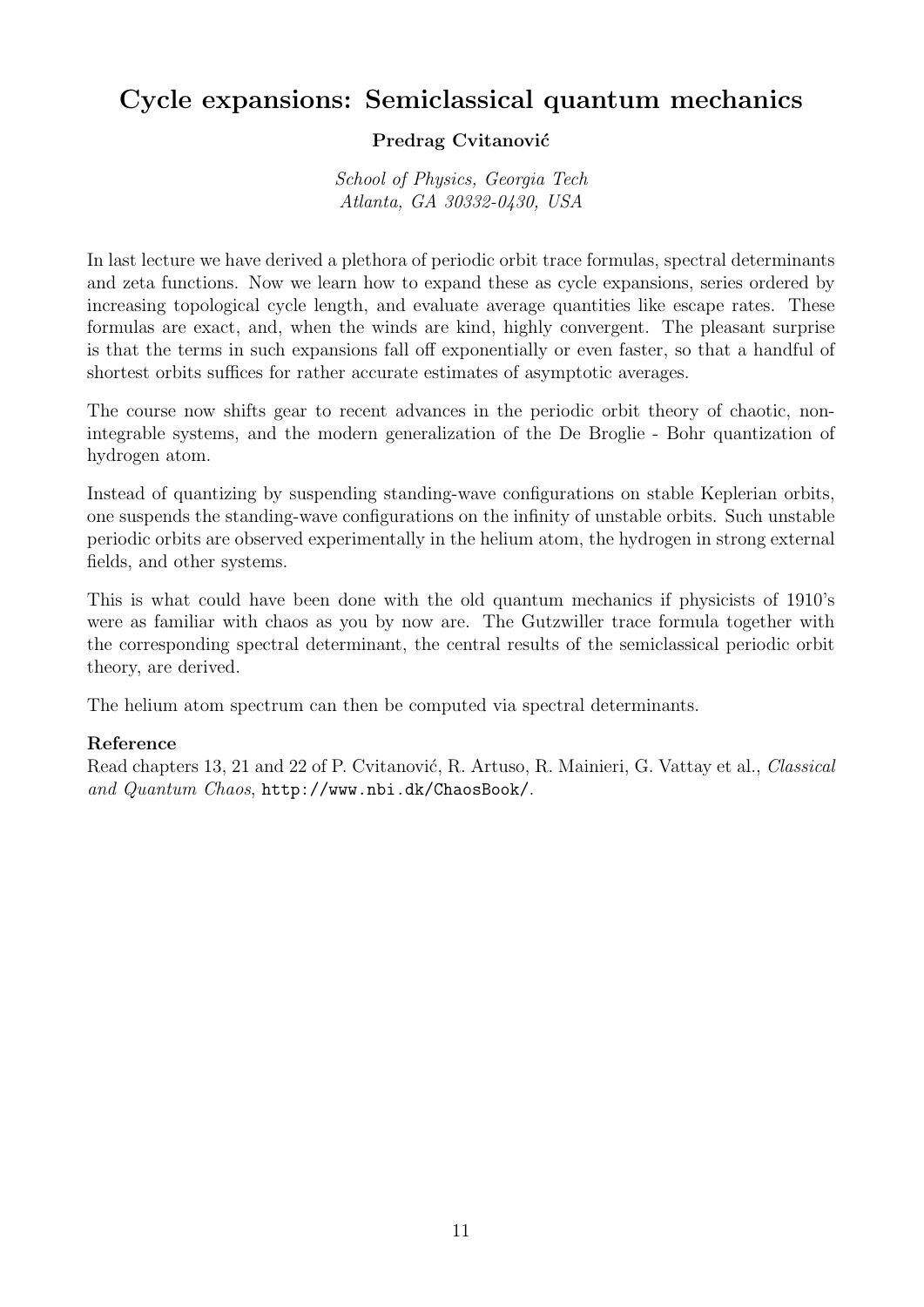# Trace formulas for stochastic evolution operators

## Predrag Cvitanović

School of Physics, Georgia Tech Atlanta, GA 30332-0430, USA

Intuitively, the noise inherent in any realistic system washes out fine details and makes chaotic averages more robust. Quantum mechanical  $\hbar$  resolution of phase space implies that in semiclassical approaches no orbits longer than the Heisenberg time need be taken into account. We explore these ideas in some detail by casting stochastic dynamics into path integral form and developing perturbative and nonperturbative methods for evaluating such integrals. In the weak noise case the standard perturbation theory is expansion in terms of Feynman diagrams. Now the surprise; we can compute the same corrections faster and to a higher order in perturbation theory by integrating over the neighborhood of a given saddlepoint exactly by means of a nonlinear change of field variables. The new perturbative expansion appears more compact than the standard Feynman diagram perturbation theory; whether it is better than traditional loop expansions for computing field-theoretic saddlepoint expansions remains to be seen, but for a simple system we study the result is a stochastic analog of the Gutzwiller trace formula with the  $\hbar$  corrections so far computed to five orders higher than what has been attainable in the quantum-mechanical applications.

#### Resume

A motion on a strange attractor can be approximated by shadowing the orbit by a sequence of nearby periodic orbits of finite length. This notion is here made precise by approximating orbits by primitive cycles, and evaluating associated curvatures. A curvature measures the deviation of a longer cycle from its approximation by shorter cycles; the smoothness of the dynamical system implies exponential (or faster) fall-off for (almost) all curvatures. The technical prerequisite for implementing this shadowing is a good understanding of the symbolic dynamics of the classical dynamical system. The resulting cycle expansions offer an efficient method for evaluating classical and quantum periodic orbit sums; accurate estimates can be obtained by using as input the lengths and eigenvalues of a few prime cycles.

To keep exposition simple we have here illustrated the utility of cycles and their curvatures by a pinball game. Glancing back, we see that the formalism is very general, and should work for any average over any chaotic set which satisfies two conditions: 1. the weight associated with the observable under consideration is multiplicative along the trajectory; 2. the set is organized in such a way that the nearby points in the symbolic dynamics have nearby weights.

#### Reference

Read articles in the "Chaotic Field Theory" section of http://www.nbi.dk/~predrag/papers/preprPOT.html and the take-home problem set for the next millennium in P. Cvitanović, R. Artuso, R. Mainieri, G. Vattay et al., Classical and Quantum Chaos, http://www.nbi.dk/ChaosBook/.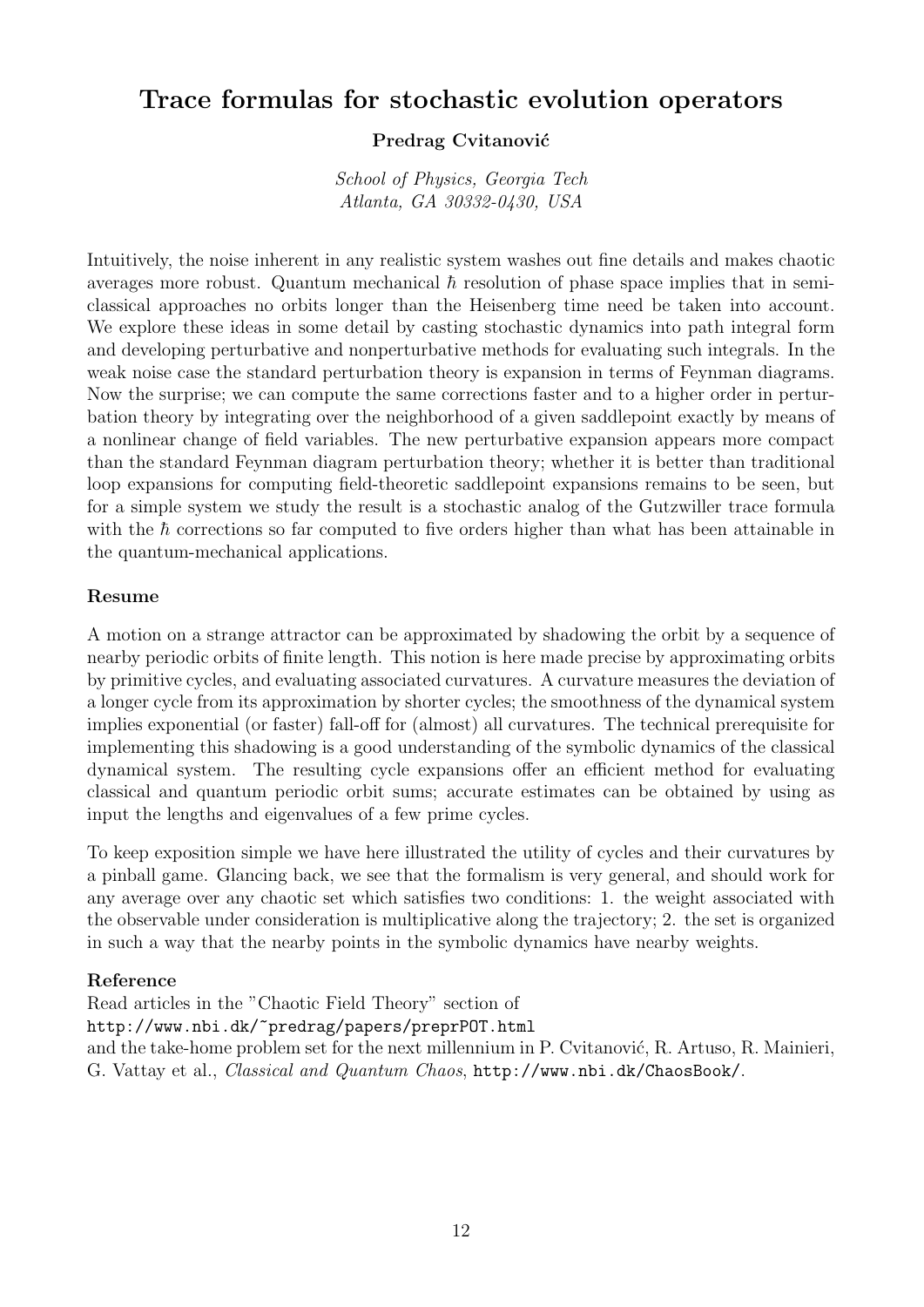# Relaxation dynamics described by nonlinear Fokker-Planck equations: applications to human movement sciences

#### Till D. Frank

Faculty of Human Movement Sciences, Vrije Universiteit, Amsterdam, The Netherlands, and Institute for Theoretical Physics, University of Muenster, Muenster, Germany

Mesoscopic stochastic descriptions of many particle systems have frequently been used in the context of mean field nonlinear Fokker-Planck equations (Desai and Zwanzig 1978; Kuramoto 1984) and nonlinear Fokker-Planck equations related to nonextensive entropies (Plastino and Plastino 1995). We discuss a recent attempt to obtain a unified description for stochastic relaxation processes that are characterized by mean field interactions, on the one hand, and nonextensivity, on the other hand (Frank 2001b).

First, we consider the stationary case. To this end, we introduce the concept of inverse distortion functions (Frank, Daffertshofer 1999). For mean field models we obtain from inverse distortion functions implicit descriptions of stationary distributions that involve transcendent equations and can be used to address the phenomenon of multistability. For nonextensive systems we obtain cut-off and power-law distributions.

Second, we examine the transient case. We briefly discuss exact time-dependent solutions of systems related to the Sharma-Mittal entropy (Frank, Daffertshofer 2000). Then, H-theorems are developed on the basis of (i) inverse distortion functions and (ii) free energy measures (Shiino 1987,2001; Bonilla et al. 1998; Frank 2001a,b,2002; Kaniadakis 2001).

Third and finally, we study the stability of stationary distributions for a stochastic mean field model that is in line with the field theoretical description of neural activity proposed by Haken (1996) and Jirsa and Haken (1996) and can describe neural activity during rhythmic finger movements (Frank et al. 2000). We focus on two approaches: the transcendent equation approach and Lyapunov's direct method (Frank et al. 2001).

#### References

Bonilla L L, Perez-Vicente C J, Ritort F, and Soler J 1998 Phys. Rev. Lett. 81 3643 Desai R C and Zwanzig R 1978 J. Stat. Phys. 19 1 Frank T D and Daffertshofer A 1999 Physica A 272 497 Frank T D and Daffertshofer A 2000 Physica A 285 129 Frank T D 2001a Phys. Lett. A 280 91 Frank T D 2001b Phys. Lett. A 290 93 Frank T D, Daffertshofer A, Peper C E, Beek P J and Haken H 2000 Physica D 144 62 Frank T D, Daffertshofer A, Peper C E, Beek P J and Haken H 2001 Physica D 150 219 Frank T D 2002 *Physica A*, in press. Haken H 1996 Principles of brain functioning (Springer, Berlin) Jirsa V K and Haken H 1996 Phys. Rev. Lett. 77 960 Kaniadakis G 2001 Physica A 296 405 Kuramoto Y 1984 Chemical oscillations, waves, and turbulence (Springer, Berlin) Plastino A R and Plastino A 1995 Physica A 222 347 Shiino M 1987 Phys. Rev. A 36 2393 Shiino M 2001 J. Math. Phys. 42 2540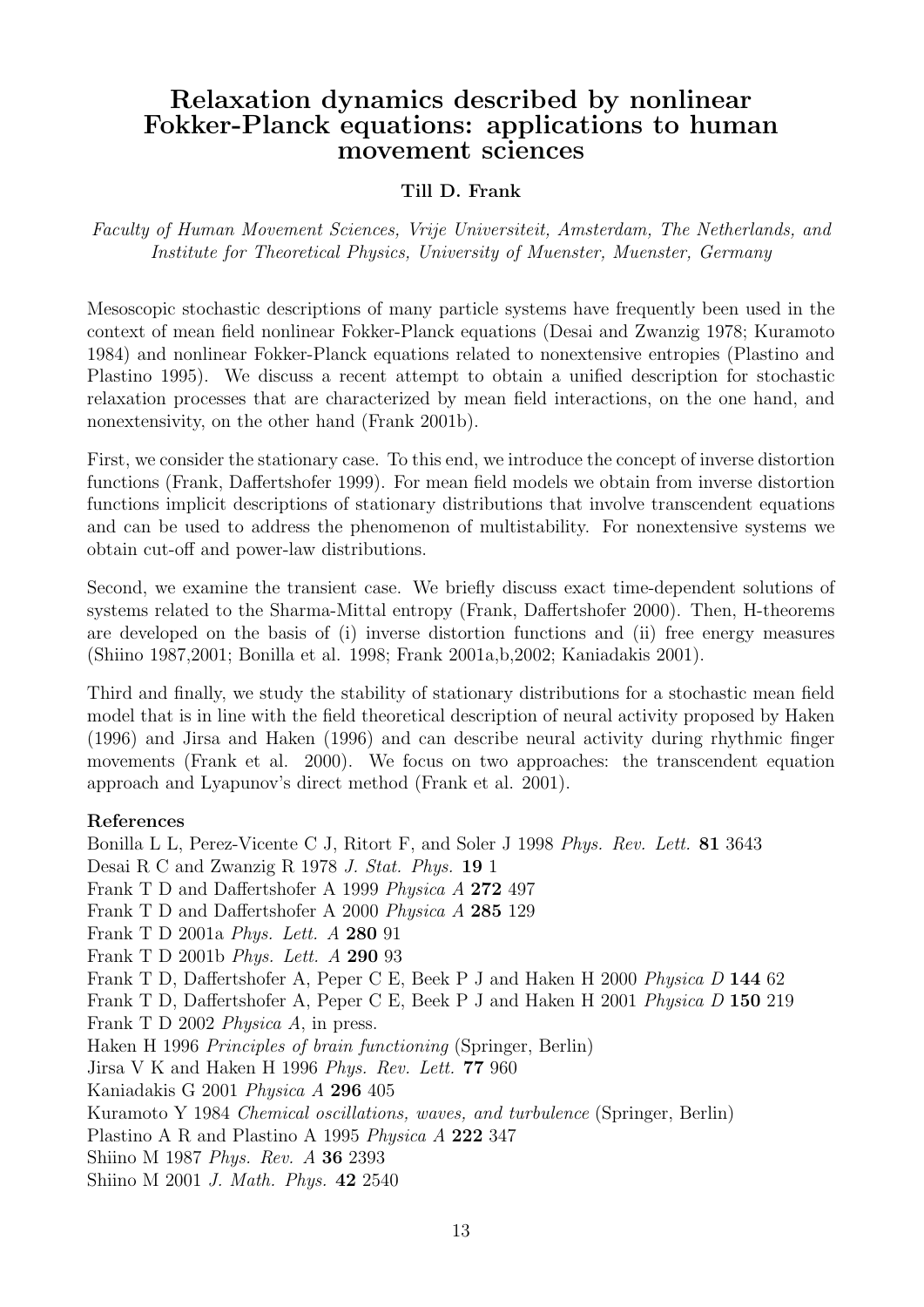# Generalized extended self-similarity in turbulence and its scaling hypothesis

Hirokazu Fujisaka

Department of Applied Analysis and Complex Dynamical Systems, Graduate School of Informatics, Kyoto University, Japan

One of eminent statistical characteristics of homogeneous, isotropic developed turbulence in the three dimensional system is the self-similar energy cascade in the wavenumber space. This results in the power law behavior  $S_q(r) \sim r^{\zeta(q)}$  for the velocity structure function  $S_q(r)$ , the q-th moment of the velocity difference at two positions separated by r.  $\zeta(q)$  is a universal function of q. Several years ago, it was found that even when the turbulence is not fully developed, i.e., the Reynolds number is not extremely high and the the scaling range where the above scaling law holds is not wide enough, scaling behaviors of  $S_q(r)$  which has an extended form of that in developed turbulence holds. They are called the extended self-similarity (ESS) and the generalized extended self-similarity (GESS). I will talk about a phenomenological derivation of ESS and GESS, proposing a new scaling hypothesis on the basis of the large deviation theory of probability theory. Furthermore, using numerical and experimental data, I will examine the validity of the present approach.

#### References

Kolmogorov A N 1941, Dokl. Akad. Nauk SSSR 30 9

Kolmogorov A N 1962, J. Fluid Mech. 13 82

Obukhov A M 1962, J. Fluid Mech. 13 77.

Parisi G and Frisch U 1985, in Turbulence and Predictability in Geophysical Fluid Dynamics, Proceed. Intern. School of Physics 'Enrico Fermi', 1983, Varenna, Italy, p.84, eds. M. Ghil, R. Benzi and G. Parisi, (Amsterdam: North-Holland)

Frisch U 1995, Turbulence: The legacy of A. N.Kolmogorov (Cambridge: Cambridge Univ. Press)

Benzi R, Ciliberto S, Tripiccione R, Baudet C and Succi S 1993, Phys. Rev. E 48 R29

Benzi R, Ciliberto S, Baudet C and Chavarria G R 1995, Physica D 80 385

Benzi R, Biferale L, Ciliberto S, Struglia M V and Tripiccione R 1996, Phys. Rev. E 53 R3025;

Benzi R, Biferale L, Ciliberto S, Struglia M V, Tripiccione R 1996, Physica D 96 162.

Fujisaka H and Inoue M 1987, Prog. Theor. Phys. 77 1334

Watanabe T and Fujisaka H 2000, J. of Phys. Soc. Japan 69 1672

Fujisaka H and Grossmann S 2001, Phys. Rev. E 63 026305

Fujisaka H, Nakayama Y, Watanabe T and Grossmann S 2002, Phys. Rev. E 65 046307.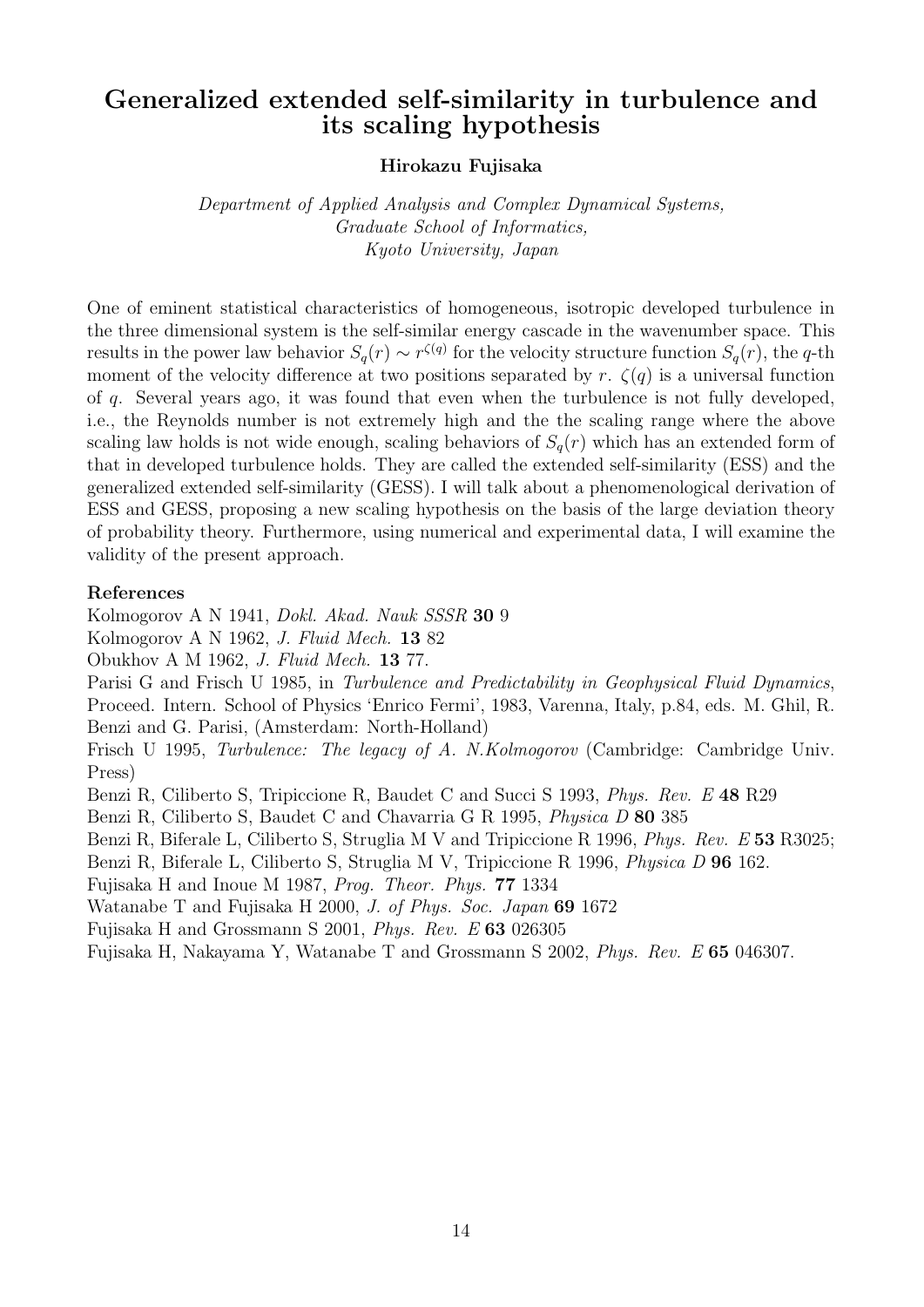# Noise-induced pattern dynamics and intermittency

## Hirokazu Fujisaka

Department of Applied Analysis and Complex Dynamical Systems, Graduate School of Informatics, Kyoto University, Japan

Intermittency is a quite ubiquitous phenomenon in nonlinear dynamics. The intermittency observed when a particular dynamical state undergoes the instability is called the modulational (often called the on-off) intermittency. Recently, an experimental confirmation of the on-off intermittency in the electrohydrodynamic convection in nematics under dichotomous noise was reported by John et al.. An eminent statistics of the observation is the intermittent generation of convective pattern.

In my talk, in order to elucidate the experiment I will first propose a phenomenological nonlinear stochastic model which has the structure of the Swift-Hohenberg equation for local convection variable with fluctuating threshold. Then, I will discuss results of numerical integration of the model equation associated with the intermittent emergence of convective pattern. Detailed analysis on the statistics of the intermittent pattern dynamics will be addressed.

## References

Behn U, Lange A and John Th 1998, Phys. Rev. E 58 2047 John Th, Stannarius R and Behn U 1999, Phys. Rev. Lett. 83 749 Fujisaka H, Ouchi K and Ohara H 2001, Phys. Rev. E 64 036201 John Th, Behn U and R Stannarius 2002, Phys. Rev. E 65 046229 For the modulational intermittency (on-off intermittency), see the following references: Fujisaka H and Yamada T 1985, Prog. Theor. Phys. 74 918 Fujisaka H and Yamada T 1986, Prog. Theor. Phys. 75 1087 Yamada T and Fujisaka H 1986, Prog. Theor. Phys. 76 582 Fujisaka H and Yamada T 1987, Prog. Theor. Phys. 77 1045 Platt N, Spiegel E A and Tresser C 1993, Phys. Rev. Lett. 70 279 Heagy J F, Platt N and Hammel S M 1994, Phys. Rev. E 49 1140 Yamada T, Fukushima K and Yazaki T 1989, Prog. Theor. Phys. Suppl. No.99, 120 Ott E and Sommerer J C 1994, Phys. Lett. A 188 39 Lai Y C and Grebogi C 1995, Phys. Rev.  $E$  52 R3313 Cenys A, Namajunas A, Tamserius A and Schneider T 1996, *Phys. Lett.* A 213 259 Venkataramani S C, Antonsen Jr. T M, Ott E and Sommerer J C 1996, Physica D 96 66 Lai Y C 1996, Phys. Rev. E 54 321 Rödelsperger F, Cenys A and Benner H 1995, *Phys. Rev. Lett.* **75** 2594 Becker J, Rödelsperger F, Weyrauch Th, Benner H, Just W and Cenys A 1999, *Phys. Rev. E* 59 1622 Fujisaka H, Ouchi K, Hata H, Masaoka B and Miyazaki S 1998, Physica D 114 237 Pikovsky A, Rosenblum M and Kurths J 2001, Synchronization: A universal concept in non-

linear sciences (Cambridge: Cambridge Univ. Press)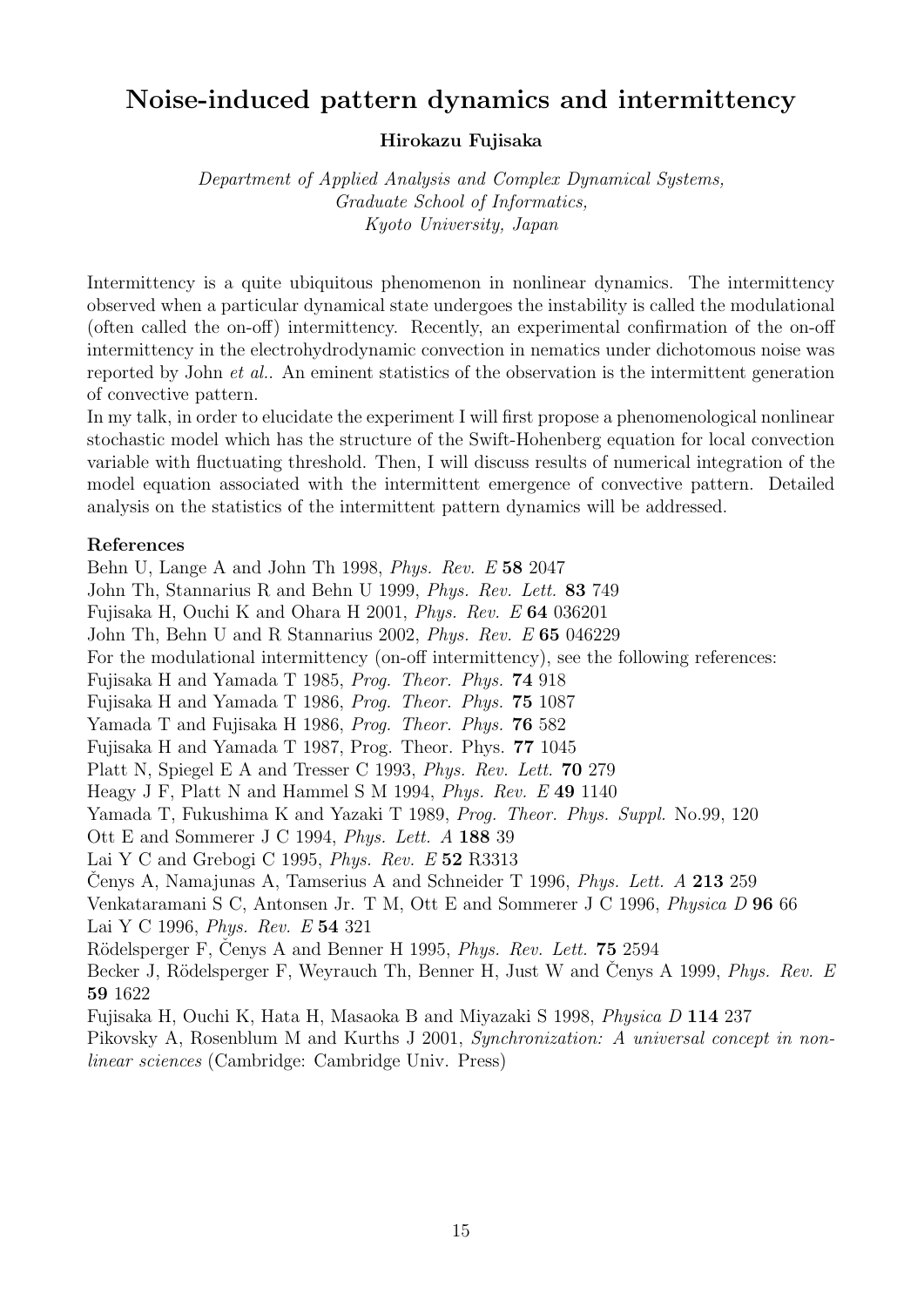# Hamiltonian chaos and statistical mechanics

## Pierre Gaspard

Center for Nonlinear Phenomena and Complex Systems, Université Libre de Bruxelles, Belgium

In systems of statistical mechanics, the chaotic dynamics is characterized by Lyapunov exponents which are of the order of the inverse of the intercollisional time between the particles. This time scale is the one of kinetics. Instead, the relaxation toward the thermodynamic equilibrium occurs on the longer time scale of hydrodynamics which is determined by transport properties such as diffusion, viscosity, or heat conductivity.

The connection between the chaotic and transport properties can be established thanks to the escape-rate theory or a newer theory which allows us to directly construct the hydrodynamic modes of diffusion and reaction-diffusion [1,2]. These hydrodynamic modes turn out to present fractal properties with a fractal dimension given in terms of the transport coefficients. The fractal character of the hydrodynamic modes results from the stretching and folding of nonequilibrium inhomogeneities induced by the chaotic dynamics. This mixing naturally leads to the entropy production expected from nonequilibrium thermodynamics [3].

The first lecture will be devoted to the relationship between chaos, transport properties, and entropy production. The second lecture will present the results of recent work on chaos in systems composed of many interacting particles [4].

#### References

[1] P. Gaspard, I. Claus, T. Gilbert, and J. R. Dorfman, "Fractality of the Hydrodynamic Modes of Diffusion", Phys. Rev. Lett. 86 (2001) 1506.

[2] I. Claus and P. Gaspard, "The fractality of the relaxation modes in deterministic reactiondiffusion systems", preprint cond-mat/0204264.

[3] J. R. Dorfman, P. Gaspard, and T. Gilbert, "Entropy production of diffusion in spatially periodic deterministic systems", preprint nlin.CD/0203046.

[4] P. Gaspard and H. van Beijeren, "When do tracer particles dominate the Lyapunov spectrum?", preprint nlin.CD/0112019.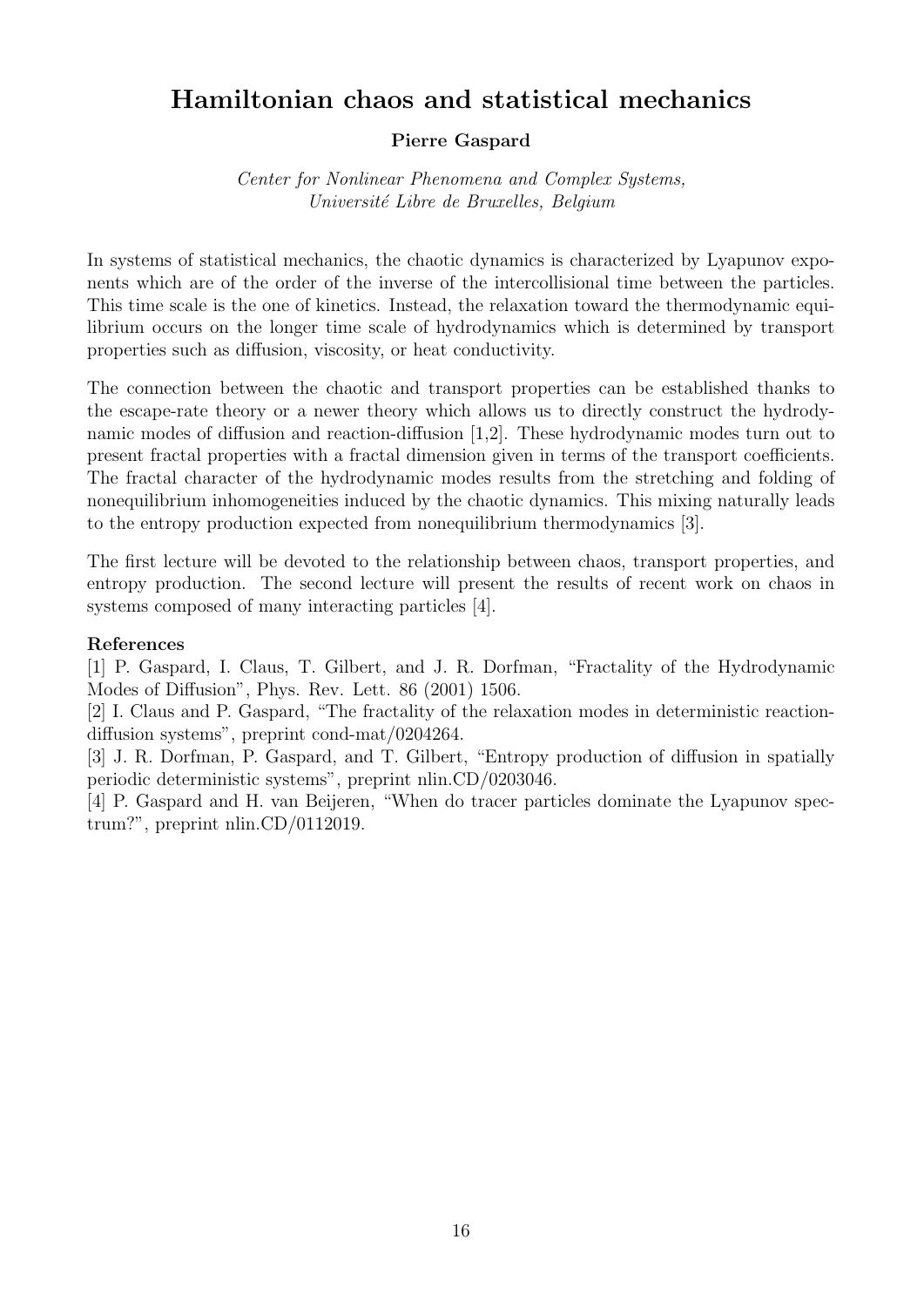# Experimental modeling of chaotic fields

#### Igor Grabec

Faculty of Mechanical Engineering University of Ljubljana, Ljubljana, Slovenia

Physical description of natural laws is based on evolution equations of fields but their analytical formulation is often not possible for very complex chaotic phenomena [1]. In the lecture we show how a method of chaotic time series prediction can be generalized to statistical modeling of chaotic fields [2, 3]. For this purpose we assume that a record of the field is provided by an experiment and that the field amplitude  $\phi(s)$  at a point of observation s is related to amplitudes in a surrounding region. We represent the field values in the surrounding region by the vector  $g(s)$ , and describe the field evolution by the mapping equation

$$
\phi(\mathbf{s}) = G(\mathbf{g}(\mathbf{s})),\tag{1}
$$

in which the function  $G$  is estimated statistically. For this purpose  $N$  samples of the joint state vector  $\{\phi(\mathbf{s}_i), \mathbf{g}(\mathbf{s}_i)\} = \{\phi_i, \mathbf{g}_i\}; i = 1...N\}$  are first extracted from the given record. As an optimal non-parametric estimator of the field at point s we employ the conditional average, which is expressed by

$$
\hat{\phi}(\mathbf{s}) = \mathbf{E}[\phi(\mathbf{s})|\mathbf{g}(\mathbf{s})] = \frac{1}{N} \sum_{n=1}^{N} B_n(\mathbf{g}(\mathbf{s})) \phi_n \tag{2}
$$

Here  $B_n(\mathbf{g(s)}) = w(\mathbf{g(s)} - \mathbf{g}_n)/\sum_{k=1}^N w(\mathbf{g(s-g_k)})$  describes a similarity between the given vector  $g(s)$  and a sample  $g_n$ , while w denotes a kernel function, such as Gaussian. The vector g(s) is considered as a given condition and is comprised from field values in the surrounding of point s. During the calculation of the conditional average the surrounding can be arbitrary selected, which is an advantage of non-parametric estimator. To calculate a field distribution in some domain, the field must be first specified in a sub-domain. From given values the field distribution in the surrounding of sub-domain can be estimated by Eq. 2. The estimated values are then considered as given ones and the procedure of field estimation is iteratively continued. In the lecture optimal statistical methods for selection of surrounding region of a point s and self-organized determination of number N are explained. Various examples of estimated chaotic filed distributions, such as profiles of a rough surface [3, 4], charge density and electron temperature in turbulent ionization waves in plasma, etc, are demonstrated. The performance of the proposed statistical modeling is described by comparing correlation functions and spectra of experimentally recorded and estimated fields.

#### References

[1] Grabec I, 1986, Phys. Lett., A117(8), pp 384-386

[2] Grabec I, Sachse W, 1997, Synergetics of Measurement, Prediction and Control, (Springer-Verlag, Heidelberg)

[3] Grabec I, Mandelj S, 1997, Proc. Int. Conf. EANN'97 - Stockholm, Eds.: A. B. Bulsari, S. Kallio, (Åbo Akademis Tryckery, Turku, Finland), pp 357-360

[4] Mandelj S, Grabec I, Govekar E, 2000, CIRP J. of Manuf. Systems, 30(3), pp 281-287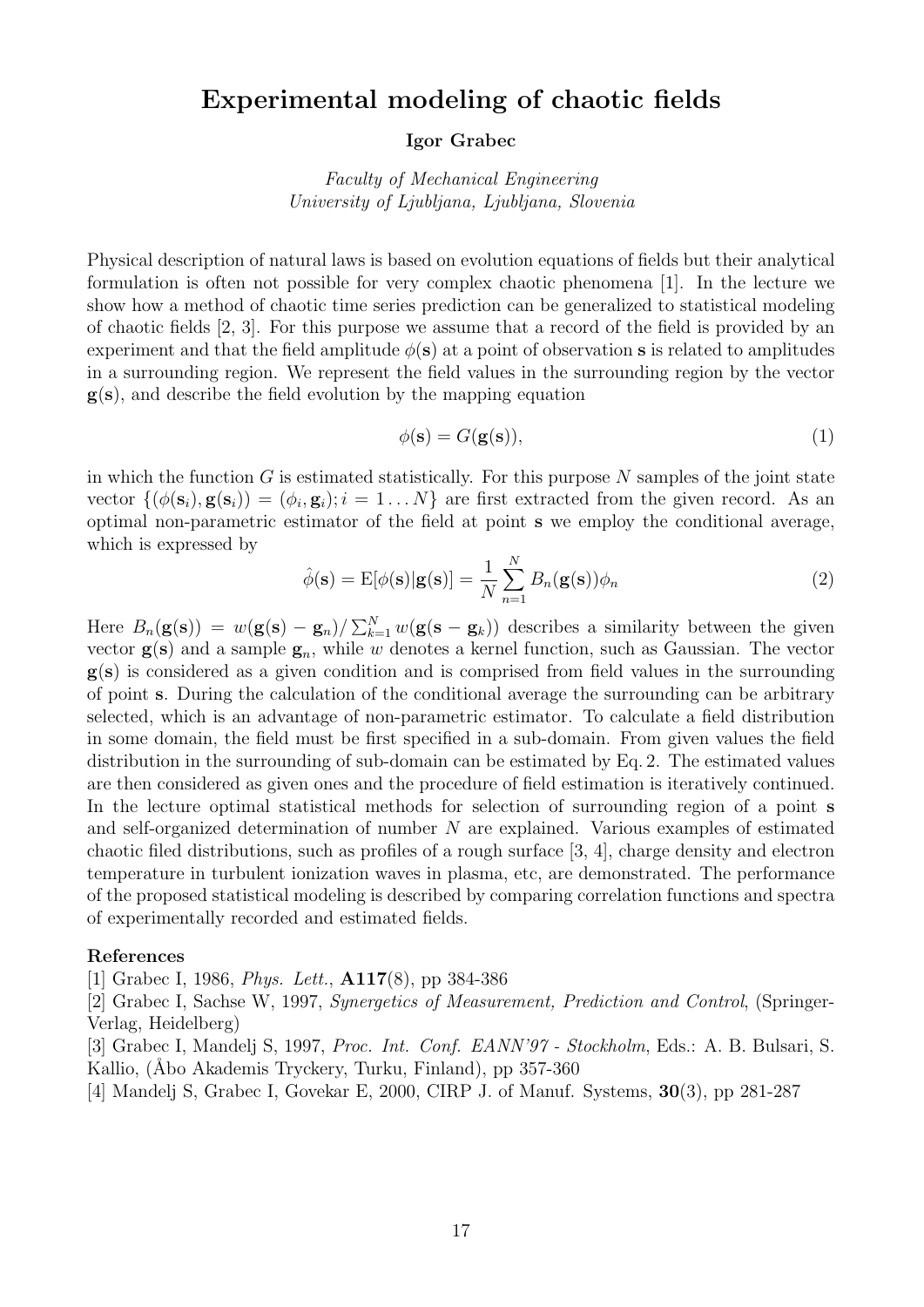# Turbulent diffusion

## Siegfried Großmann

Fachbereich Physik der Philipps-Universität Marburg, Germany

Dust, aerosoles, smoke and other air pollutions spread, in still air, by molecular diffusion. In addition there can be advection by atmospheric flow, either well directed in jets or winds, or nondirected in air turbulence. Diffusional spreading by turbulence is extraordinary effective. Instead of the well known linear growth of the mean square particle distance with time  $t$ 

 $\sigma_t^2 = 6Kt$ , regular diffusion,

 $\sigma_t^2$  grows much faster under turbulent advection, according to a cubic t dependence

 $\sigma_t^2 = c \epsilon t^3$ , turbulent diffusion.

This was discovered by Lewis Fry Richardson (1926, 1929) when he performed his ingenious study of the turbulent diffusivity  $K_{turb}$ . He presented data on impressively many scales. A bulk of later measurements confirmed his results, as e.g. balloon campaignes, cf. Lundgren (1981).

The anomalously fast particle distance growth could be explained from fluid dynamics (Navier-Stokes equations) by Grossmann and Procaccia (1984), Effinger and Grossmann (1984), Grossmann (1990) in mean field approximation. New results on dynamical Lagrangian time correlation decay (numerical, Grossmann and Wiele 1997 and analytical, Daems et al. 1999) stimulated efforts to even determine the absolute magnitude as characterized by the prefactor c in addition to the scaling exponent (Grossmann 2002).

In particular the memory effects in the time correlation decay have turned out to be very important. And turbulent intermittency implies additional scale dependence of the turbulent diffusivity (Grossmann 2002). A survey on the past development and on the most recent surprising findings is offered in the lecture.

## References

Daems D, Grossmann S, L'vov V and Procaccia I 1999 Phys Rev E60 6656 Effinger H and Grossmann S 1984 Phys Rev Lett 50 442 Grossmann S and Procaccia I 1984 Phys Rev A29 1358 Grossmann S 1990 Annalen der Physik (Leipzig) 47 577 Grossmann S and Wiele C 1997 Z Phys B103 469 Grossmann S 2002 to be published Lundgren T S 1981 J Fluid Mech 111 27 Richardson L F 1926 Proc Roy Soc (London) A110 709 Richardson L F 1929 Beitr Phys Atm 15 24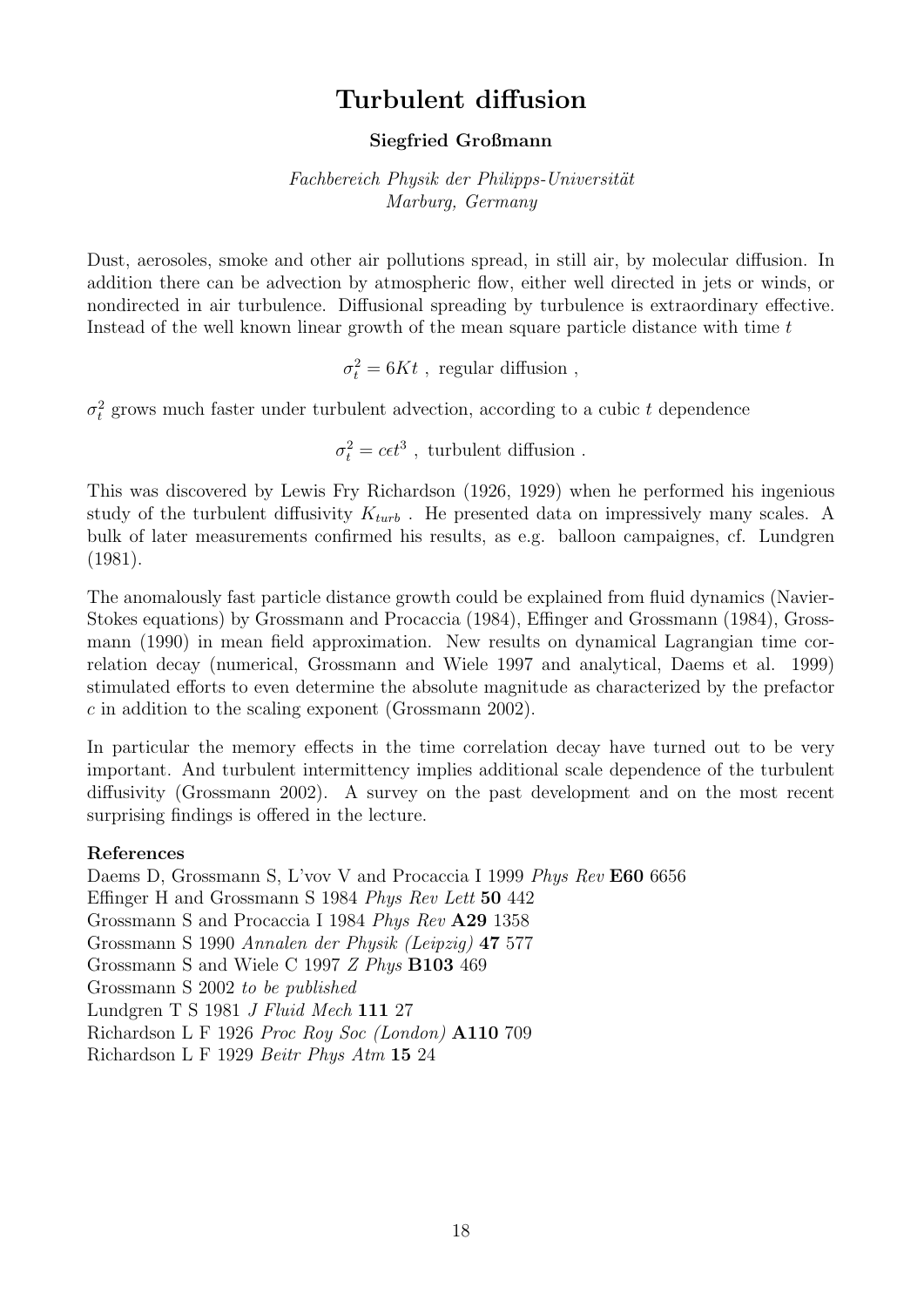# Turbulent correlation decay

#### Siegfried Großmann

Fachbereich Physik der Philipps-Universität Marburg, Germany

The appropriate tool to study the dynamics of a statistical system is its (stationary) time correlation function. This has also proven to be true for turbulent fluid flow. The observable quantities of interest are here the Lagrangian, scale dependent eddies  $v(r)$ , i.e., the Eulerian velocity differences  $\mathbf{v}(\mathbf{r}; \mathbf{x}, t) = \mathbf{u}(\mathbf{x} + \mathbf{r}, t) - \mathbf{u}(\mathbf{x}, t)$ . These objects are statistically time t and space x independent in stationary and homogeneous turbulence, but depend besides on scale r on the time lapse  $\tau$  between two observations of an r-eddy at times t and  $t + \tau$ . By means of a continued fraction expansion the time correlation function can be uniquely expressed in terms of the static, stationary, time independent structure functions; but all orders of those are needed.

Analysis of the dynamical time correlation function  $D(r, \tau) = \langle v(r)v(r, \tau) \rangle$  is presented.  $D(r, \tau)$ was first studied in 1-pole approximation (Grossmann and Thomae 1982), because no estimate of higher order stationary structure functions was available then. Since Grossmann and Wiele (1997) provided numerical data for large Reynolds number, highly turbulent flow, it became clear that the memory effects surprisingly reduce the decorrelation time. The additional effects of turbulent intermittency were elucidated analytically in Daems et al. (1999). The main, rather unexpected results are:

i. The static multifractality of turbulent flow destroys dynamical scaling despite good scaling of stationary moments, i.e., of power laws in r of all  $p^{th}$  order structure functions. ii. The deviations from dynamical scaling are a direct measure of the strength of intermittency. iii. The scale dependence of the correlation decay rate can be expressed approximately in terms of the turbulent structure function of  $2^{nd}$  order (Grossmann 2002).

#### References

Daems D, Grossmann S, L'vov V and Procaccia I 1999 Phys Rev E60 6656 Grossmann S and Thomae S 1982 Z Phys B49 253 Grossmann S and Wiele C 1997 Z Phys B103 469 Grossmann S 2002 to be published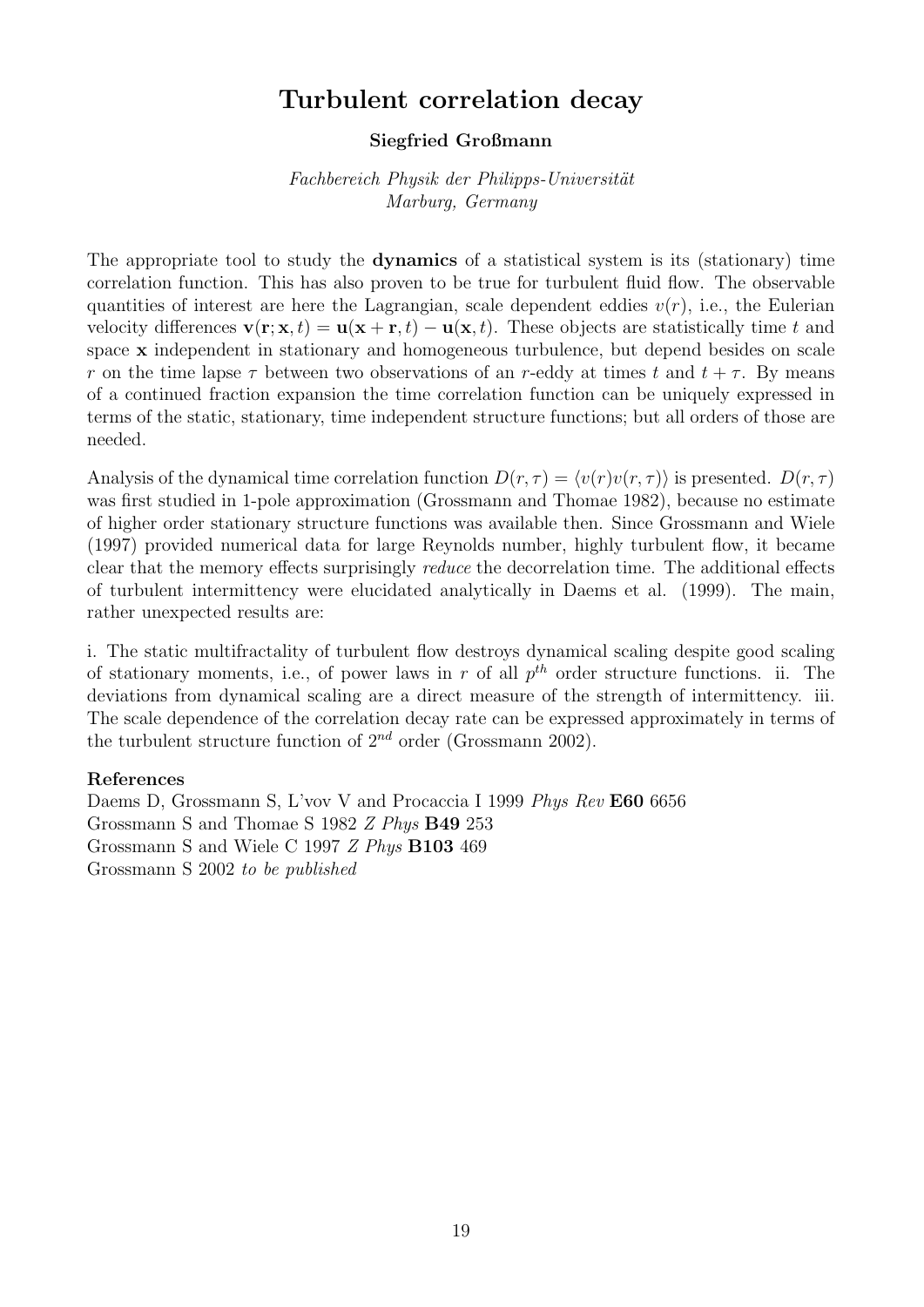# Turbulent heat convection

#### Siegfried Großmann

Fachbereich Physik der Philipps-Universität Marburg, Germany

Turbulent heat transport in fluid layers heated from below is one of the most intensely studied fluid flow problems. In 1900 Bénard detected interesting pattern formation in this system, in 1916 Rayleigh calculated the underlying instability. If the heating is increased further, chaotic motion and finally turbulence is observed in the bulk , surrounded by Blasius type boundary layers near the plates and walls. In the 50th and 60th power laws for the heat transport as a function of the thermal driving were suggested for the Rayleigh-Bénard system in accordance with other scaling behavior in turbulence,

$$
Nu \propto Ra^{\beta}Pr^{\beta'}.
$$

The Nusselt number  $Nu$  is the effective heat current including turbulent advection, nondimensionalised with the molecular heat current. The Rayleigh number Ra measures the thermal driving due to the temperature difference  $\Delta$  across the fluid layer of height L, originating from buoyancy in the gravitational field g by thermal expansion  $\alpha$ , which is counteracted by the fluid's kinematic viscosity  $\nu$  and its thermal diffusivity  $\kappa$ ,

$$
Ra = \frac{\alpha g L^3 \Delta}{\nu \kappa} \; .
$$

The Prandtl number  $Pr = \nu/\kappa$  weighs the ratio of the space and time scales according to molecular momentum  $(\nu)$  and energy  $(\kappa)$  transport. Recent measurements of increasing accuracy (Libchaber group (Castaing et al. 1989), Cioni et al. (1997), Chavanne et al. (1997), Niemela et al. (2000), Xu et al. (2000), Ahlers et al. (2001), Xia et al. (2002)) led to various unexpected results. A unifying theory explains all these data (Grossmann and Lohse 2000, 2001, 2002). In particular the theory's prediction is confirmed that simple power laws are insufficient to describe Nu versus Ra adequately. In the lecture the theory of heat convection in a very extended  $Ra - Pr$  - parameter space of up to 10 orders of magnitude is presented and discussed.

#### References

Ahlers G and Xu X 2001 Phys Rev Lett 86 3320 Castaing B, Gunaratne G, Heslot F, Kadanoff L, Libchaber A, Thomae S, Wu X, Zaleski S and Zanetti G 1989 J Fluid Mech 204 1 Chavanne X, Chilla F, Castaing B, Hebral B, Chaboud B and Chaussy J 1997 Phys Rev Lett 79 3648 Cioni S, Ciliberto S and Sommeria J 1997 J Fluid Mech 335 111 Grossmann S and Lohse D 2000 J Fluid Mech 407 27 Grossmann S and Lohse D 2001 Phys Rev Lett 86 3316 Grossmann S and Lohse D 2002 to be published Niemela J, Skrbek L, Sreenivasan K R and Donnelly R 2000 Nature 404 837 Xia K Q, Lam S and Zhou S Q 2002 Phys Rev Lett 88 064501

Xu X, Bajaj K M S and Ahlers G 2000 Phys Rev Lett 84 4357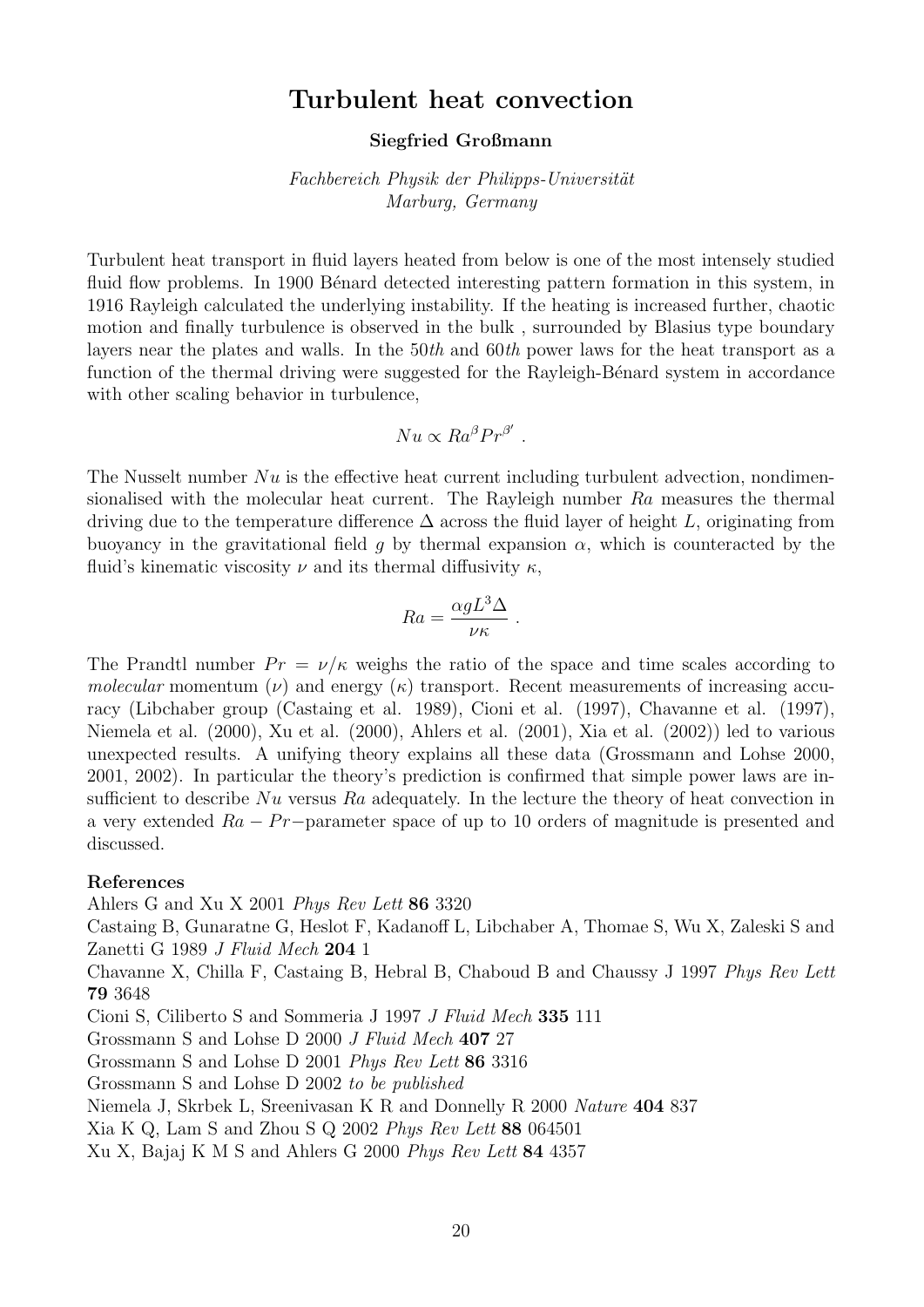# Introduction to decoherence

## Fritz Haake

Fachbereich Physik, Universität Essen, Essen, Germany

Quantum superpositions tend to decohere to mixtures, due to dissipative environmental influence. In particular, two superposed wave packets loose their relative coherence the faster the larger is their distance d. For sufficiently large d, the relative phase of packets is lost before any deformation of the shapes of the individual packets and any change of their distance become noticeable.

I shall illustrate the phenomenon by discussing recent efforts to take decoherence under experimental control (diffraction of Fullerenes in Vienna; superpositions of coherent states of microwave resonator modes in Paris; superpositions of wave packets of Be ions in Paul traps in Boulder; superpositions of states with counterpropagating supercurrents in Delft and Stony Brook).

All of these experiments observe superpositions of packets whose distance d is larger than the individual width  $\lambda$ , but the ratio  $d/\lambda$  achieved is still so moderate that the environment imposed decoherence time  $\tau_{\text{dec}}$  is, while shorter than the time scale  $\tau_{\text{diss}}$  of dissipative changes of d, still longer than typical oscillation periods  $\tau_{sys}$  of the isolated system, i.e.  $\tau_{sys} < \tau_{dec} < \tau_{diss}$ . The appropriate theoretical treatment is thus based on Fermi's Golden Rule or, equivalently, Markovian master equations.

I illustrate golden rule type decoherence for the damped harmonic oscillator, using the simple master equation familiar from quantum optics. The important prediction is  $\tau_{\rm dec}/\tau_{\rm diss} = (\lambda/d)^2$ . The underlying perturbative treatment of the system-environment interaction requires the selfconsistency condition  $\tau_{sys} \ll \tau_{dec}$ .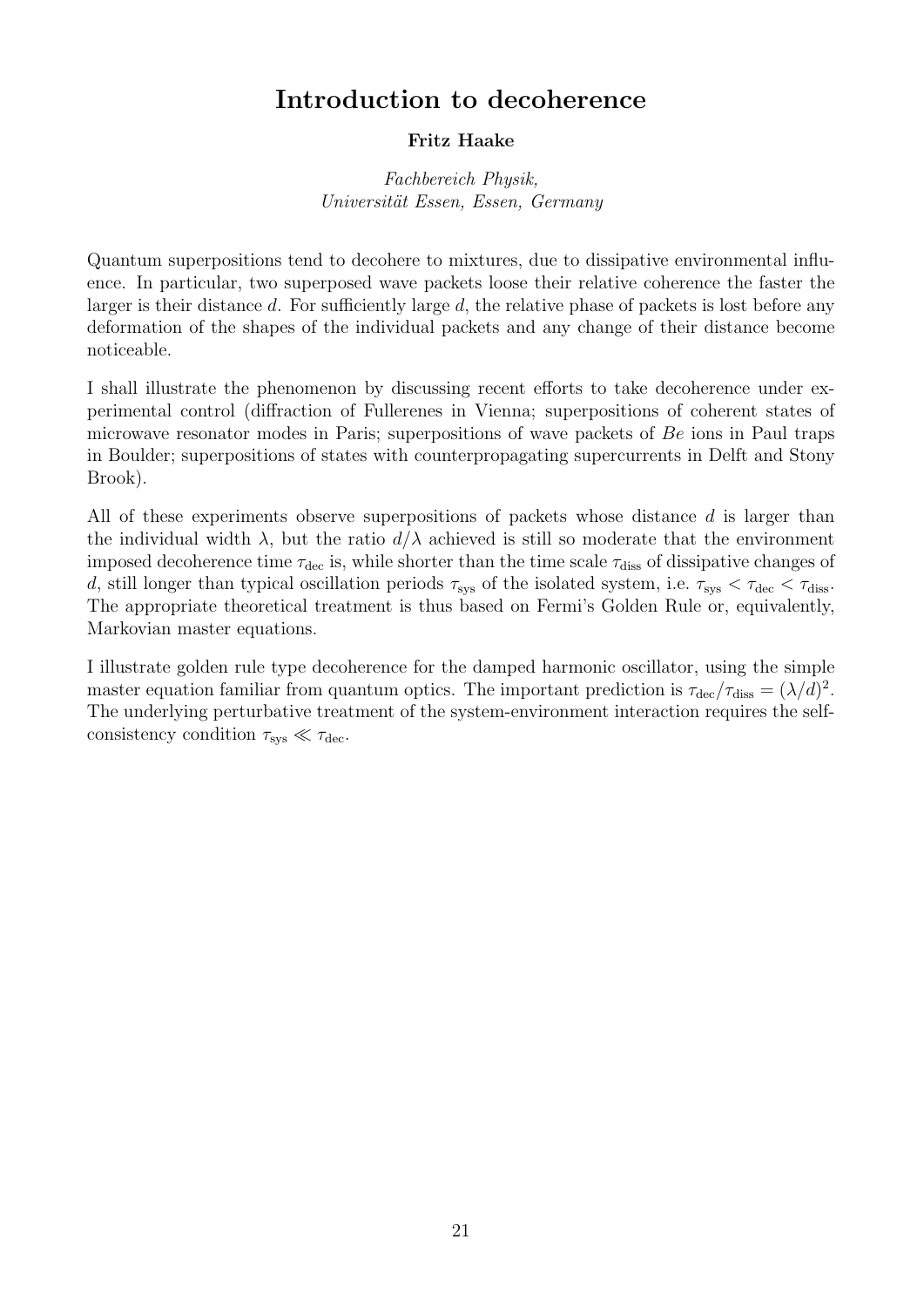# Emergence of classical behavior in the macroworld: meso- and macroscopic superpositions

#### Fritz Haake

Fachbereich Physik, Universität Essen, Essen, Germany

The golden-rule prediction breaks down once the distance d between the superposed wave packets is so large, compared to the quantum scale of reference  $\lambda$ , that  $\tau_{\text{dec}} \lesssim \tau_{\text{sys}}$ . The golden rule can therefore not be invoked to explain the notorious absence of quantum interference effects from the macroworld. In the limit  $\tau_{\text{dec}} < \tau_{\text{sys}}$  decoherence obviously no longer is a weakdamping phenomenon. A simple solution of the system  $\oplus$  environment Schrödinger equation becomes possible when  $\tau_{\text{dec}} \ll \tau_{\text{sys}}$ , the limit of relevance for superpositions of macroscopically distinct wave packets. The simplicity of that limit rests on the fact that in the full Hamiltonian  $H = H_{\text{sys}} + H_{\text{bath}} + H_{\text{int}}$  the free-system part  $H_{\text{sys}}$  becomes an effectively small perturbation. The decoherence time scale is then found to obey the power law  $\tau_{\text{dec}} \propto \hbar^{\mu}/d^{\nu}$  with positive exponents  $\mu, \nu$ . That law is a universal one, independent of the character of the system and the environment. It is only based on the interaction Hamiltonian  $H_{int}$  additively involving a large number of degrees of freedom such that the central limit theorem holds for the reservoir means met with.

After treating the universal asymptotics of the limit  $\tau_{\text{dec}} \ll \tau_{\text{sys}}$  I shall briefly discuss the crossover from that interaction dominated regime to golden-rule type decoherence. The crossover is system specific; I shall rely on an exactly solvable model system, an harmonic oscillator coupled to a reservoir which itself consists of harmonic oscillators.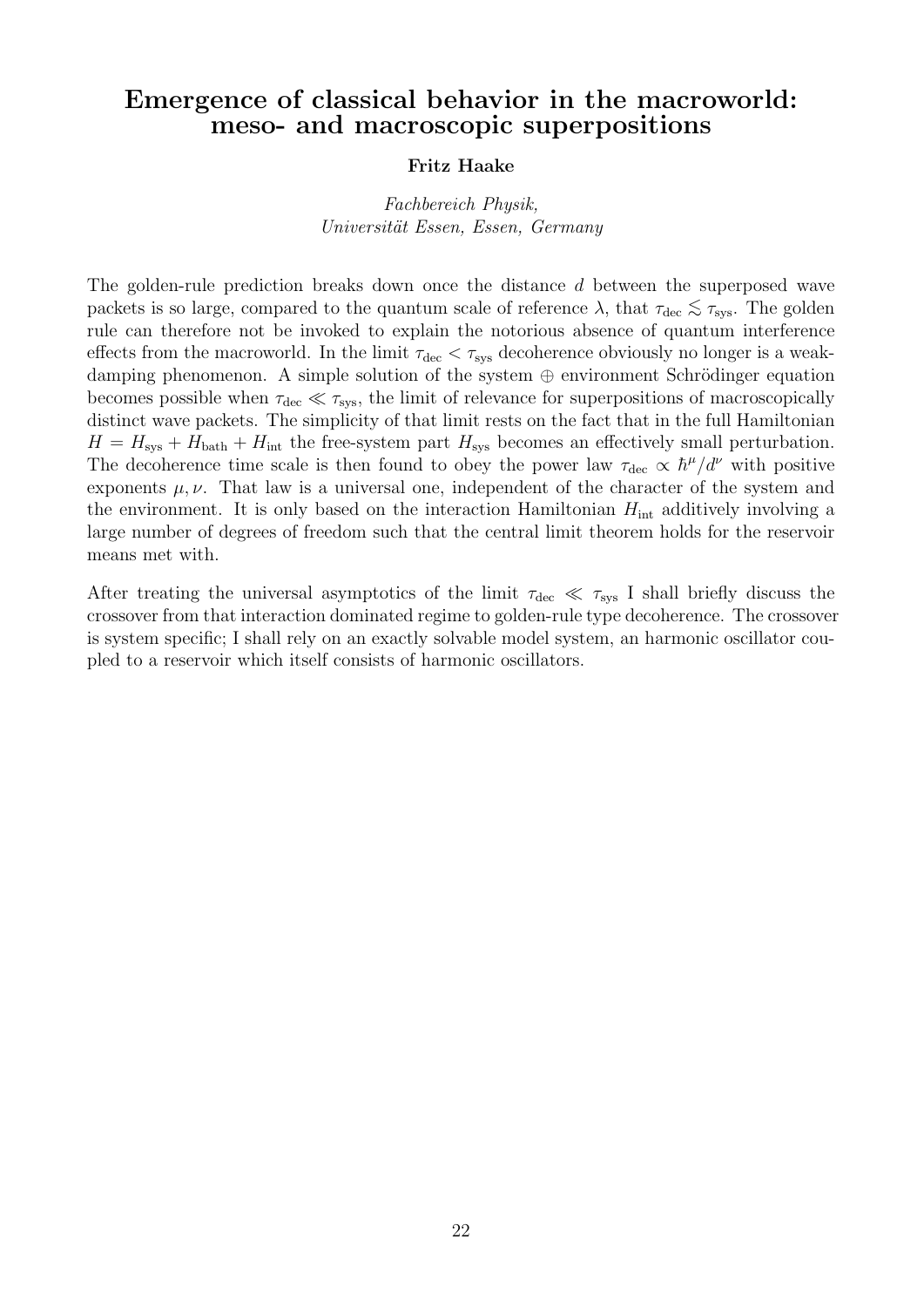## Quantum measurement

#### Fritz Haake

## Fachbereich Physik, Universität Essen, Essen, Germany

Textbook wisdom has it that superpositions  $|\psi\rangle = \sum c_i |\psi_i\rangle$  of eigenstates  $\psi_i$  of some observable of a microscopic object "collapse", under measurement of that observable, to a mixture,  $|\varphi\rangle\langle\varphi| \stackrel{\text{collapse}}{\longrightarrow} \Sigma |c_i|^2 |\varphi_i\rangle\langle\varphi_i|$ , with probabilities  $|c_i|^2$  as in the original pure state but all coherences  $c_i^* c_j$  for  $i \neq j$  for  $i \neq j$  gone. Such collapse can be understood as due to unitary time evolution of a tripartite system comprising, besides the micro-object, a macroscopic pointer (idealizable as having a single degree of freedom), and a many-freedom environment. The Hamiltonian must allow micro-object and pointer to become entangled as

$$
\varphi^{\text{obj}}(0)\psi^{\text{point}}(0) = \left(\sum_{i} c_{i}\varphi_{i}\right)\psi^{\text{point}}(0) \n\rightarrow \sum_{i} c_{i}\varphi_{i}\psi^{\text{point}}_{i},
$$

with the various pointer states  $\psi_i^{\text{point}}$  corresponding to macroscopically distinct pointer displacements. Concomitantly, the many-freedom environment will decohere the superposition to the mixture  $\sum_i |c_i|^2 |\varphi_i\rangle \langle \varphi_i| \otimes |\psi_i^{\text{point}}\rangle \langle \psi_i^{\text{point}}|$ ; inasmuch as the pointer states  $|\psi_i^{\text{point}}\rangle$  are macroscopically distinct, the decay of the coherences  $c_i^*$ <sup>\*</sup><sub>*i*</sub>  $c_j$  will occur with  $\tau_{\text{dec}} \ll \tau_{\text{syst}}, \tau_{\text{diss}}$ , i.e. might appear as practically instantaneous. By disregarding all information about (i.e. tracing over) the pointer, one has the textbook-wisdom mixture for the micro-object.

I shall present exactly solvable models both for both processes involved, entanglement and decoherence.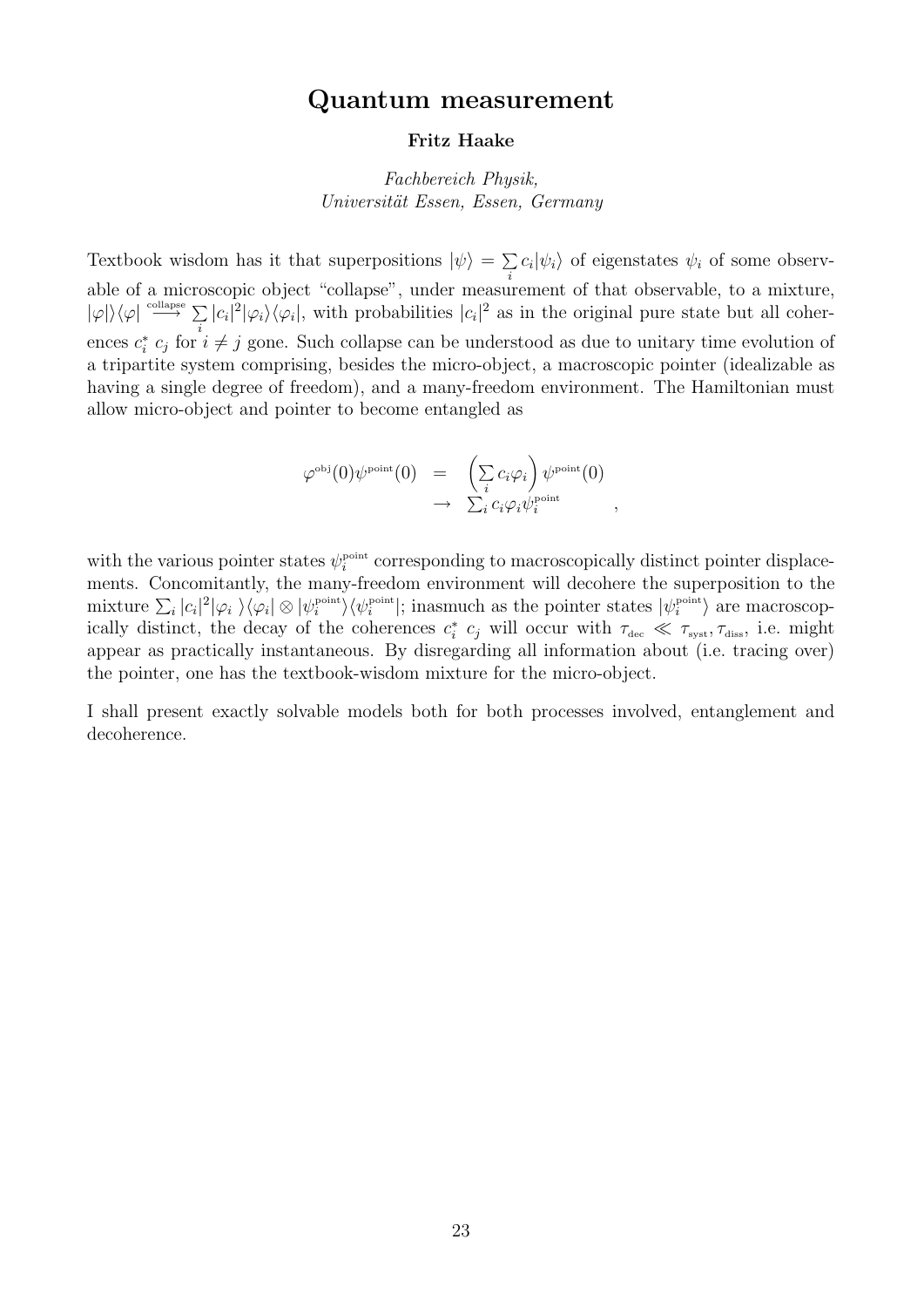# Brain dynamics

#### Hermann Haken

Institute for Theoretical Physics I, Center for Synergetics, University of Stuttgart, Germany

## Lecture 1: Some basic facts about the brain

The human brain is a highly complex system that is composed of about hundred billion neurons each of which may interact with up to ten thousand other neurons. The brain serves many purposes as recognition of our surrounding, steering of movement, emotions, etc. Roughly speaking, the brain consists of individual areas that serve specific purposes. But these areas are again strongly interconnected. The neurons can fulfill the tasks only by a high degree of cooperation. But who or what steers the neurons? Since two decades I have been propagating the idea that the brain acts by self-organization; a point of view that is accepted more and more in the scientific community. In particular, concepts of synergetics can be applied to brain function. Some typical aspects will be illustrated by examples from visual perception, such as recognition of faces and facial expressions, perception of ambiguous figures, hysteresis, etc.

## Lecture 2: Some forms of integrate and fire models

I first present some basic features about the structure and dynamics of individual neurons including cell body, axons, dendrites, and synapses. The signal processing via spikes will be discussed. Then I will study the interplay between dendritic currents and axonal spikes (pulses) via the light-house model. The spikes are described by a phase angle, increasing in the course of time in analogy to a rotating light beam from a light- house through which the intervals between spikes are determined. The rotation speed depends on the inputs from other neurons. After elimination of the dendritic currents, we find a special form of an integrate and fire model, whereupon I will discuss a number of different forms that take into account arbitrary strengths of synapses and time-lags.

# Lecture 3: Phase locking

I analytically study the solutions of a network of integrate and fire neurons of a general form. In particular, I study the circumstances under which phase locking becomes possible and discuss cases of coexistence between phase-locked neurons and other neurons.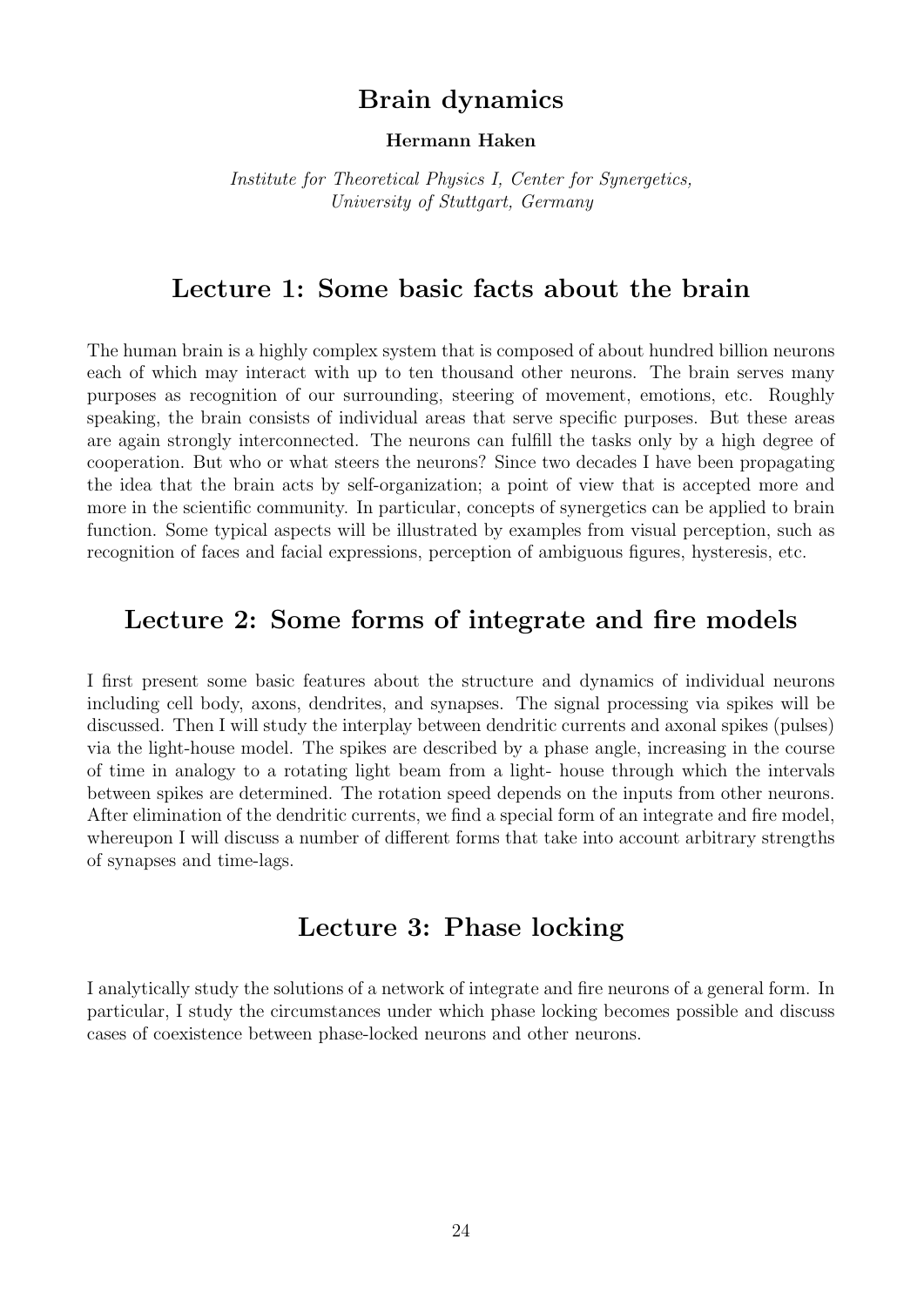# Lecture 4: Associative memory

The general equations of the integrate and fire neurons under different sensory inputs are timeaveraged over short intervals. It is shown how by suitable choices of the synaptic connections these models give rise to associative memory. Associative memory means that a set of incomplete data is completed by the system to a well-defined set depending on the partly given data. A connection with Kaniza figures is established, as well as with other models of associative memory.

# Lecture 5: Activity patterns

Again using suitable time-averages instead of the equations for spikes, rate equations for spike sequences as well as for dendritic currents are established. Such equations are related to the Nunez equations in a simplified form and have been derived along different lines by Jirsa and Haken. When the dendritic currents are eliminated, we reobtain the Wilson- Cowan equations that in turn allow the derivation of spatio-temporal patterns of brain activity in terms of firing rates. If, on the other hand, the axonal pulses or pulse-rates are eliminated, we obtain a new type of equation first derived by Jirsa and Haken for the dendritic currents, which, in turn, are responsible for the electric and magnetic fields measured in EEGs and MEGs.

#### References

http://www.theo1.physik.uni-stuttgart.de/en/mitarbeiter/haken/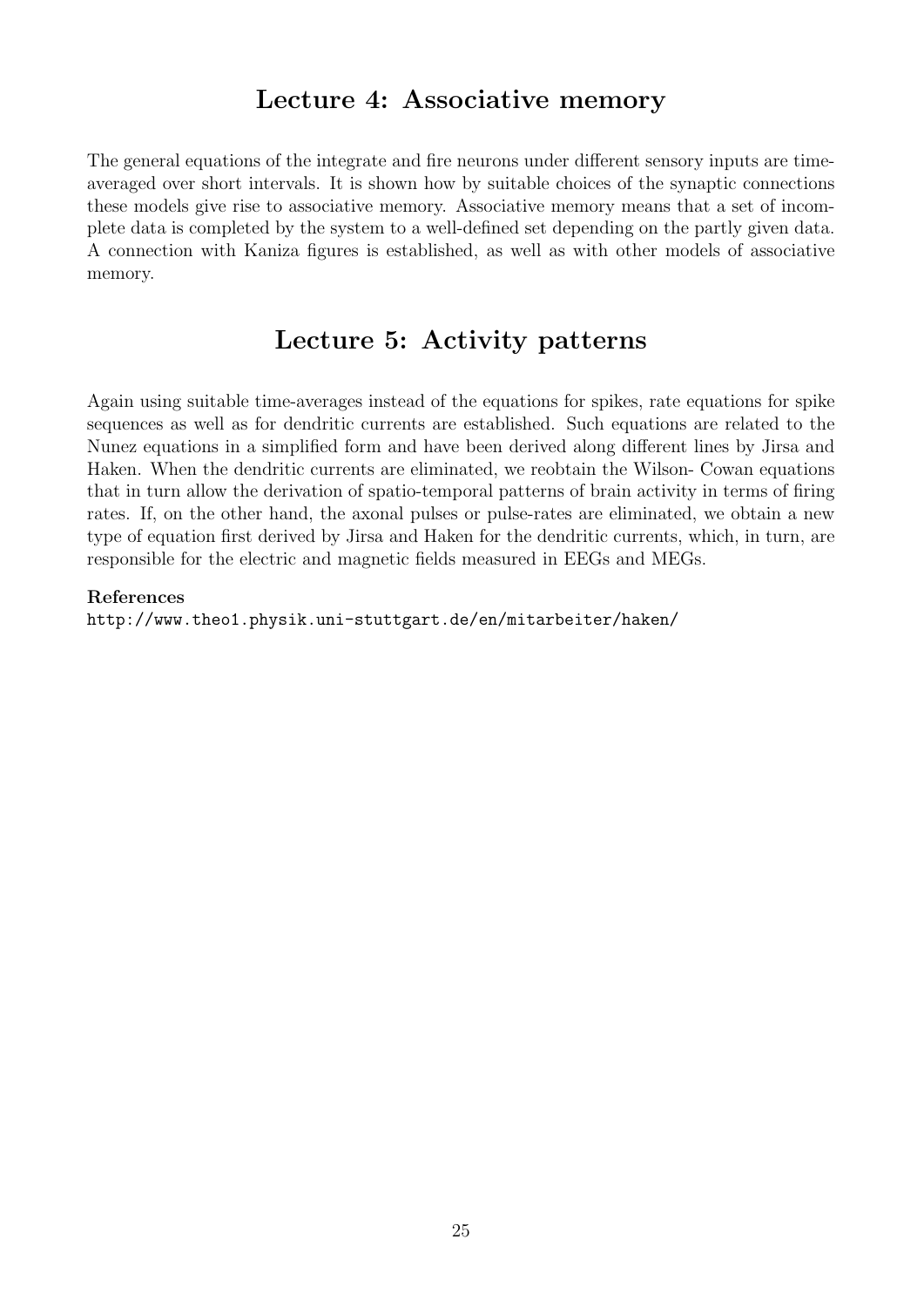# Intermediate quantum-level statistics by means of quaternion representation of distributions

#### Hiroshi Hasegawa

Institute of Quantum Science, Nihon University, Chiyoda-ku, Tokyo 101-8308, Japan

There has been a long-standing subject in quantum-chaos studies to achieve a framework of energy-level statistics which interplolates between Poisson for integrable systems and those of Gaussian random matrix ensembles (GOE, GUE and GSE) for fully chaotic systems by means of a parameter [1]. In 1985, Yukawa [2] gave an excellent idea to construct such a one-parameter family of N-level distributions, based on the so-called level dynamics [3]: one considers an  $N \times N$  Hermitian matrix of the form  $H = H_0 + tV$  (a perturbation of  $H_0$  by another V with perturbation strength  $t$  which is regarded as the "time"). His result can be summarized by a special form

$$
P_{N,\beta}(x_1, x_2, ..., x_N) = C_{N,\beta} \prod_{j < k} \left( \frac{(x_j - x_k)^2}{a^2 + (x_j - x_k)^2} \right)^{\beta/2} \quad \beta = 1 \text{ GOE, 2 GUE, 4 GSE.} \tag{1}
$$

Here, the parameter that appears is  $\alpha$  which interpolates the two limits as

 $a \to 0$  Poisson limit,  $a \to \infty$  Gaussian limit (Wigner-Dyson limit). (2)

A further treatment of the distribution (1) to deduce concrete statistics (the spacing distribution, long-range 2-level correlations, etc.) is a hard problem, and have so far produced little fruits. However, for the unitary symmetry class  $\beta = 2$ , a fully analytic method was devised by Forrester [4]: he showed that for this class expression (1) can be rewritten as a determinant

$$
W_N^{(\beta=2)}(x_1,..,x_N) \equiv a^{-N} \prod_{1 \le j < k \le N} \left( \frac{(x_j - x_k)^2}{a^2 + (x_j - x_k)^2} \right) = \det \left[ \frac{1}{a - i(x_j - x_k)} \right]_{j,k=1,..,N},\tag{3}
$$

where the right-hand side allows an infinite sum over N with coefficient  $\zeta$ , called the grand canonical series with fugacity  $\zeta$ . In the present talk, it will be extended to the other two classes i.e. orthogonal and symplectic classes by using quaternion representation [5] which replaces the two opposite limits in (2) by  $\zeta \to 0$  and  $\zeta \to \infty$ , respectively. It is based on our recent work [6].

#### References

[1] For example, A.D. Mirlin, Phys. Rep. 326(2000), 259.

[2] T. Yukawa, Phys. Rev. Lett. 54(1985), 1883; Phys. Lett. A 116(1986), 227; A 245(1998), 183.

[3] F. Haake, Quantum Signature of Chaos, Springer Verlag, Berlin, New York (1991).

[4] P.J. Forrester, Phys. Lett. **A 173**(1993), 355.

[5] F.J. Dyson, Comm. Math. Phys. **19**(1970), 235.

[6] H. Hasegawa and Y. Sakamoto, Grand canonical random matrices for intermediate level statistics, Phys. Lett. A 297(2002), 146.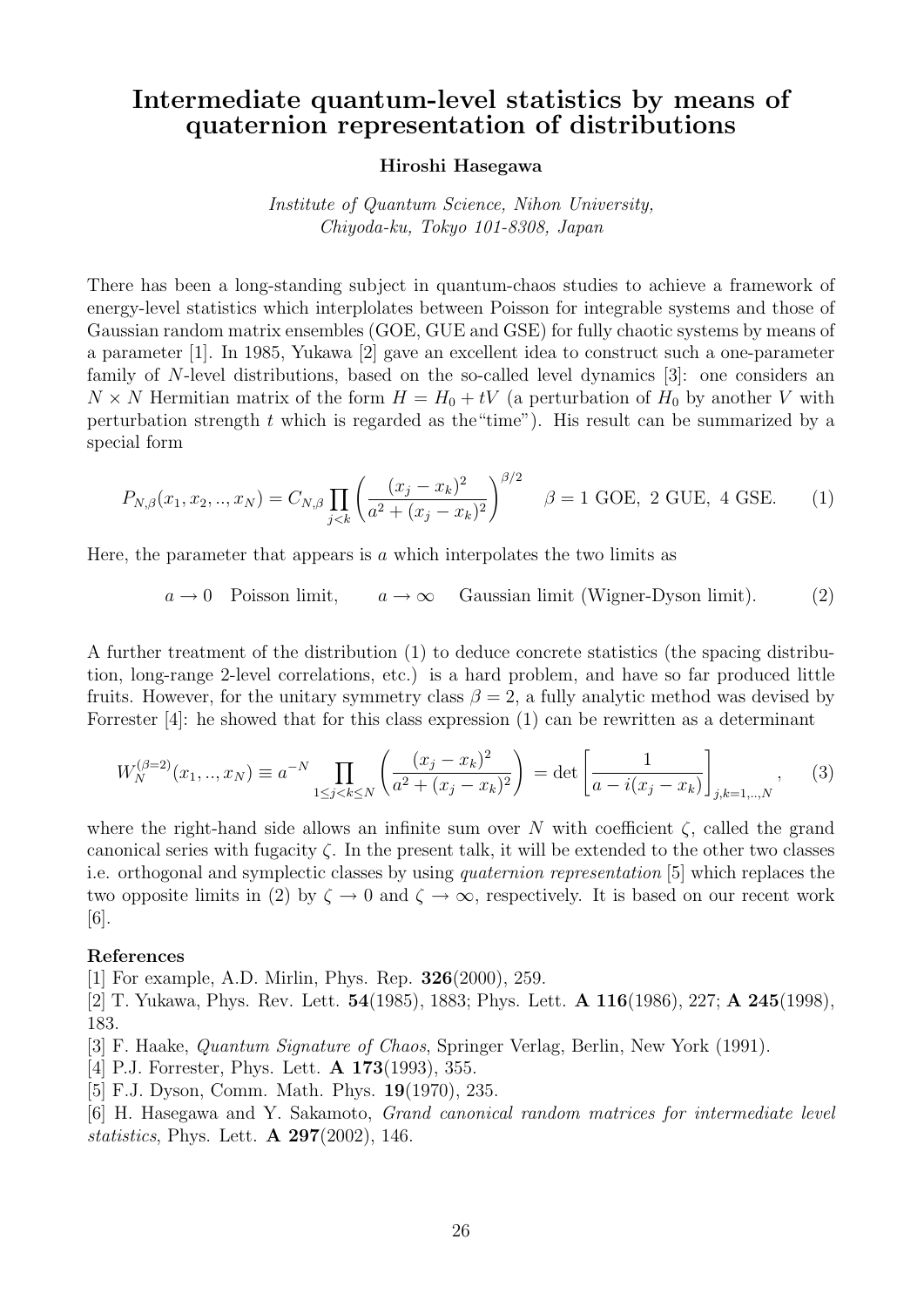# Dynamics of nonlocally coupled oscillators I

## Yoshiki Kuramoto

Department of Physics, Graduate School of Sciences, Kyoto University, Kyoto 606-8502, Japan

The dynamics of large assemblies or extended fields of coupled nonlinear elements depends crucially on the interaction range involved. Most foregoing studies have been confined to the limiting cases of either local coupling or global coupling, while systematic studies of more general nonlocally coupled systems remain few. In this series of lectures, I will discuss some remarkable features in the dynamics which can arise peculiarly to nonlocally coupled systems, working mainly with oscillatory dynamics. The first lecture will be devoted to general discussions on what are essentially new with nonlocally coupled systems as contrasted with locally coupled systems. Some points to be discussed include the following:

- 1. Effective nonlocality in coupling arising from locally coupled systems (typically reactiondiffusion systems) as a result of elimination of some variables.
- 2. Proposal of a 3-component reaction-diffusion model as a canonical model covering the local, global and nonlocal regimes of the effective coupling, thus providing an ideal model for the study of the effects of nonlocality on the dynamics.
- 3. Pointing out the fact that nonlocal coupling has its own asymptotic regeme, not being merely something intermediate between the local and global.
- 4. Applicability of center-manifold reduction and phase reduction leading to some new forms of universal equations.
- 5. General conditions under which the effects of nonlocality become overt.
- 6. Mean-field picture applicable to nonlocally coupled systems.
- 7. Onset of spatial discontinuity of patterns as a general feature of nonlocally coupled systems.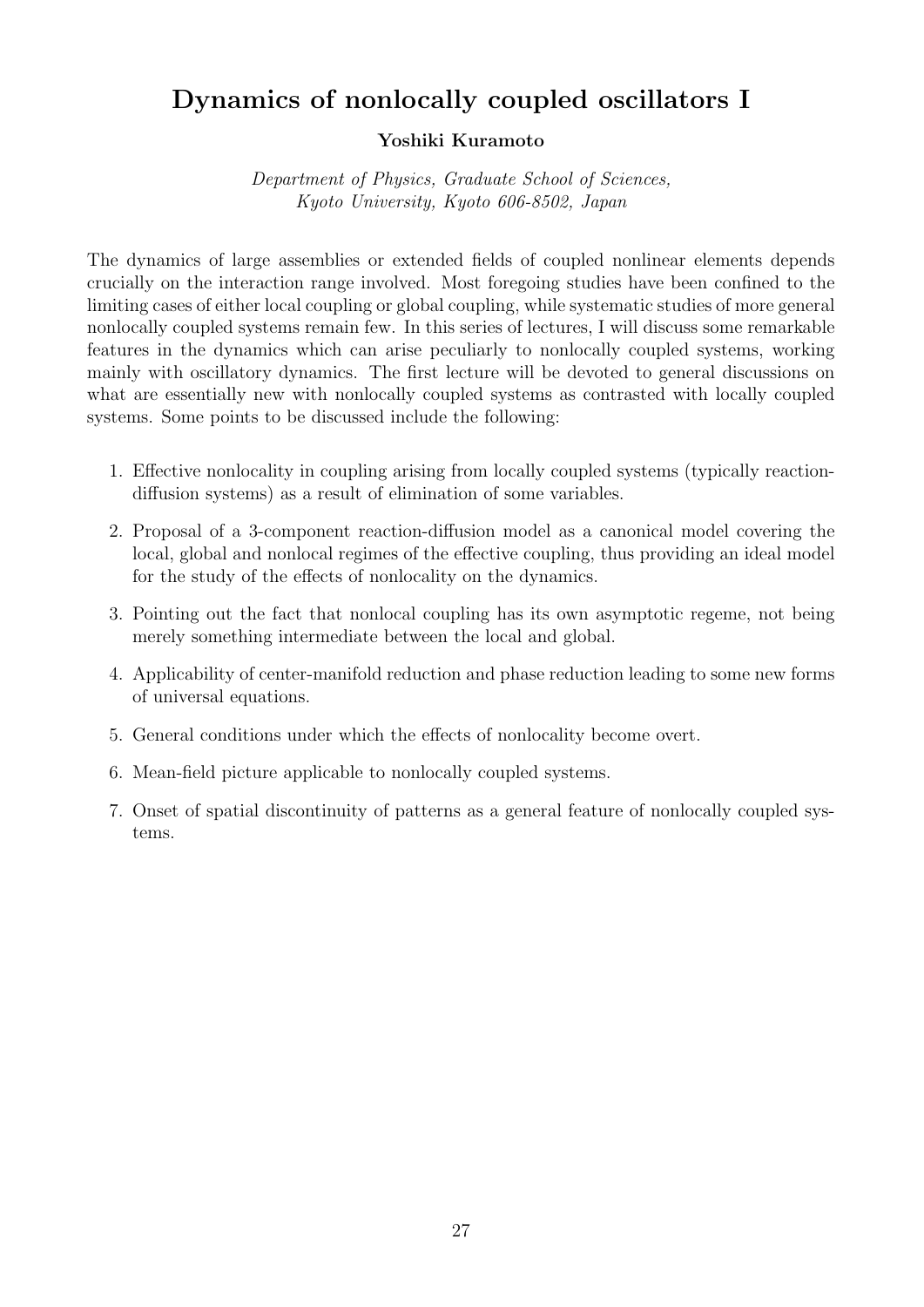# Dynamics of nonlocally coupled oscillators II

## Yoshiki Kuramoto

Department of Physics, Graduate School of Sciences, Kyoto University, Kyoto 606-8502, Japan

In this second lecture, the impact of the nonlocality in coupling will be demonstrated by showing a variety of curious dynamics exhibited by the canonical model introduced in the first lecture or by its reduced forms. Our emphasis will be placed upon how the types of behavior observed are peculiar to the coupling nonlocality and how they can naturally be understood in terms of the general notions developed in the first lecture. In particular, the mean-field picture valid for nonlocally coupled elements turns out quite useful for interpreting certain features of behavior. Some problems involving stochasticity are also discussed for which a theory can be formulated by virtue of the same mean-field picture. The types of behavior discussed are:

- A. Self-sustained pacemakers in monostable excitable media whose origin is completely different from those proposed in the past.
- B. Two-dimensional spiral waves with a strongly turbulent core which is initiated by a breakdonw of synchronization of a small group of central oscillators to the periodic internal forcing.
- C. Coexistence of coherent and incoherent domains. This is a generalization of case B.
- D. Spatio-temporal chaos with multi-scaling properties for which the pattern is fractalized with its fractal dimension changing continuously with the system parameter.
- E. Soft-mode turbulence which occurs right at the Turing instability in the presence of a Goldstone mode.
- F. Sawtooth turbulence characterized by persistent creations and annihilations of wave sources and sinks.
- G. Transmission of waves in random media for which a statistical theory can be formulated in terms of a Boltzmann type kinetic equation.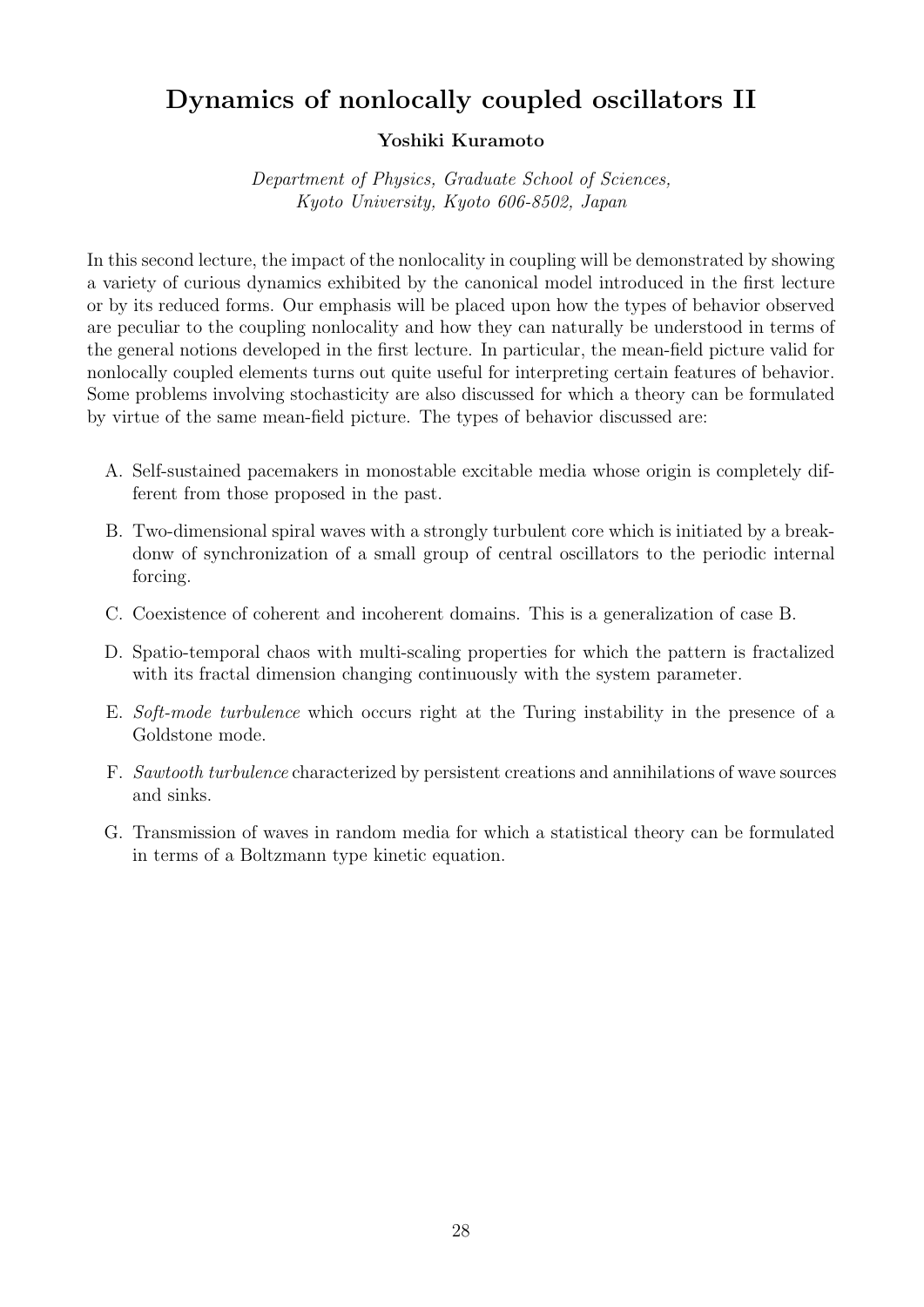# Frequency Map Analysis, theory and practice

## Jacques Laskar

Astronomie et Systèmes Dynamiques, IMC-CNRS UMR8028, 77 Av. Denfert-Rochereau, 75014 Paris, France

Introduction. Frequency Map Analysis is a numerical method based on refined Fourier techniques which provides a clear representation of the global dynamics of many multi-dimensional systems, and which is particularly adapted for systems of 3-degrees of freedom and more. This method relies heavily on the possibility of making accurate quasiperiodic approximations of quasiperiodic signal given in a numerical way.

In these lectures, we will describe the basis of the frequency analysis method. This is intended to be of practical use for any researcher who is willing to explore and use the frequency map analysis methods for the understanding of the dynamics of Hamiltonian systems.

Applications to several examples will be provided, in Solar System, or Particle Accelerator Dynamics.

## 1. Quasi periodic approximation

## 2. Convergence of the quasi periodic approximation, asymptotic expansion

- 3. Numerical examples
- 4. Frequency Map Analysis

## 5. Application of Frequency Map Analysis in Solar System and Particle Accelerator dynamics

## References

Laskar, J. 1990 The chaotic motion of the solar system. A numerical estimate of the size of the chaotic zones Icarus 88 266-291

Dumas, S., Laskar, J. 1993 Global Dynamics and Long-Time Stability in Hamiltonian Systems via Numerical Frequency Analysis Phys. Rev. Lett. 70 2975-2979

Laskar, J. 1993 Frequency analysis for multi-dimensional systems. Global dynamics and diffusion Physica D 67 257-281

Laskar, J. 1999 Introduction to frequency map analysis in proc. of NATO ASI Hamiltonian Systems with Three or More Degrees of Freedom, C. Simo ed, Kluwer 134-150

Laskar, J., Froeschlé, C., Celletti, A. 1992 The measure of chaos by the numerical analysis of the fundamental frequencies. Application to the standard mapping Physica D 56 253-269

Laskar, J., Robutel, P. 1993 The chaotic obliquity of the planets Nature 361 608-612

Laskar, J., Robin, D. 1996 Application of frequency map analysis to the ALS Particle Accelerator 54 183-192

Papaphilippou, Y., Laskar, J. 1996 Frequency map analysis and global dynamics in a two degrees of freedom galactic potential Astron. Astrophys. 307 427-449

Papaphilippou, Y., Laskar, J. 1998 Global dynamics of triaxial galactic models through frequency map analysis Astron. Astrophys. 329 451-481

Laskar, J.: 2000, Application of frequency map analysis in galactic dynamics, in proc. The Chaotic Universe, Rome, Pescara, 1–5 fev 1999, V. Gurdzadyan and R. Ruffini, eds., World Scientific, 115–126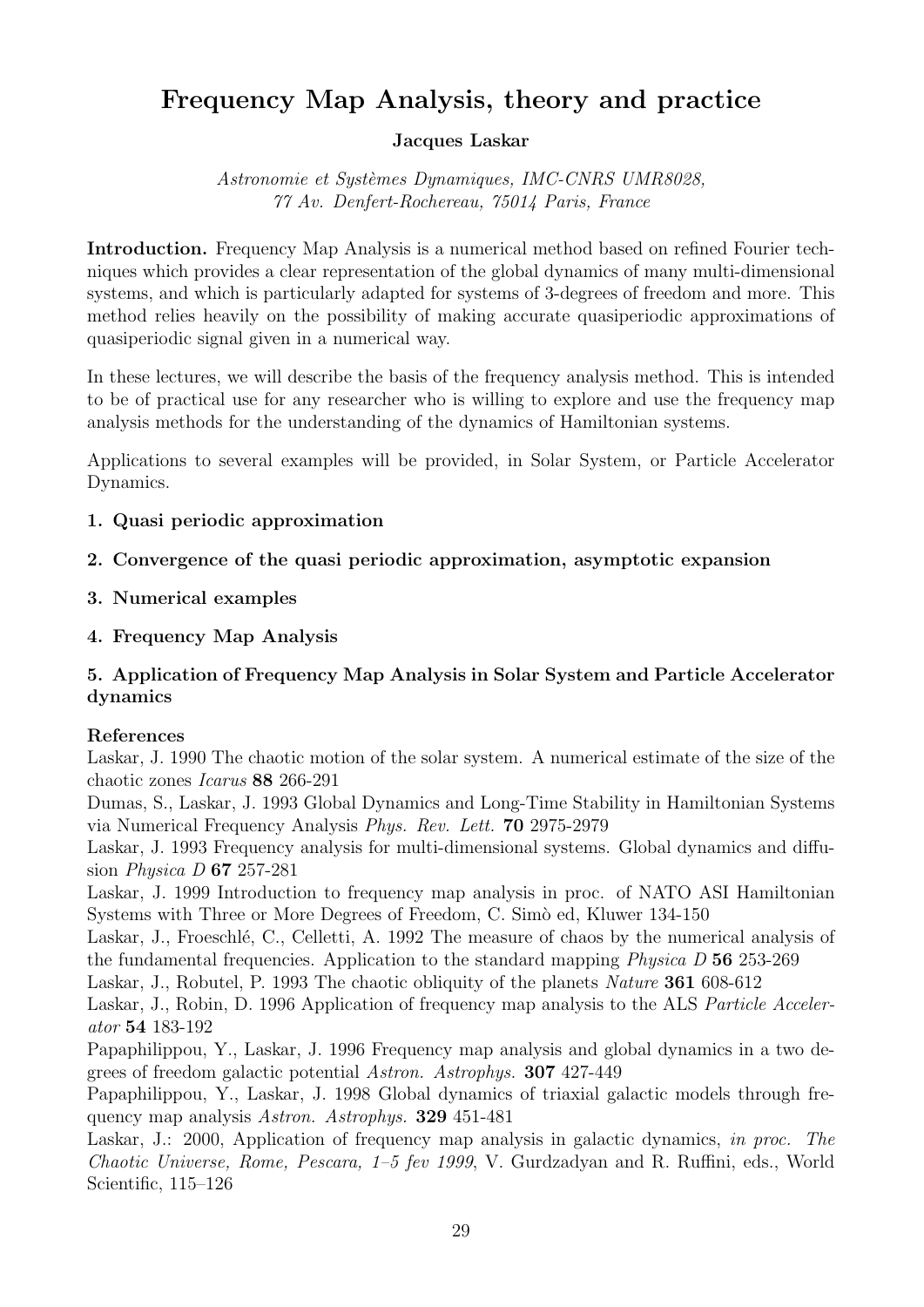Robin, D., Steir, C., Laskar, J., Nadolski, L.: 2000, Global dynamics of the ALS revealed through experimental Frequency Map Analysis, Phys. Rev. Let. 85 558-561

Chandre, C., Laskar, J., Benfatto, G., Jauslin, H.R.: 2001, Determination of the breakup of invariant tori in three frequency Hamiltonian systems Physica D 154 159–170

Robutel, P., Laskar, J.: 2001, Frequency Map and Global Dynamics in the Solar System I: Short period dynamics of massless particles, Icarus 152 4–28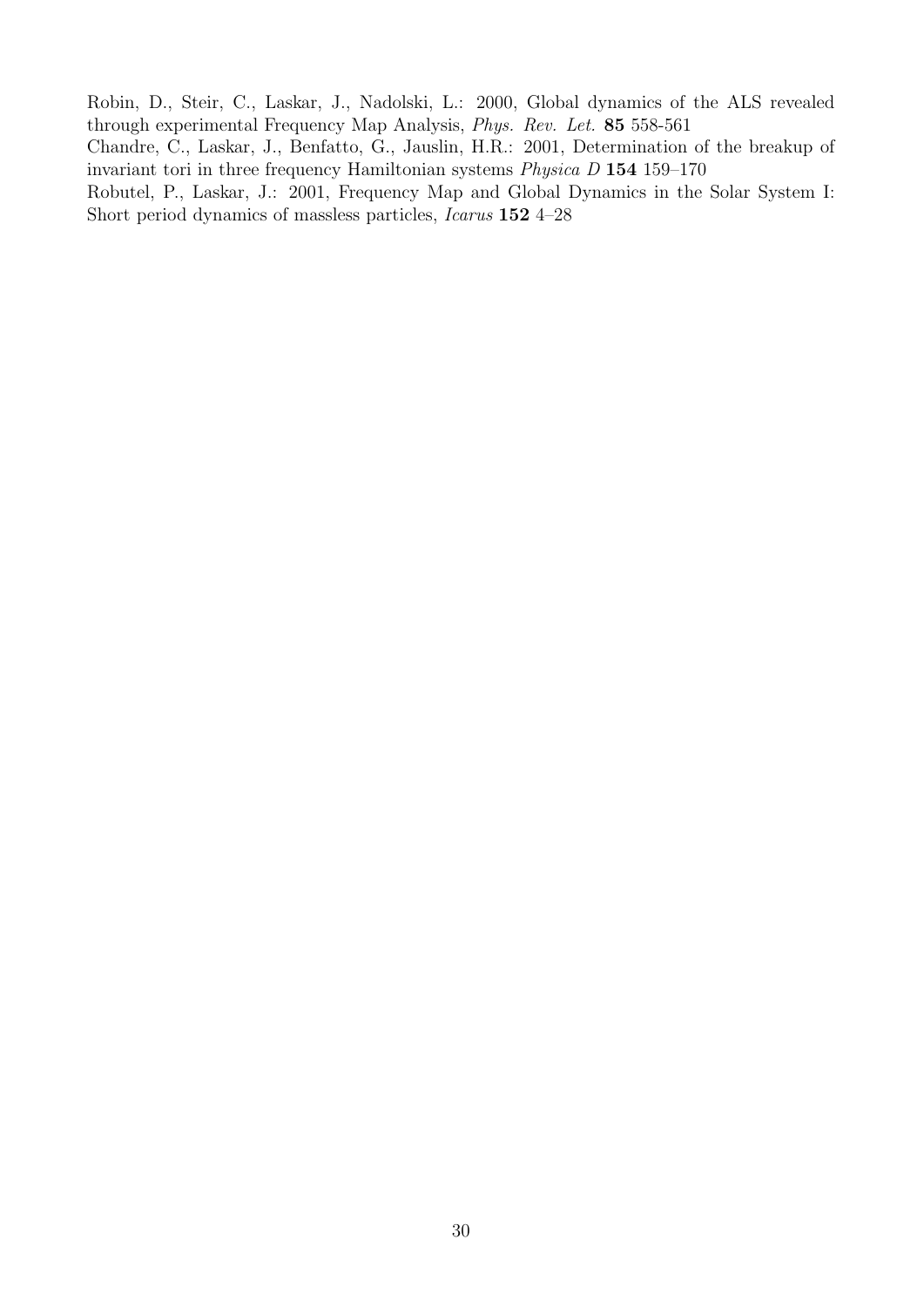# Dynamics and structure of granular flow through a vertical pipe

## Mitsugu Matsushita

Department of Physics, Chuo University, Kasuga, Bunkyo-ku, Tokyo 112-8551, Japan

Static, dynamic and statistical properties of granular materials are one of the most important topics in current science and its application to technology. In some situations granules behave like ordinary fluid or ordinary solid. On the other hand, a variety of unusual motions peculiar to granules can be observed, such as size segregation, bubbling, standing waves and localized excitations under vertical vibrations, avalanche and other unusual motions in a rotating mill, chute flow down a slope and a fluidized bed due to air injected inside a box containing granules. Emergence of density waves of granules flowing through a vertical pipe is also a typical and the simplest example of unusual features of granular motion.

We have shown how density waves of granular particles (ordinary sand) emerge, while they flow through a vertical glass pipe, by controlling air flow out of a flask attached to the bottom-end of the pipe. When the cock attached to the flask is fully open, air is dragged by falling granules and flows together with them. No density waves are observed for this situation. As the cock is gradually closed, however, the pressure gradient of air inside the pipe becomes gradually large, inducing the velocity difference between granules and air. As a result, density waves emerge from the lower part of the pipe. The smaller the rate of air flow, i.e., the more the cock is closed, the higher the onset point (along the pipe) of density waves. The onset of density waves is characterized by the growth of the lower frequency part of the power spectra of time-series signals of density waves. The power spectra of density waves display a clear power-law form  $P(f) \sim f^{-\alpha}$  with the value of the exponent  $\alpha = 1.33 \pm 0.06$ , which is very close to 4/3. The value of  $\alpha$  is robust even under the medium flow or variation of the pipe diameter, as far as density waves can be seen.

Very recently we have also controlled the flow rate of granules under the condition that the cock is completely closed, i.e., medium air does not flow with granules. When the flow rate of granules is small, they flow homogeneously with no density waves. The power spectra of the flow exhibit white-noise-like behavior. This is an expected result, just as raindrops fall homogeneously. What we observed rather unexpectedly is the following. If you gradually increase the flow rate of granules, density waves emerge suddenly at some threshold value of the flow rate. Above this threshold the power spectra exhibit clear power-law form with the same exponent  $\alpha = 4/3$  robustly.

## References

Jaeger H M, Nagel S R and Behringer R P 1996 Rev. Mod. Phys. 68 1259 Kadanoff L P 1999 Rev. Mod. Phys. 71 435 Peng G and Herrmann H J 1995 Phys. Rev. E 51 1745 Horikawa S, Nakahara A, Nakayama T and Matsushita M 1995 J. Phys. Soc. Jpn. 64 1870 Moriyama O, Kuroiwa N, Matsushita M and Hayakawa H 1998 Phys. Rev. Lett. 80 2833 Moriyama O, Kuroiwa N, Kanda M and Matsushita M 1998a J. Phys. Soc. Jpn. 67 1603 Moriyama O, Kuroiwa N, Kanda M and Matsushita M 1998b J. Phys. Soc. Jpn. 67 1616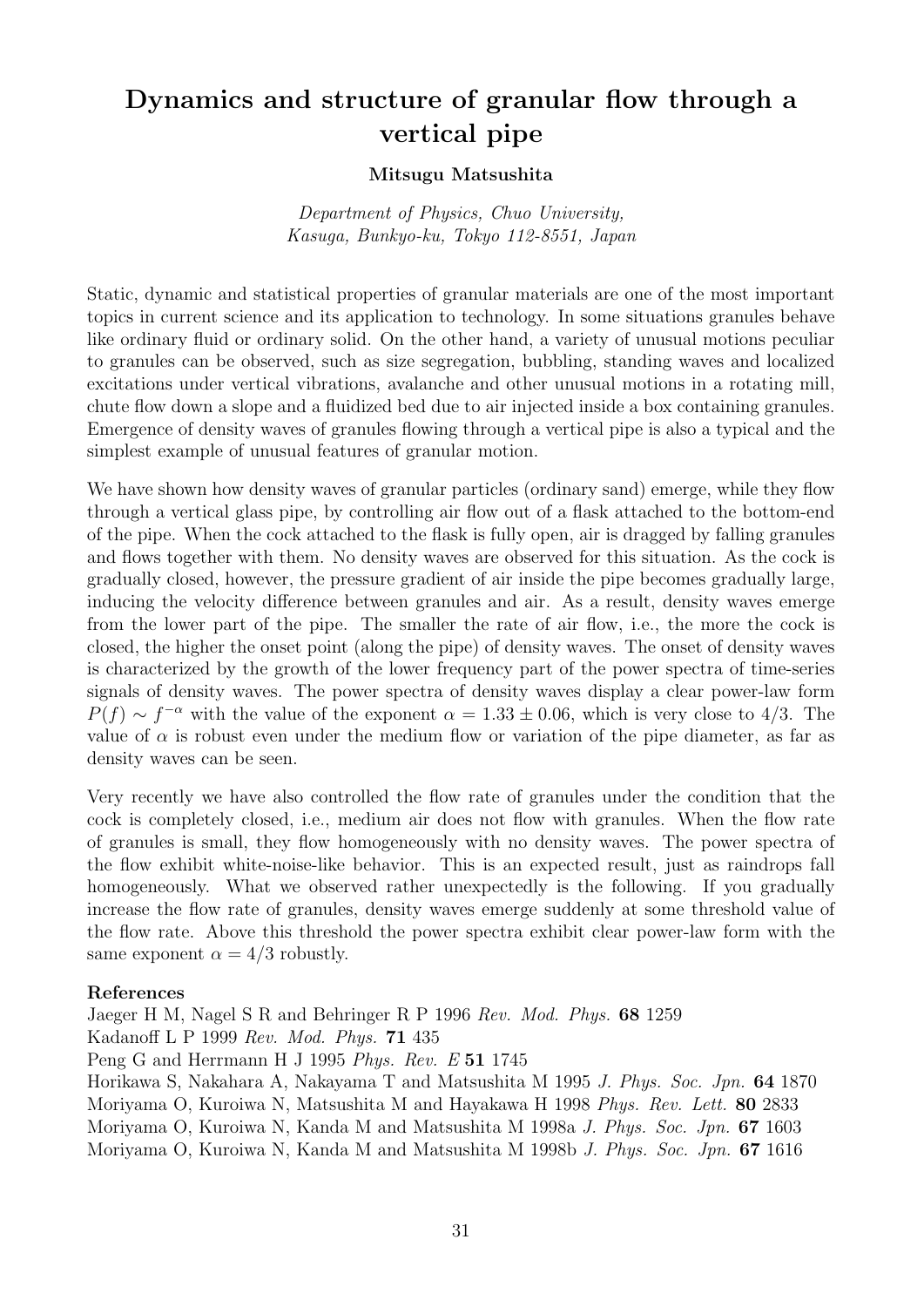# Pattern formation in bacterial colonies

### Mitsugu Matsushita

Department of Physics, Chuo University, Kasuga, Bunkyo-ku, Tokyo 112-8551, Japan

We have studied the growth mechanism and morphological change in colony formation of bacteria from the viewpoint of physics of pattern formation. Even very small number of bacterial cells, once they are inoculated on the surface of an appropriate medium such as semi-solid and nutrient-rich agar plate and incubated for a while, repeat the growth and cell division many times. Eventually the cell number of the progeny bacteria becomes huge, and they swarm on the medium to form a visible colony. The colony changes its form sensitively with the variation of environmental conditions. This implies that although usual bacteria such as Escherichia coli are regarded as single cell organisms, they never make their colony independently and randomly but somehow collaborate multicellularly. We have thus tried to extract some simple and universal behavior in growth from such complex bacterial systems.

Here we varied only two parameters to investigate the colony growth; concentrations of nutrient  $C_n$  and agar  $C_a$  in a thin agar plate as the incubation medium. Other parameters specifying experimental conditions such as temperature were kept constant. We mainly used a typical bacterial species Bacillus subtilis. Otherwise the experimental procedures are standard. It was found that colonies show characteristic patterns in the specific regions of values of  $C_n$ and  $C_a$  in the morphological diagram and the patterns change drastically from one region to another. They were classified into five types; fractal DLA-like, compact Eden-like, concentric ring-like, simple disk-like and densely branched DBM-like. We have experimentally elaborated characteristic properties for each of these colony patterns.

We have also examined colony formation of a species *Proteus mirabilis*, which forms concentricring-like colonies that look much more regular than those produced by Bacillus subtilis. The colony grows cyclically with the interface repeating an advance (migration) and a stop (consolidation) alternately. Our experimental results suggest that macroscopically the most important factor for its repetitive growth is the cell population density, i.e., that there seem to be higher threshold of the cell population density to start migrating and lower one to stop migrating.

We have tried to construct a phenomenological model which produces characteristic colony patterns observed in our experiments. The basic idea is that the main features of individual biological organisms are, if focusing on their population behavior, reproduction and active motion. Our modeling is, therefore, based on the reaction-diffusion-type approach for the population density of bacterial cells and the concentration of nutrient.

#### References

Matsushita M 1997 in Bacteria as Multicellular Organisms eds. J A Shapiro and M Dworkin (New York: Oxford UP) pp366-393 Wakita J, Ràfols I, Itoh H, Matsuyama T and Matsushita M 1998 J. Phys. Soc. Jpn. 67 3630 Itoh H, Wakita J, Matsuyama T and Matsushita M 1999 J. Phys. Soc. Jpn. 68 1436 Mimura M, Sakaguchi H and Matsushita M 2000 Physica A 282 283 Wakita J et al. 2001 J. Phys. Soc. Jpn. 70 911 Czirók A, Matsushita M and Vicsek T 2001 Phys. Rev. E 63 No.031915, 1 Watanabe K et al. 2002 J. Phys. Soc. Jpn. 71 650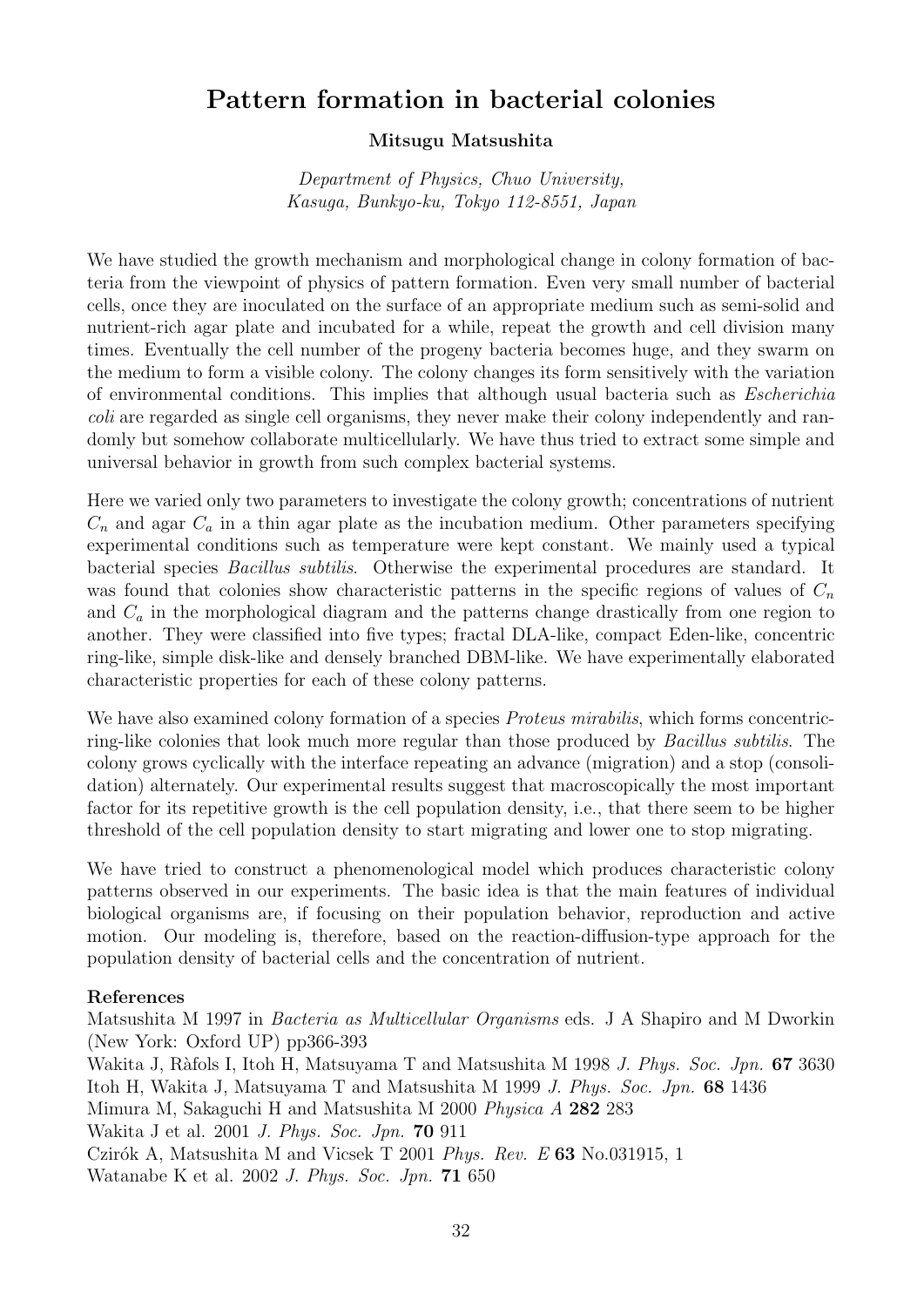# Optimal fluctuations and the control of chaos

#### Peter V.E. McClintock

Department of Physics, Lancaster University, Lancaster LA1 4YB, United Kingdom

Large fluctuations are responsible for many important physical phenomena, including e.g. stochastic resonance and transport in Brownian ratchets. They usually proceed along optimal paths. Starting from Boltzmann (1904), a huge body of theory was developed during the last century; the modern understanding dates from Onsager and Machlup (1953). The introduction of the prehistory probability distribution established optimal paths as physical observables (Dykman et al, 1992), and the corresponding optimal force driving the fluctuations was measured for the first time by Luchinsky (1997). Recent developments, centered on nonequilibrium systems, will be discussed, including extensions of the work has to encompass escape from chaotic attractors (Khovanov et al, 2000; Luchinsky et al, 2002). In particular, it has been established that fluctuational escape from a chaotic attractor involves the system passing between unstable saddle cycles – thus paving the way for an analytic theory. Measurements of the optimal force can be used to determine the energy-optimal control function needed to effect escape in the deterministic system in the absence of fluctuations.

#### References

Arrayás M, Casado J M, Gómez Ordóñez J, McClintock P V E, Morillo M, Stein N D 1998 Phys. Rev. Lett. 80 2273

Boltzmann L, 1904 "On Statistical Mechanics", address given to the Scientific Congress in St. Louis, 1904 reprinted in Theoretical Physics and Philosophical Problems ed B McGuinness (Dordrecht: Reidel) pp 159–172

Bray A J and McKane A J 1989 Phys. Rev. Lett. 62 493

Dykman M I, McClintock P V E, Stein N D and Stocks N G 1992 Phys. Rev. Lett. 68 2718

Dykman M I, Luchinsky D G, McClintock P V E and Smelyanskiy V N 1996 Phys. Rev. Lett. 77 5229

Dykman M I, Golding B, McCann L I, Smelyanskiy V N, Luchinsky D G, Mannella R and McClintock P V E 2001 Chaos 11 587

Freidlin M I and Wentzell A D 1984 Random Perturbations in Dynamical Systems (New York: Springer-Verlag).

Graham R 1989 in Noise in Nonlinear Dynamical Systems edited by F. Moss and P. V. E. McClintock (Cambridge: Cambridge University Press) vol 1, pp 225–278

Haken H 1975 Rev. Mod. Phys. 47 67

Jauslin H R 1987 J. Stat. Phys. 42 573

Khovanov I A, Luchinsky D G, Mannella R and McClintock P V E 2000 Phys. Rev. Lett 85 2100

Luchinsky D G 1997 J. Phys. A 30 L577

Luchinsky D G and McClintock P V E 1997 Nature 389 463

Luchinsky D G, Maier R S, Mannella R, McClintock P V E and Stein D L 1997 Phys. Rev. Lett. 79 3109

Luchinsky D G, Maier R S, Mannella R, McClintock P V E and Stein D L 1999 Phys. Rev. Lett. 82 1806

Luchinsky D G, Beri S, Mannella R, McClintock P V E and Khovanov I A 2002 Intern J. of Bifurcation and Chaos 12 583

Onsager L and Machlup S 1953 Phys. Rev. 91 1505–1512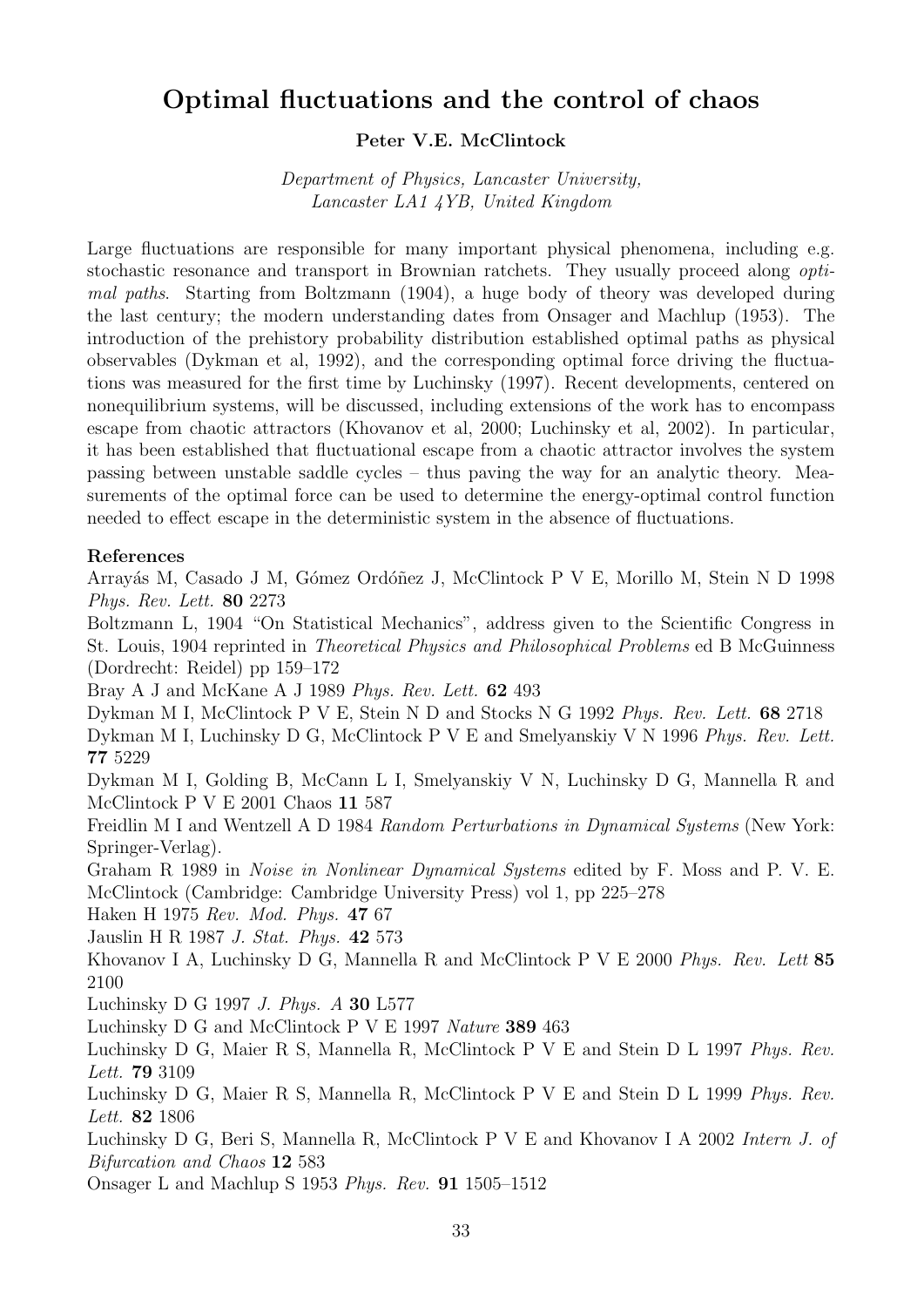# Quantized turbulence

### Peter V.E. McClintock

Department of Physics, Lancaster University, Lancaster LA1 4YB, United Kingdom

Turbulence in superfluids – e.g. the superfluid states of liquid  ${}^{4}$ He and  ${}^{3}$ He, the electron gas in superconductors, the nucleonic fluids in neutron stars, and Bose-Einstein condensates in laser-cooled gases – is quantized. It consists of a tangle of vortex lines, each element of which is identical to every other in any given system. Apart from its intrinsic scientific interest it is of importance because (a) being in some ways a very simple form of turbulence one can hope to understand in considerable detail, and (b) it is the state believed to be created during a fast passage through a second order phase transition. Two ongoing research programmes on superfluid turbulence will be reviewed and discussed. First, the initial experiments (Davis et al, 2000) on the decay of turbulence in superfluid <sup>4</sup>He at mK temperatures will be considered. The vortices are created with a electrostatically-driven vibrating grid, and detected by the use of negative ions travelling near the Landau critical velocity in isotopically pure <sup>4</sup>He. Preliminary results indicate that the vortex decay rate apparently becomes temperature-independent below about 70 mK. It is believed (Vinen, 2000) that the corresponding decay mechanism may involve a Kolmogorov cascade, Kelvin waves and, ultimately, phonon creation. Secondly, the status of superfluid helium experiments modelling the GUT transition in the early universe  $10^{-35}$  s after the Big Bang (Dodd et al, 1998) will be reviewed.

#### References

Baurle C, Bunkov Y M, Fisher S N, Godfrin H, and Pickett G R 1996 Nature 382, 332.

Bowick M J, Chander L, Schiff E A, and Srivastava A M 1994 Science 263, 943.

Chuang I, Turok N, and Yurke B Phys. Rev. Lett. 66, 2472.

Davis S I, Hendry P C, P V E McClintock P V E and Nichol H 2001 in *Quantized Vortex* Dynamics and Superfluid Turbulence, ed. Barenghi C F, Vinen W F, and R J Donnelly R J, Springer, Berlin, pp 73.

Dodd M E, Hendry P C, Lawson N S, McClintock P V E, and Williams C D H 1998 Phys. Rev. Lett. 81, 3703.

Dodd M E, Hendry P C, Lawson N S, McClintock P V E, and Williams C D H 1999 J. Low Temperature Phys. 115, 89.

Donnelly RJ 1991 Quantized Vortices in Helium II, Cambridge University Press.

Hendry P C, Lawson N S, Lee R A M, McClintock P V E, and Williams C D H 1994 Nature 368, 315.

Kivotides D, Vassilicos J C, Samuels D C, and Barenghi C F 2001 Phys. Rev. Lett. 86, 3080. Leadmeater M, Winiecki T, Samuels D C, Barenghi C F, and Adams C S 2001 Phys. Rev. Lett. 86, 1410.

McClintock P V E 1999 J. Phys.-Cond. Matter 11, 7695.

Ruutu V M H, Eltsov V B, Gill A J, Kibble T W B, Krusius M, Makhlin Y G, Placais B, Volovik G E, and Xu W 1996 Nature 382, 334.

Stalp S R, Skrbek L, and Donnelly R 1999 Phys. Rev. Lett. 82, 4831.

Svistunov B V 1995 Phys. Rev. B 52, 3647.

Tsubota M, Araki T, and Nemirowski S K 2001 Phys. Rev. B 62 11751.

W F Vinen 2000, Phys. Rev. B 61, 1410–1420.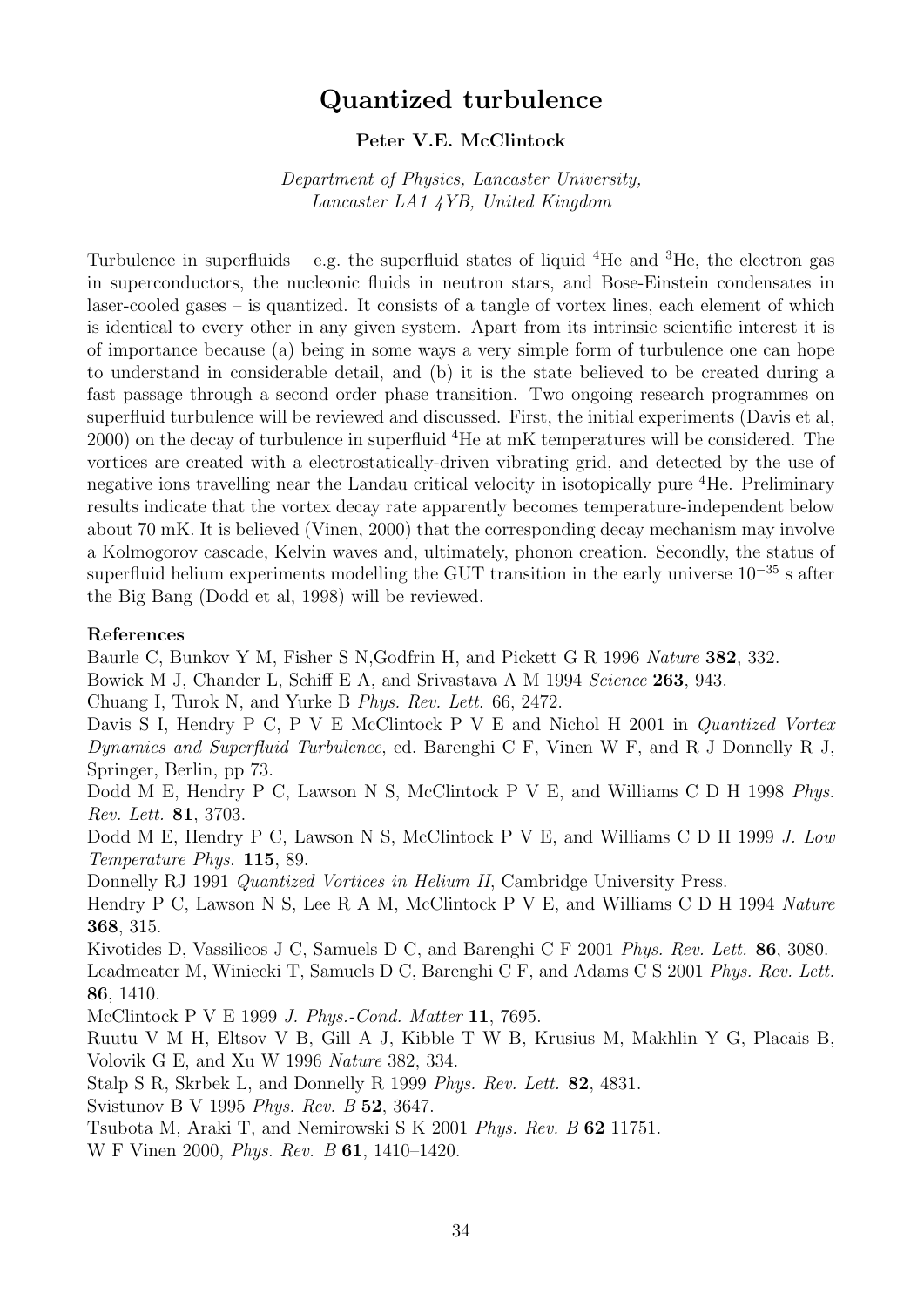# Synchronization phenomena in the kidney

Erik Mosekilde

Department of Physics, The Technical University of Denmark, 2800 Lyngby, Denmark

#### Niels-Henrik Holstein-Rathlou

Department of Medical Physiology, The University of Copenhagen, 2200 Copenhagen N, Denmark

#### Olga V. Sosnovtseva

Physics Department, Saratov State University, Saratov 410026, Russia

The pressure and flow regulation in the individual functional unit of the kidney (the nephron) tends to operate in an unstable regime. For normal rats, the regulation displays regular selfsustained oscillations, but for rats with high blood pressure the oscillations become chaotic. The lecture explains the mechanisms responsible for this behavior and discusses the involved bifurcations. Experimental data show that neighboring nephrons adjust their pressure and flow regulation in accordance with one another. For rats with normal blood pressure, in-phase as well as anti-phase synchronization can be observed. For spontaneously hypertensive rats, indications of chaotic phase synchronization are found. Accounting for a hermodynamics as well as for a vascular coupling between nephrons that share a common interlobular artery, the lecture presents a model of the interaction of the pressure and flow regulation between adjacent nephrons. It is shown that this model, with physiologically realistic parameter values, can reproduce the different types of experimentally observed synchronization.

#### References

Holstein-Rathlou N-H, Yip K-P, Sosnovtseva O V and Mosekilde E 2001 Chaos 11 417 Mosekilde E, Maistrenko Yu and Postnov D 2002 Chaotic Synchronization – Applications to Living Systems (World Scientific, Singapore)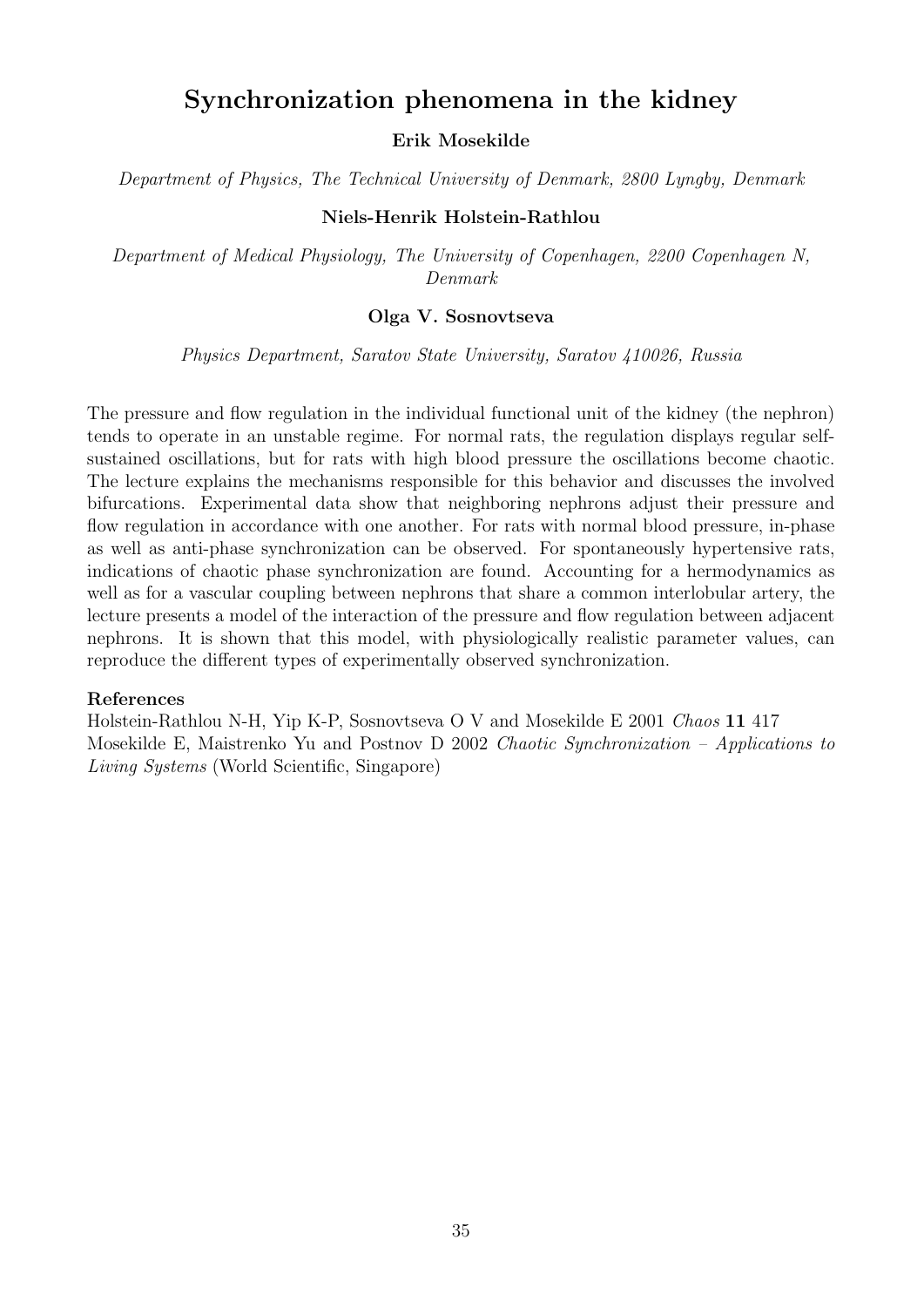# Chaotic synchronization of time-continuous oscillators

## Erik Mosekilde

Department of Physics, The Technical University of Denmark, 2800 Lyngby, Denmark

## Sergiy Yanchuk

Institute of Mathematics, National Academy of Sciences, Kiev, 252601 Ukraine

Considering two coupled identical Rössler oscillators the lecture first discusses the necessary and sufficient conditions for stability of the synchronized chaotic state. The lecture continues to examine the transitions through which low periodic orbits embedded in the synchronized chaotic state lose their transverse stability and produce the characteristic picture of riddled basins of attraction. We also discuss the distinction between local and global riddling and illustrate the further development of the asynchronous periodic orbits.

A similar approach is applied to a model of two interacting biological cells. Considering a prototypic model of the bursting oscillations in insulin producing pancreatic cells, we first present one- and two-dimensional bifurcation diagrams of the individual cell. These diagrams reveal a squid-formed area of chaotic dynamics in parameter space with period-doubling bifurcations on one side and saddle-node bifurcations on the other. The transition from this structure to the so-called period-adding structure is found to involve a subcritical period-doubling and the emergence of type-III intermittency. Finally, the lecture addresses the issue of the robustness of the synchronized chaotic state to a mismatch of the parameters between the interacting oscillators.

## References

Yanchuk S, Maistrenko Yu, Lading B and Mosekilde E 2000 Int. J. Bifurcation and Chaos 10 2629

Mosekilde E, Maistrenko Yu and Postnov D 2002 Chaotic Synchronization – Applications to Living Systems (World Scientific, Singapore)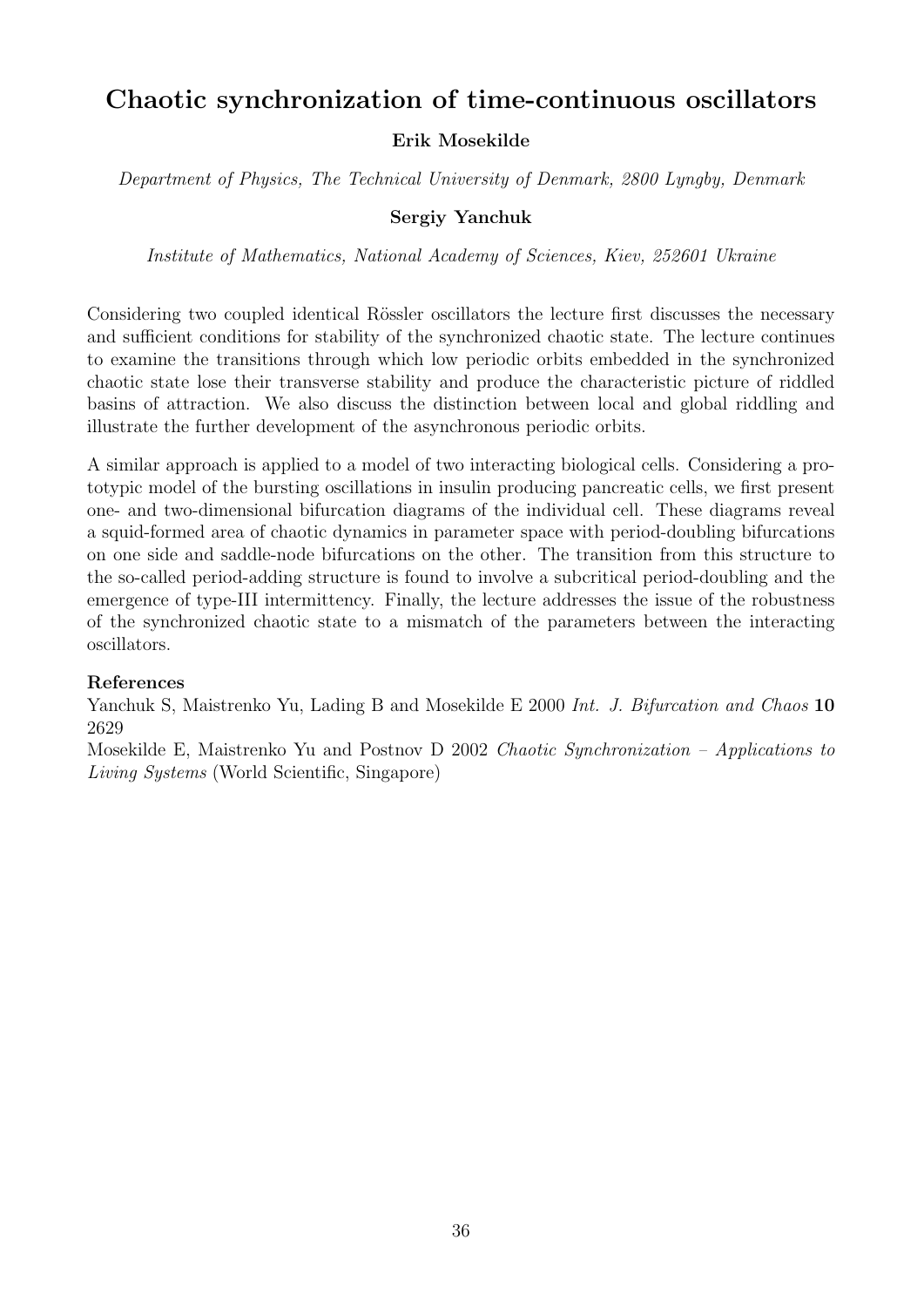# Quantum transport in chaotic quantum dots: orbit bifurcations, Arnold diffusion and fractals

## Katsuhiro Nakamura

Department of Applied Physics, Osaka City University, Osaka 558-8585, Japan

I talk about three interesting sub-themes bridging between nonlinear dynamics and quantum transport in mesoscopic billiards.

Firstly, triangular antidot lattices are investigated. We analyze the semiclassical conductivity of fully-chaotic triangular antidots in the low but intermediate magnetic field. Taking into account both a smooth classical part evaluated by the mean density of states and an oscillation part evaluated by periodic orbits, we find that the resistivity of the system yields a monotonic decrease with respect to the magnetic field. But when including the effect of orbit bifurcation due to the overlapping of a pair of periodic orbits, several distinguished peaks of resistivity appear. The theoretical results nicely explain both the locations and intensities of the anomalously large peaks observed in the experiment by NEC group (Phys. Rev. B51(1995)4649) [1].

Then, we shall proceed to investigation of open three-dimensional (3-d) quantum dots. Mixed phase-space structures of 3-d billiards show the Arnold diffusion that cannot be seen in 2 d billiards. A semiclassical conductance formula for ballistic 3-d billiards is derived. We find that, for partially- or completely-broken ergodic 3-d billiards such as SU(2) symmetric billiards, the dependence of the conductance on the Fermi wavenumber is dramatically changed by the lead orientation. As a symmetry-breaking weak magnetic field is applied, the conductance shows a tendency to grow. We conclude: In contrast to the 2-d case, the anomalous increment of the conductance should include a contribution arising from the (classical) Arnold diffusion as well as the (quantum) weak localization correction [2].

Finally, within a formalism of the semiclassical Kubo formula for conductivity, we give a periodic-orbits picture for the fractal magneto-conductance fluctuations recently observed in submicron-scale phase coherent ballistic billiards [3]. The self-similar conductance fluctuations are shown to be caused by the self-similar unstable periodic orbits which are generated through a sequence of isochronous pitchfork bifurcations of straight-line orbits oscillating towards harmonic saddles. The saddles are universally created right at the point of contact with the leads or at certain places in the cavity as a consequence of the softwall confinement. Our mechanism is able to explain all the fractal-like magneto-conductance fluctuations in general softwall billiards [3].

Many other interesting themes in this field will be described in [4].

## References

[1] J. Ma and K. Nakamura: Phys.Rev.B62 (2000) 13552-13556.

- [2] J. Ma and K. Nakamura, cond-mat / 0108276 (2001).
- [3] A. Budiyono and K. Nakamura, submitted for publication; see also a short communication by Dr. A. Budiyono in this Conference.

[4] K. Nakamura and T. Harayama, "Quantum Chaos and Quantum Dots" (Oxford University Press), to be published.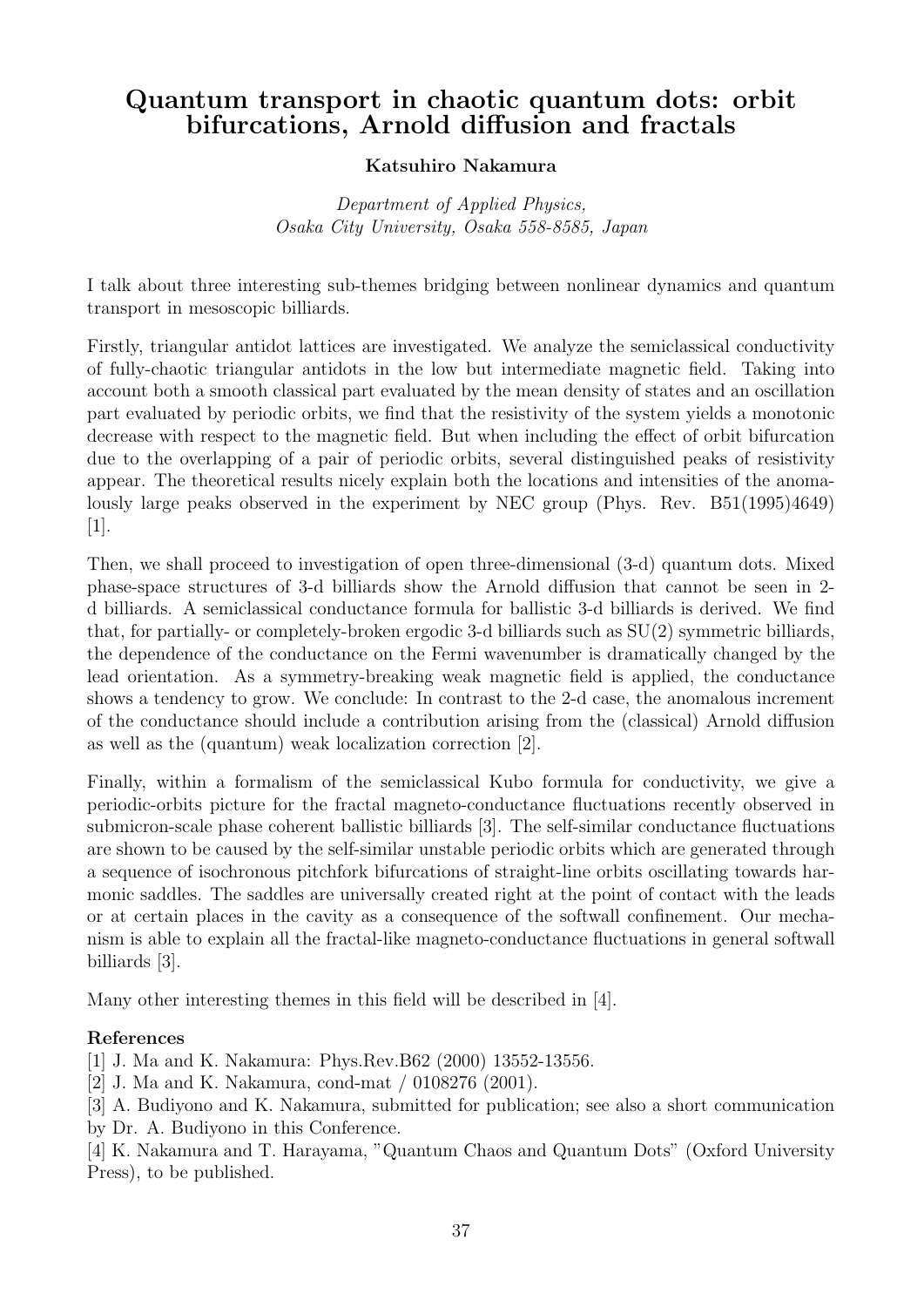# Some classes of self-similar planar fractals

## Dušan Pagon

Faculty of Education University of Maribor, Maribor, Slovenia

We present some well known classes of planar fractals, based on regular polygons, and introduce a new class of fractals, appearing from the construction of simple branching trees. Most of the studied objects are self-similar in a strong sense. Therefore, the self-similar dimension  $d_S = \frac{\ln N}{\ln k}$  $\frac{\ln N}{\ln k}$ , where  $N$  is the total number of congruent sub objects and  $k$  is the coefficient of similarity, is introduced and its properties are studied.

Besides the dimension  $d<sub>S</sub>$ , various other characteristics of the presented fractals are examined, for instance, when the overlapping occurs, what is the equation of the boundary curve, and what is the density of the embedded object. We also explain the concept of an iterated function system and give the IFS-codes for some of the studied fractals. Most of the results can be generalized to the 3-dimensional space (starting, for instance, with regular solids) and into the higher dimensions.

## References

Barnsley M 1993 Fractals Everywhere (London: Academic Press) Camp D 1995 Int. Rev. Math. Educ. 27 pp143-152 Hutchinson J E 1981 Ind. Univ. Math. Journal 30 pp713-747 Kosi-Ulbl I and Pagon D 2002 Int. J. Math. Educ. Sci. Technol. (London) 33 3 Peitgen H O, Jürgens H, Saupe D 1992 Fractals for the Classroom I, II (New York: Springer Verlag) Zeitler H 1998 Int. J. Math. Educ. Sci. Technol. (London) 29 1 Zeitler H and Neidhart W 1993 Fractale und Chaos: Eine Einführung (Darmstadt: Wiss.

Buchges.)

Zeitler H and Pagon D 2000 Fraktale Geometrie: Eine Einführung (Braunschweig: Vieweg Ver.)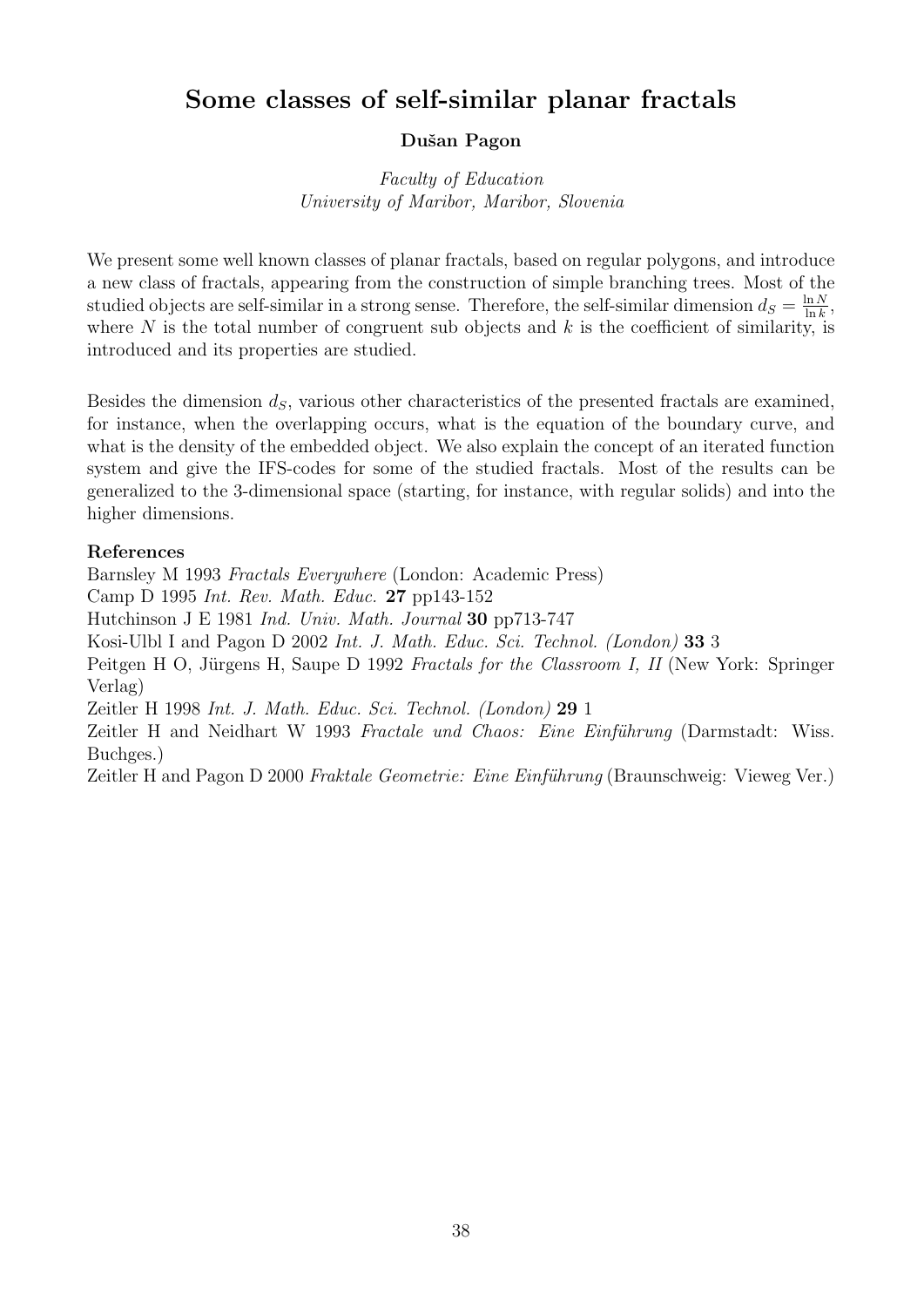# From independent particle towards collective motion in a few electron lattice model with Coulomb repulsion

## Jean-Louis Pichard

CEA/DSM, Service de Physique de l'Etat Condensé Centre d'Etudes de Saclay, 91191 Gif sur Yvette cedex, France

A basic question in quantum many body theory is to know how one goes from independent particle motion towards collective motion when one decreases the density  $n_s$  of a system of charged particles repelling each other via a  $U/r$  Coulomb repulsion. The motivation to re-visit nowadays this question comes from the possibility to create two dimensional gases of charges in high quality field effect devices and to decrease by a gate the carrier density  $n_s$  down to a very dilute limit. Conductance measurements for different densities as a function of the temperature, of the bias voltage, of a parallel magnetic field, etc, show the existence of an unexpected low temperature metallic behavior when one goes towards the dilute limit. This raises the question of the existence of an intermediate metallic phase between two insulating phases of different nature: the Fermi glass of Anderson localized states at large  $n_s$  and the pinned Wigner solid at low  $n_s$ . This question is numerically investigated using mesoscopic lattice models with and without disorder.

In lecture 1, the recent experimental results motivating to re-visit the Fermi-Wigner crossover will be reviewed.

In lecture 2, detailed exact numerical studies of a few electron mesoscopic lattice models will be presented, showing a specific intermediate regime between the weak and strong coupling limits.

In lecture 3, the conjecture of an intermediate phase between the Fermi liquid and the Wigner solid, first proposed by Andreev-Lifshitz, will be discussed in relation with the numerical results.

## References

E. Abrahams, S. V. Kravchenko and M. P. Sarachik, Rev. Mod. Phys. 73, 251 (2001) and refs therein.

B. Tanatar and D.M. Ceperley, Phys. Rev. B 39, 5005 (1989).

- A. V. Filinov, M. Bonitz and Yu. E. Lozovik, Phys. Rev. Lett. 86, 3851 (2001).
- G. Benenti, X. Waintal and J.-L. Pichard, Phys. Rev. Lett. 83, 1826 (1999).
- G. Benenti, X. Waintal and J.-L. Pichard, Europhys. lett. 51, 89 (2000).

F. Selva and J.-L. Pichard, Europhys. Lett. 55, 518 (2001).

A. Z. Nemeth and J.-L. Pichard, to appear in Europhys. Lett., cond-mat/0203477.

M. Martinez and J.-L. Pichard, cond-mat/0203579.

J.-L. Pichard et al, to appear in Exotic States in Quantum Nanostructures, S. Sarkar editor, Kluwer, Dordrecht; cond-mat/0107380.

A. F. Andreev and I. M. Lifshitz, Sov. Phys. JETP 29, 1107 (1969).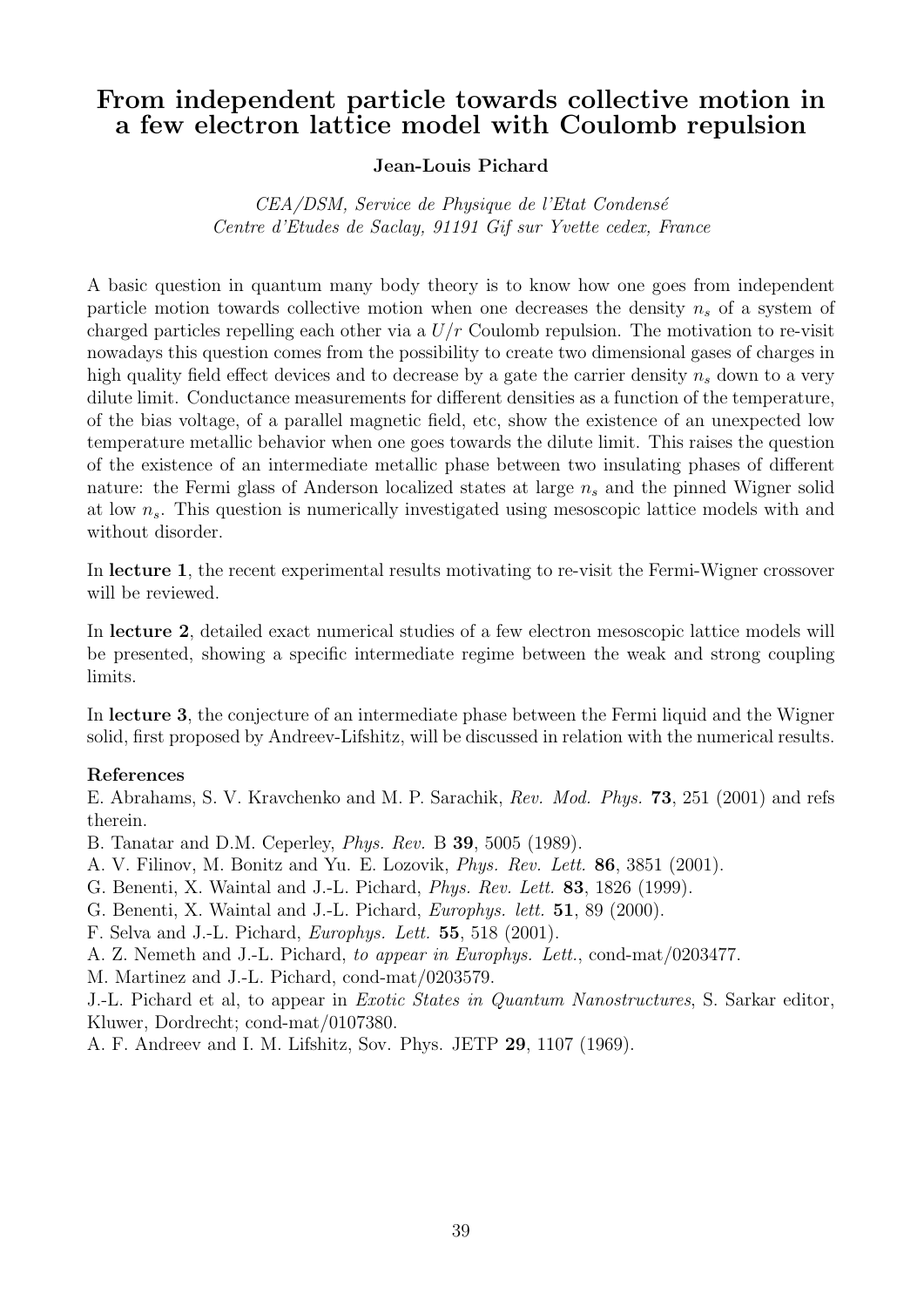# Transport of strongly correlated electrons

#### Peter Prelovšek

Faculty of Mathematics and Physics, University of Ljubljana, and J. Stefan Institute, 1000 Ljubljana, Slovenia

One of the central open theoretical problems in the solid state physics is the understanding of strongly correlated electrons, where the properties are dominated by strong electron-electron repulsion and Pauli exclusion principle. We discuss the quantum electronic transport in such systems [1], in particular electrical conductivity, spin diffusion and heat conductivity. The concept of charge stiffness is introduced which makes qualitative distinction between conductors and insulators in the quantum ground state, while at finite temperatures it leads to possibilities of usual resistors, but also of anomalous ideal conductors and ideal insulators [2,3]. It is shown that the singular transport appears in many integrable systems of interacting fermions, even when the current is not a conserved quantity. The evidence comes from the relation with level dynamics [3], the existence of conserved quantities [4], from exact results as well as from numerical studies of small correlated systems using exact diagonalization method and finitetemperature Lanczos method [5]. Several open theoretical problems in this connection will be addressed: a) necessary ingredients for the quantum dissipationless transport, b) transport in systems close to integrability, and c) the existence of ideal insulators at finite temperatures.

#### References

[1] P. Prelovsek and X. Zotos, *Proc. of the Training Course in the Physics of Correlated* Electrons, Vietri 2001, cond-mat/0203303.

- [2] H. Castella, X. Zotos, and P. Prelovšek, *Phys. Rev. Lett.* **74**, 972 (1995).
- [3] X. Zotos and P. Prelovšek, *Phys. Rev.* B **53**, 983 (1996).
- [4] X. Zotos, F. Naef, and P. Prelovšek, *Phys. Rev.* B **55**, 11029 (1997).
- [5] J. Jaklič and P. Prelovšek, Adv. Phys. 49, 1 (2000).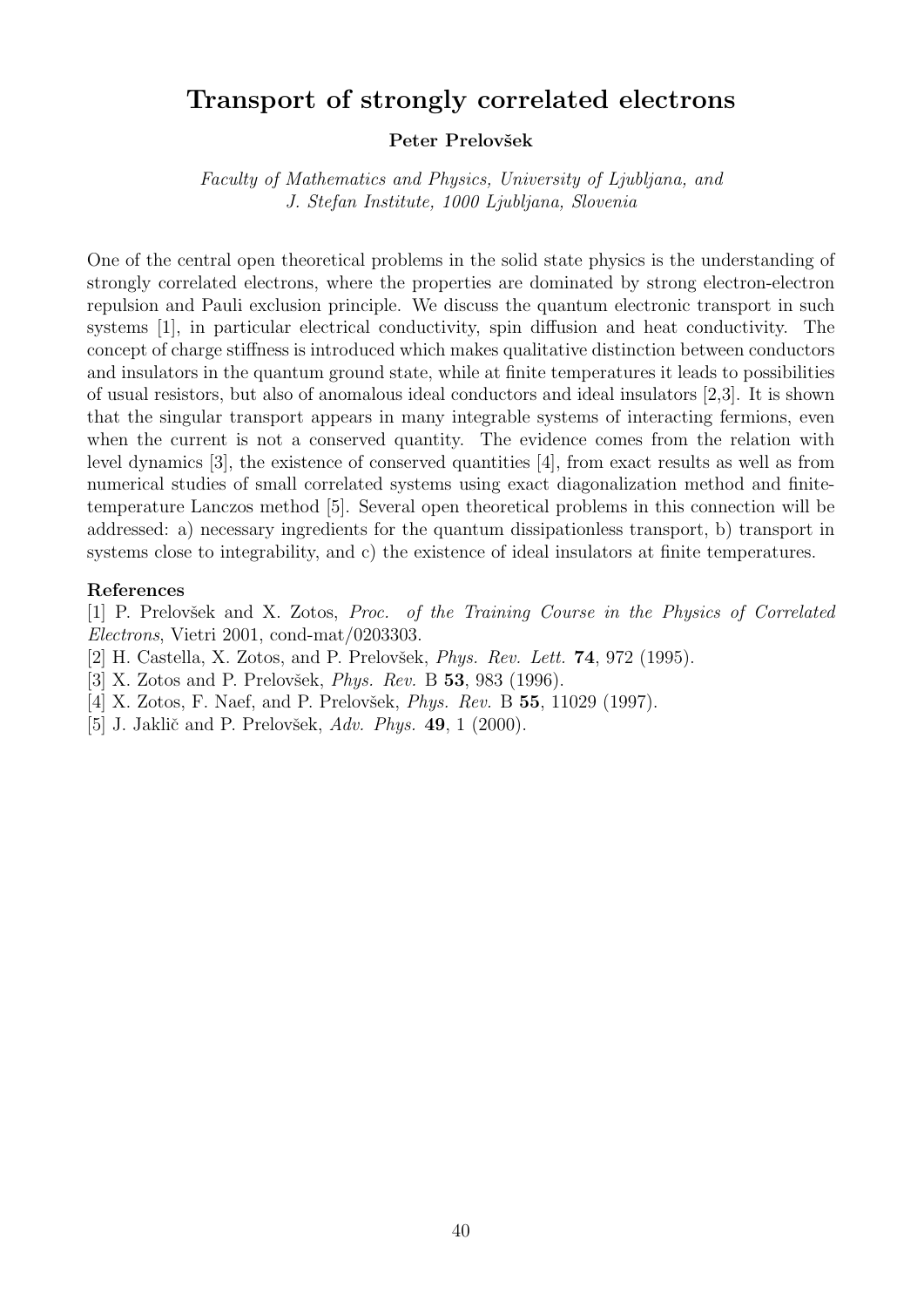# Stability of quantum motion and correlation decay I & II

#### Tomaž Prosen

Department of Physics, Faculty of Mathematics and Physics University of Ljubljana, Slovenia

In this two-hour lecture we will make a review of the theory and the (numerical) experiments on the behavior of quantum fidelity of classically chaotic and regular hamiltonian systems.

We will derive a simple and general relation between the fidelity of quantum motion, characterizing the stability of quantum dynamics with respect to arbitrary static perturbation of the unitary evolution propagator, and the integrated time auto-correlation function of the generator of perturbation. Quite surprisingly, this relation predicts the slower decay of fidelity the faster decay of correlations. In particular, for non-ergodic and non-mixing dynamics, where asymptotic decay of correlations is absent, a qualitatively different and faster decay of fidelity is predicted on a time scale  $\propto 1/\delta$  as opposed to mixing dynamics where the fidelity is found to decay exponentially on a time-scale  $\propto 1/\delta^2$ , where  $\delta$  is proportional to the strength of perturbation. A detailed discussion of a semi-classical regime of small effective values of Planck constant  $\hbar$  is given where classical correlation functions can be used to predict quantum fidelity decay. Note that the correct and intuitively expected classical stability behavior is recovered in the classical limit  $\hbar \to 0$ , as the two limits  $\delta \to 0$  and  $\hbar \to 0$  do not commute. In addition we also discuss a non-trivial dependence on the number of degrees of freedom and the role of the thermodynamic limit.

The theoretical predictions will be demonstrated mainly in two families of models: (i) a quantized kicked top and a quantized pair of coupled kicked tops where the semiclassical regime is emphasized, and (ii) kicked Ising spin  $1/2$  chain where the thermodynamic regime is emphasized. We also need to stress that these results have important implications for the stability of quantum computation, and may be used in order to optimize the accuracy of quantum algorithms.

#### References

T. Prosen, "General relation between quantum ergodicity and fidelity of quantum dynamics", Phys. Rev. E 65, 036208 (2002).

T. Prosen and M. Znidarič, "Can quantum chaos enhance the stability of quantum computation?", J. Phys. A: Math. Gen. 34, L681 (2001).

T. Prosen and M. Žnidarič, "Stability of quantum motion and correlation decay", J. Phys. A: Math. Gen. 35, 1455 (2002).

T. Prosen and T. H. Seligman, "Decoherence of spin echoes", J. Phys. A: Math. Gen. 35, 4707 (2002); nlin.CD/0201038.

T. Prosen, T. H. Seligman and M. Žnidarič, "Stability of quantum coherence and correlation decay", preprint, quant-ph/0204043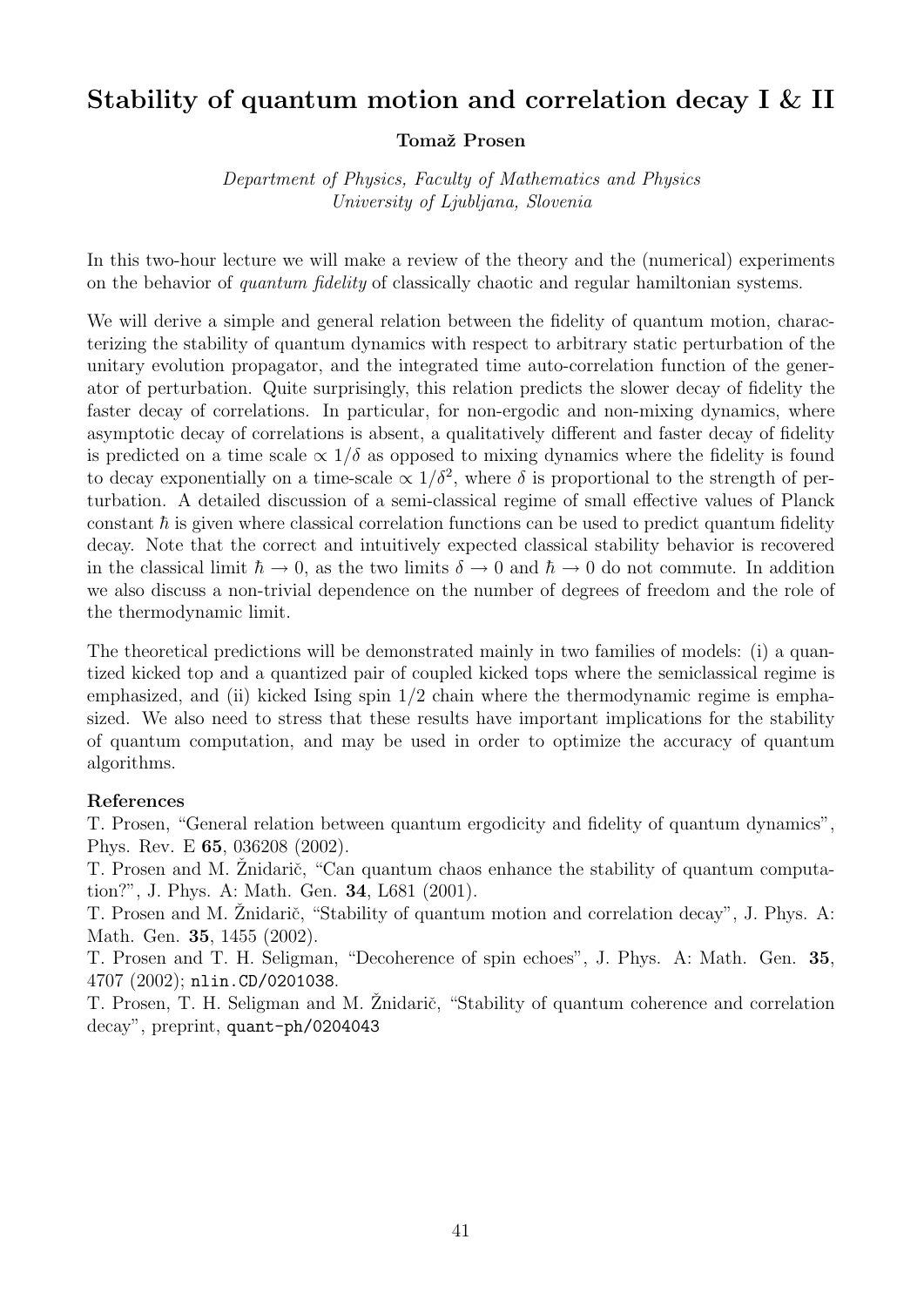# Chaotic resonances in quantum many-body dynamics

## Tomaž Prosen

Department of Physics, Faculty of Mathematics and Physics University of Ljubljana, Slovenia

The questions about the mechanisms and the conditions for the relaxation to equilibrium in the thermodynamic limit of a generic isolated hamiltonian system constitute important open problems in statistical mechanics. In this talk we consider an established technique in describing relaxation of strongly chaotic single-particle classical systems, namely the concept of Perron-Frobenius-Ruelle resonance spectrum, and use it for the dynamical description of non-integrable quantum many-body systems in thermodynamic limit.

We define a quantum Perron-Frobenius master operator over a suitable normed space of translationally invariant states adjoint to the quasi-local  $C^*$  algebra of quantum lattice gasses (e.g. spin chains), whose spectrum determines the exponents of decay of time correlation functions. The gap between the leading eigenvalue and the unit circle signals the exponential mixing (universal asymptotic exponential decay of arbitrary time correlation functions), whereas closing the gap typically corresponds to a transition to non-ergodic dynamics, which may as a consequence, lead to important anomalous transport properties. In particular, the conservation laws of completely integrable quantum lattices represent degenerate eigenvalue 1 eigenvectors of the Perron-Frobenius operator.

Theoretical ideas are applied and validated in a generic example of kicked Ising spin 1/2 chains, namely a one dimensional spin 1/2 lattice with nearest neighbor Ising interaction kicked with periodic pulses of a tilted homogeneous magnetic field. We show that the 'chaotic eigenmodes' corresponding to leading Perron-Frobenius-Ruelle eigenvalue resonances have fractal structure in the basis of local operators.

## References

T. Prosen, "Chaotic resonances in quantum many-body dynamics", preprint.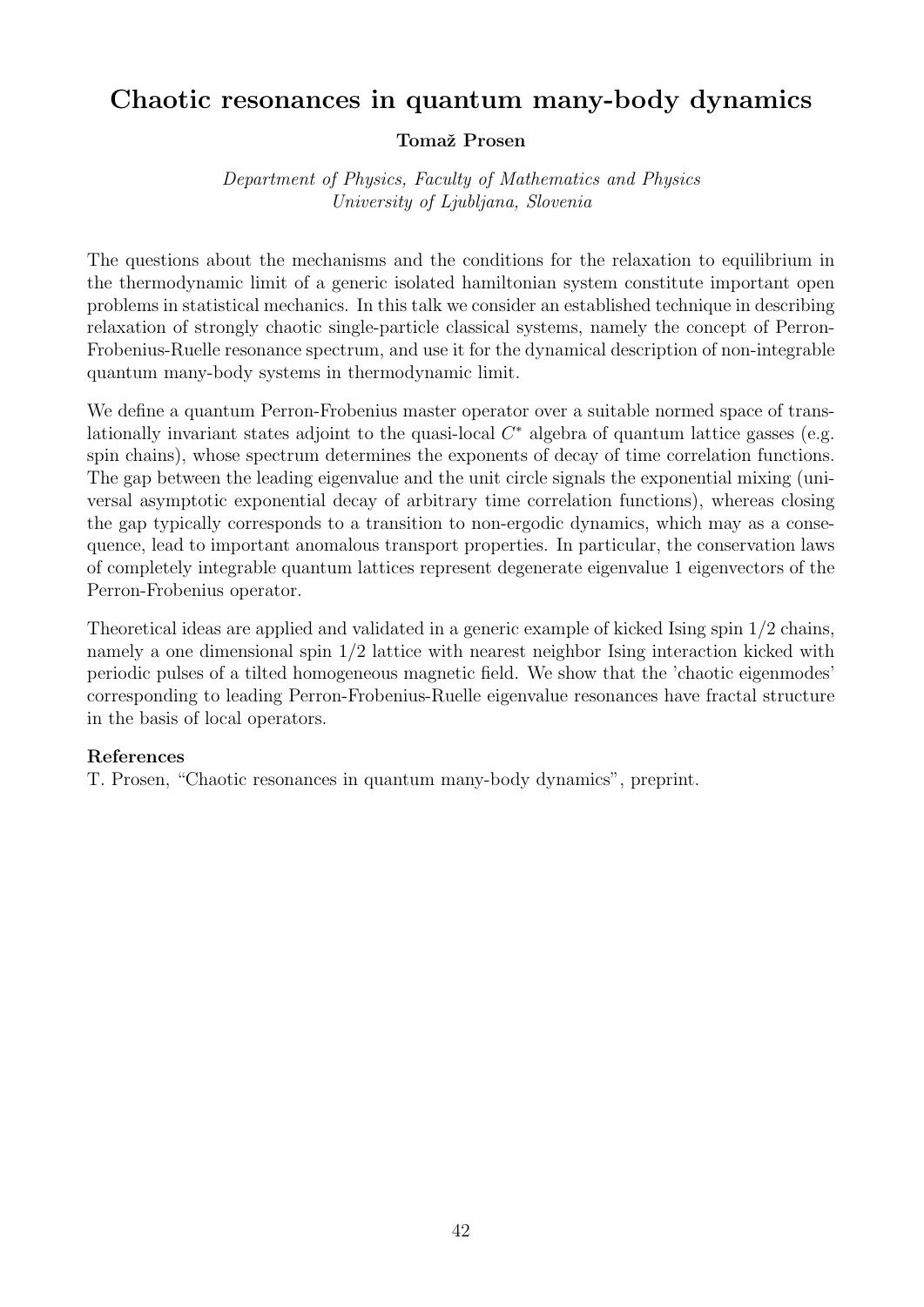## Introduction to quantum chaos of generic Hamiltonian systems

#### Marko Robnik

## Center for Applied Mathematics and Theoretical Physics, University of Maribor, Maribor, Slovenia

We shall review the basic aspects of complete integrability and complete chaos (ergodicity) in classical Hamiltonian systems, as well as all the cases in between, the generic, mixed type systems, where KAM Theory is applicable, and shall illustrate it using the billiard model systems.

Then we shall proceed to the quantum chaos and its stationary properties, that is the structure and the morphology of the solutions of the underlying Schroedinger equation which in case of 2-dim billiards is just the 2-dim Helmholtz equation. We shall discuss the statistical properties of chaotic eigenfunctions, the statistical properties of the energy spectra, and show arguments and results in support of the so-called universality classes of spectral fluctuations, where in the fully chaotic case the Random Matrix Theory (RMT) is applicable.

First we discuss the universality classes of spectral fluctuations (GOE/GUE for ergodic systems, and Poissonian for integrable systems). We explain the problems in the calculation of the invariant (Liouville) measure of classically chaotic components, which has recently been studied by Robnik et al (1997) and by Prosen and Robnik (1998). Then we describe the Berry-Robnik (1984) picture, which is claimed to become exact in the strict semiclassical limit  $\hbar \to 0$ . However, at not sufficiently small values of  $\hbar$  we see a crossover regime due to the localization properties of stationary quantum states where Brody-like behaviour with the fractional power law level repulsion is observed in the corresponding quantal energy spectra.

We shall mention the rich variety of applications in the domain of physics.

#### References

Aurich R, Bäcker A and Steiner F 1997 Int. J. Mod. Phys. 11 805 Berry M V 1983 in Chaotic Behaviour of Deterministic Systems eds. G Iooss, R H G Helleman and R Stora (Amsterdam: North-Holland) pp171-271 Berry M V 1991 in *Chaos and Quantum Physics* eds. M-J Giannoni, A Voros and J Zinn-Justin (Amsterdam: North-Holland) pp251-303 Berry M V and Robnik M 1984 J. Phys. A: Math. Gen. 17 2413 Bohigas O 1991 in Chaos and Quantum Physics eds. M-J Giannoni, A Voros and J Zinn-Justin (Amsterdam: North-Holland) pp87-199 Bohigas O, Giannoni M.-J. and Schmit C 1984 Phys. Rev. Lett. 25 1 Casati G and Chirikov B V 1994 in Quantum Chaos: Between Order and Disorder eds. G. Casati and B.V. Chirikov (Cambridge: Cambridge University Press) Guhr T, Müller-Groeling A and Weidenmüller H A 1998, Phys. Rep. 299 189 Li Baowen and Robnik M 1994 J. Phys. A: Math. Gen. 27 5509 Li Baowen and Robnik M 1995a J. Phys. A: Math. gen. 28 2799 Li Baowen and Robnik M 1995b J. Phys. A: Math. gen. 28 4843 Prosen T and Robnik M 1993a J. Phys. A: Math. Gen. 26 L319 Prosen T and Robnik M 1993b J. Phys. A: Math. Gen. 26 1105 Prosen T and Robnik M 1993c J. Phys. A: Math. Gen. 26 2371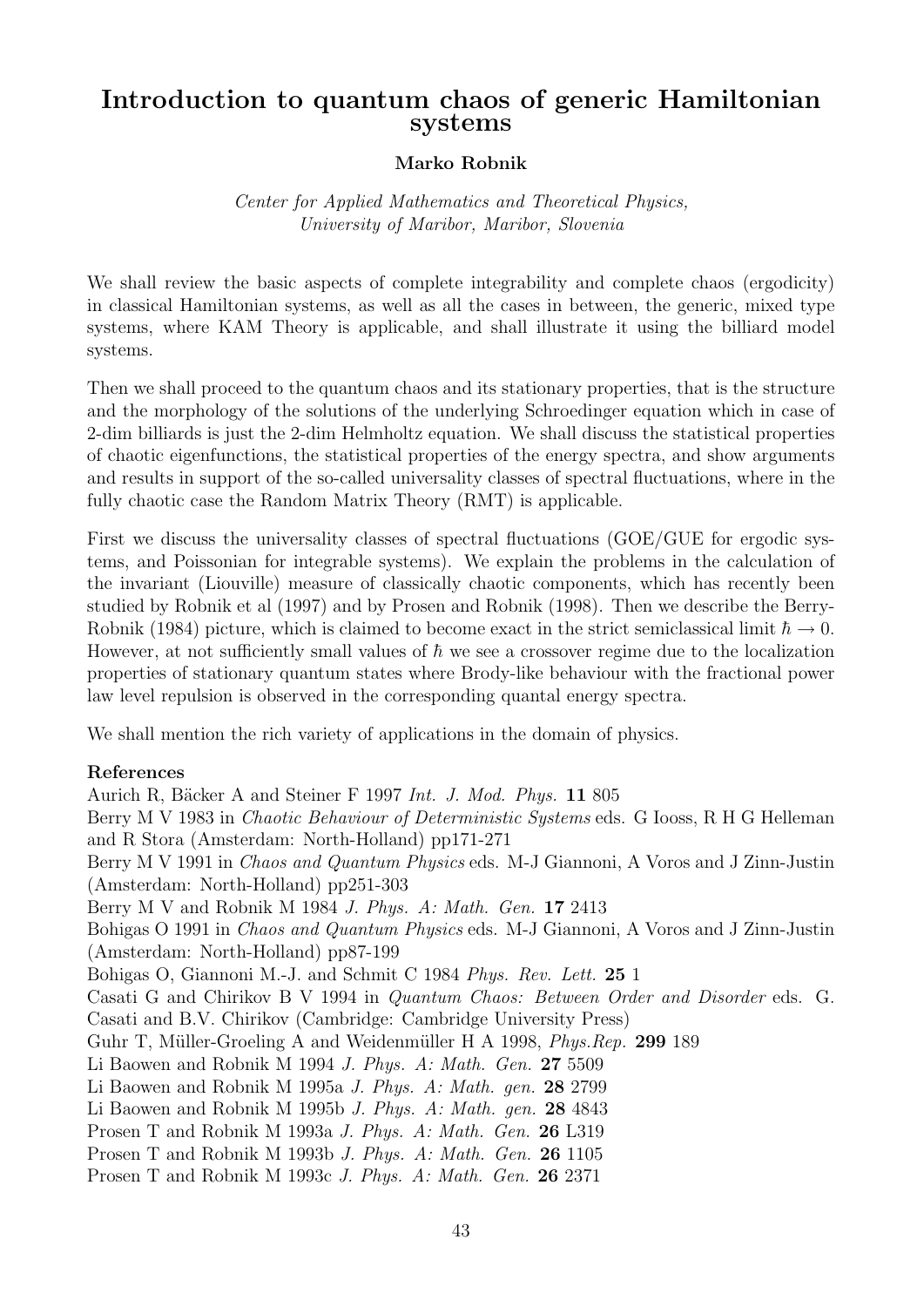- Prosen T and Robnik M 1993d J. Phys. A: Math. Gen. 26 L37
- Prosen T and Robnik M 1994a J. Phys. A: Math. Gen. 27 L459
- Prosen T and Robnik M 1994b J. Phys. A: Math. Gen. 27 8059
- Robnik M and Prosen T 1997 J. Phys. A: Math. Gen. 30 8787
- Robnik M 1984 J. Phys. A: Math. Gen. 17 1049
- Robnik M 1988 in "Atomic Spectra and Collisions in External Fields", eds. K T Taylor, M H
- Nayfeh and C W Clark, (New York: Plenum) pp265-274
- Robnik M 1998 Nonlinear Phenomena in Complex Systems 1 1
- Veble G, Robnik M and Liu Junxian 2000 J. Phys. A: Math. Gen. 32 6423
- Veble G, Kuhl U, Robnik M, H.-J. Stöckmann, Liu Junxian and Barth M 2000 Prog. Theor. Phys, Suppl. (Kyoto) 139 283
- Veble G, Robnik M and Romanovski V 2002 J.Phys.A: Math.Gen. 35 4151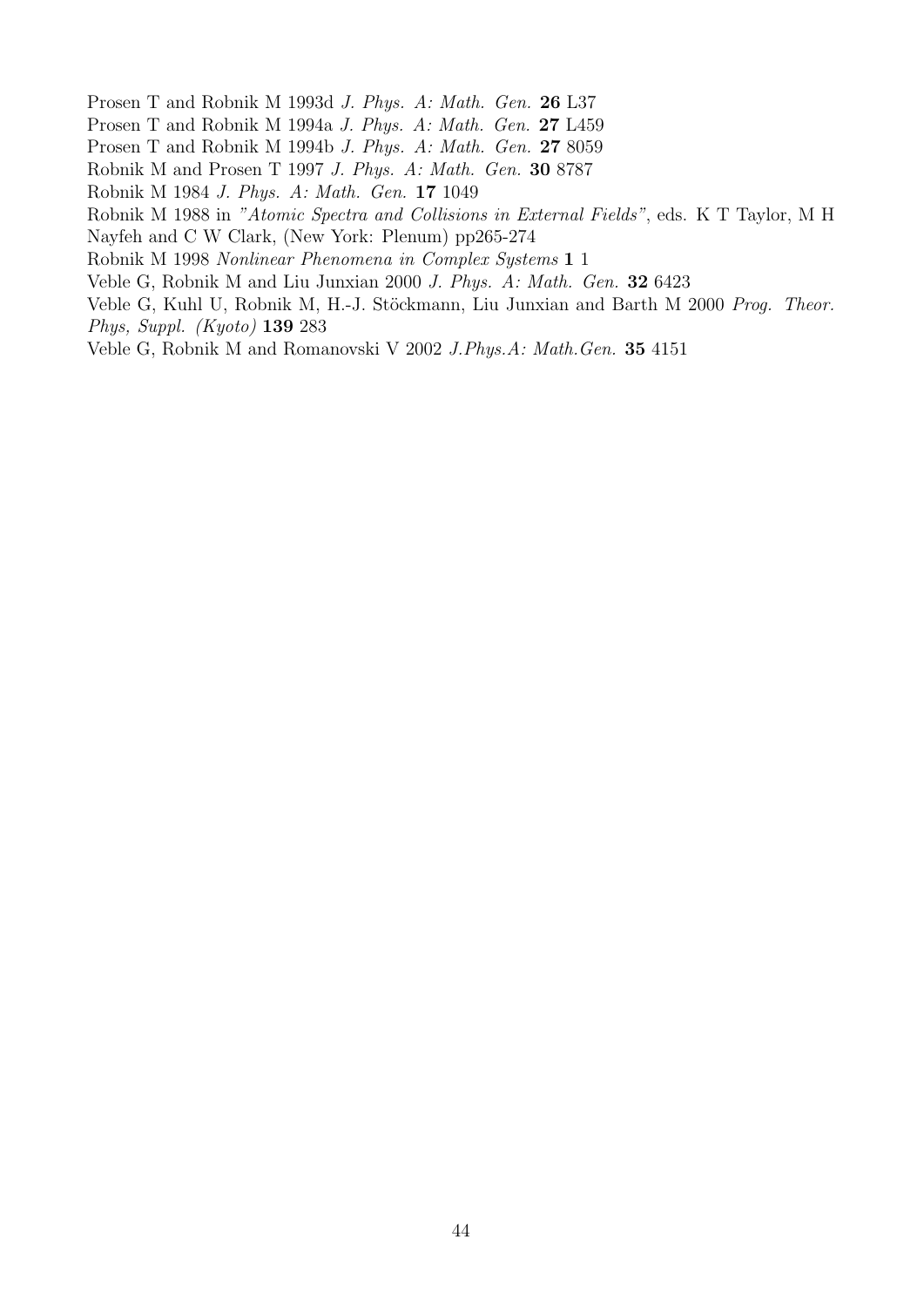## Introduction to computational algebra

#### Valery Romanovski

Center for Applied Mathematics and Theoretical Physics, University of Maribor, Maribor, Slovenia

Consider a system of polynomials

$$
f_1(x_1, x_2, \dots, x_n) = 0,
$$
  
\n
$$
\dots
$$
  
\n
$$
f_k(x_1, x_2, \dots, x_n) = 0
$$
  
\n(1)

where  $f_1, \ldots, f_k$  are polynomials with coefficients from some field k (usually, k is the field of real or complex numbers). In algebraic geometry the solution space of system (1) is called the variety. There are many numerical algorithms for solving non-linear systems such as (1). These algorithms solve for one solution at a time, and find an approximation to the solution. They ignore the geometric properties of the solutions space (the variety), and do not take into consideration possible alternate descriptions of the variety (using a different system of polynomials). However recently efficient computational algorithms have been developed which enable us to get algebraic and geometric information about the entire solution space of system  $(1)$ . They are based on the Gröbner bases theory worked out by B.Buchberger around the middle of 60th of last century. The idea of the methods is to find the "best" representation of the corresponding variety. To illustrate this recall that the Gauss-Jordan elimination method transforms a system of linear equations into the so-called row echelon form. The system thus obtained has exactly the same solutions (the variety) as the original system, but it is trivial to solve. The other example is the system  $(1)$  with  $f_i$  being polynomials in a single variable,  $f_i = f_i(x)$ . In this case there is a polynomial  $f(x)$  such that the system (1) is equivalent to the equation  $f(x) = 0$ . The polynomial  $f(x)$  is the greatest common divisor of  $\{f_1, \ldots, f_k\}$  and it can be found using the Euclidean Algorithm. Although the Gauss-Jordan elimination method cannot be directly expanded to the case of non-linear polynomials and the Euclidean Algorithm – to the case of multivariable polynomials, it turns out that an expansions of these methods is possible, and, in a sense, the Gröbner bases theory is a generalization of the Gauss-Jordan method and the Euclidean Algorithm to the case of non-linear multivariable polynomials.

In the lecture we give an introduction to the Gröbner bases theory, discuss some algorithms implemented in computer algebra systems (e.g. in Mathematica) and consider a few applications to the theory of dynamics systems, in particular, to the investigation of the time-reversible systems of ODE.

#### References

Adams W W and Loustaunau P 1994 An Introduction to Gröbner bases. Graduate Studies in Mathematics.-V.3. RI:AMS.

Becker T and Weispfenning V 1993 Gröbner Bases: A computational Approach to Commutative Algebra. Graduate Texts in Mathematics, V.141. Berlin and New York: Springer-Verlag.

Buchberger B 1985 in Multidimensional Systems Theory, ed. N.K.Boese. D.Reidel Pub. Co., 184-232.

Cox D, Little J, O'Shea D 1992 Ideals, Varieties, and Algorithms. New York: Springer-Verlag. Jarrah, A, Laubenbacher, R and Romanovski V 2001 The center variety of polynomial differential systems, preprint, http://xxx.lanl.gov/abs/math.DS/0009061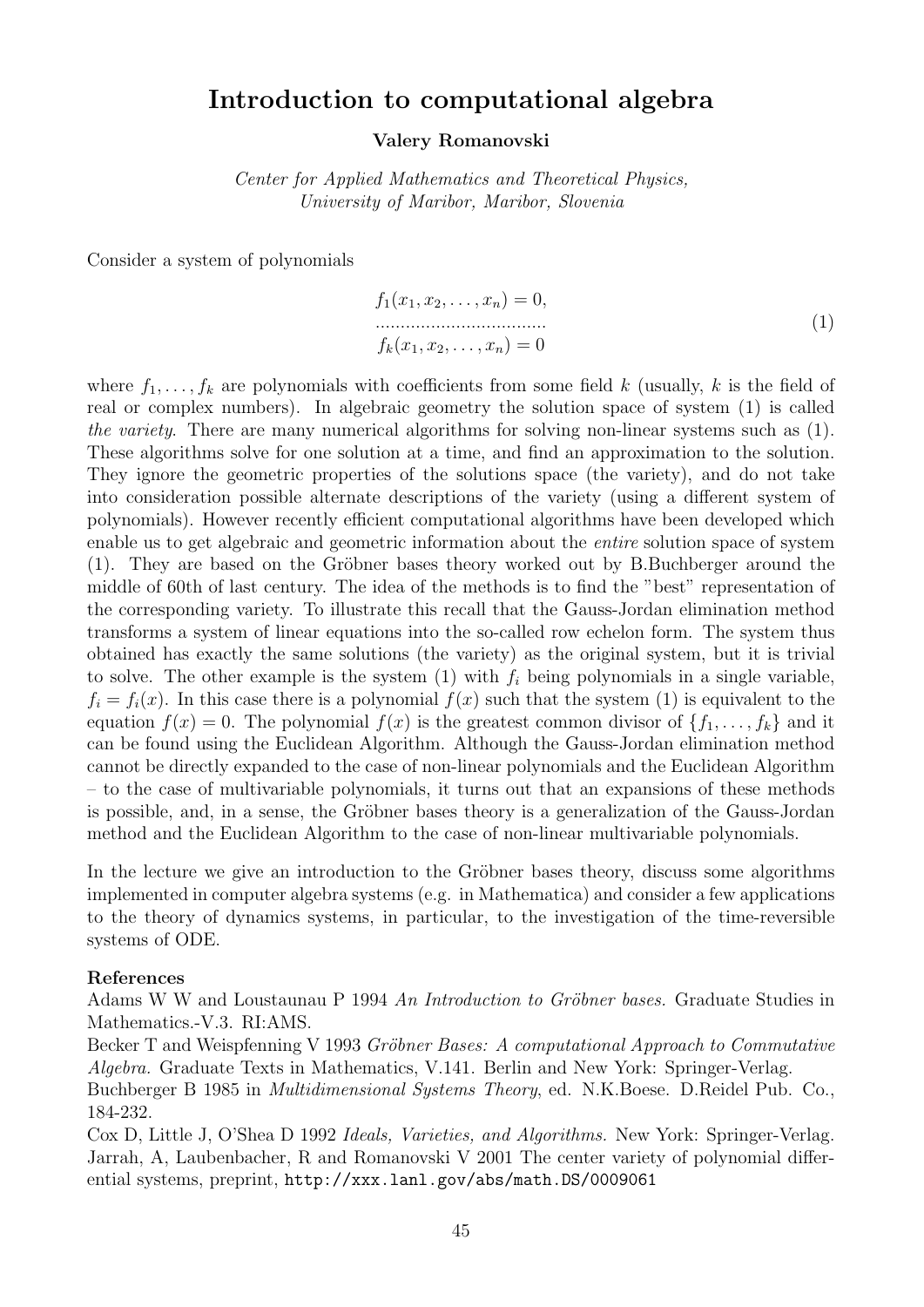# Synchronization of irregular oscillators: from theory to data analysis

## Michael Rosenblum

Department of Physics, University of Potsdam, Potsdam, Germany

In the classical sense, synchronization of coupled oscillating systems means appearance of certain relations between their phases and frequencies due to weak coupling. After giving brief introduction into the classical theory we review its recent extension to the case of chaotic systems. We discuss how the phase and mean frequency can be determined and consider synchronization effects in two- or many-oscillator systems.

Next, we discuss how synchronization theory can be used in data analysis. In particular, we consider how the phases and frequencies can be estimated from time series and how the intensity and directionality of interaction can be estimated. The methods are illustrated by the results of the investigation of cardiorespiratory interaction in humans.

#### References

Pikovsky A, Rosenblum M and Kurths J 2001 Synchronization: A Universal Concept in Nonlinear Sciences (Cambridge: Cambridge University Press)

Rosenblum M et al 2001 in Handbook of Biological Physics eds. F. Moss and S. Gielen (Amsterdam: North-Holland) vol4, pp279-321

Pikovsky A, Rosenblum M and Kurths J 2001 Int. J. of Bifurcation and Chaos 10 pp2291-2306.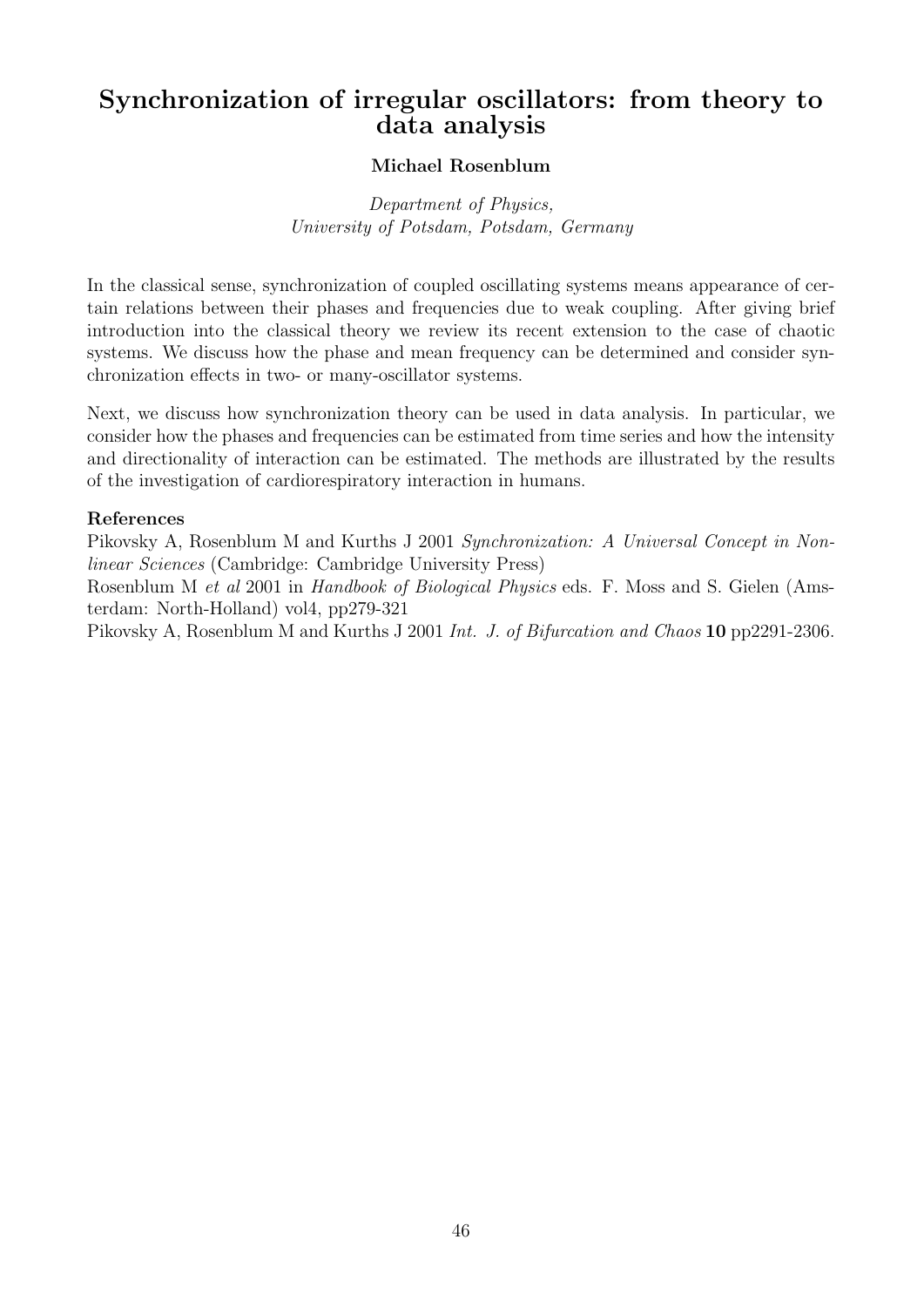# Ladder operators and moment problems

## Andreas Ruffing

Department of Mathematics Munich University of Technology, Munich, Germany

Ladder operator formalisms typically arise in factorization approaches to Schrödinger operators. There, they serve to an algebraic understanding of spectral problems like finding suitable eigenvalues of the linear operators under consideration. Also when it comes to describing supersymmetric Schrödinger operators in quantum mechanics, the concept of lowering and raising operators turns out to have an important meaning. So far, typical scenarios when ladder operators arise are briefly sketched. In recent contributions it has become apparent that methods involving ladder operators can also be used to deal with moment problems in context of special functions in analysis. We give several examples for this application. It remains a fascinating task and also a kind of challenge to investigate the interactions between related analytic and stochastic structures. For instance, the role of discrete Hermite polynomials and their connections with discrete martingale theory has to be understood in detail.

#### References

C. Berg, A. Ruffing: Generalized q-Hermite Polynomials, Communications in Mathematical Physics 223, (2001), 29-46

Z. Brzeźniak, T. Zastawniak: Basic Stochastic Processes, Springer Undergraduate Mathematics Series, Springer, Berlin-Heidelberg-New York (1999)

T. S. Chihara: An introduction to orthogonal polynomials, Gordon and Breach, New York-London-Paris (1978)

P. J. Fitzsimmons: Hermite Martingales, to appear in the Séminaire de Probabilité

W. Hackenbroch, A. Thalmaier: Stochastische Analysis, Teubner, Stuttgart, (1994)

M.E.H. Ismail, M. Rahman: The q-Laguerre Polynomials and Related Moment Problems, J. Math. Anal. Appl. 218 (1998), 155-174

R. Lasser, A. Ruffing: Continuous Orthogonality Measures and Difference Ladder Operators for Discrete q-Hermite Polynomials II, preprint (2002)

A. Pluciónska: A stochastic characterization of Hermite polynomials, J. Math. Sci. 89 (1998), 1541-1544

M. Reed, B. Simon: Methods of Modern Mathematical Physics, vol. 4, Analysis of Operators, Academic Press, Inc., San Diego (1994)

A. Ruffing: Lattice Quantum Mechanics and Difference Operators for Discrete Oscillator Potentials, Shaker Verlag, Aachen (1999)

B. Simon: The classical moment problem as a self-adjoint finite difference operator, Advances in Math. 137 (1998), 82-203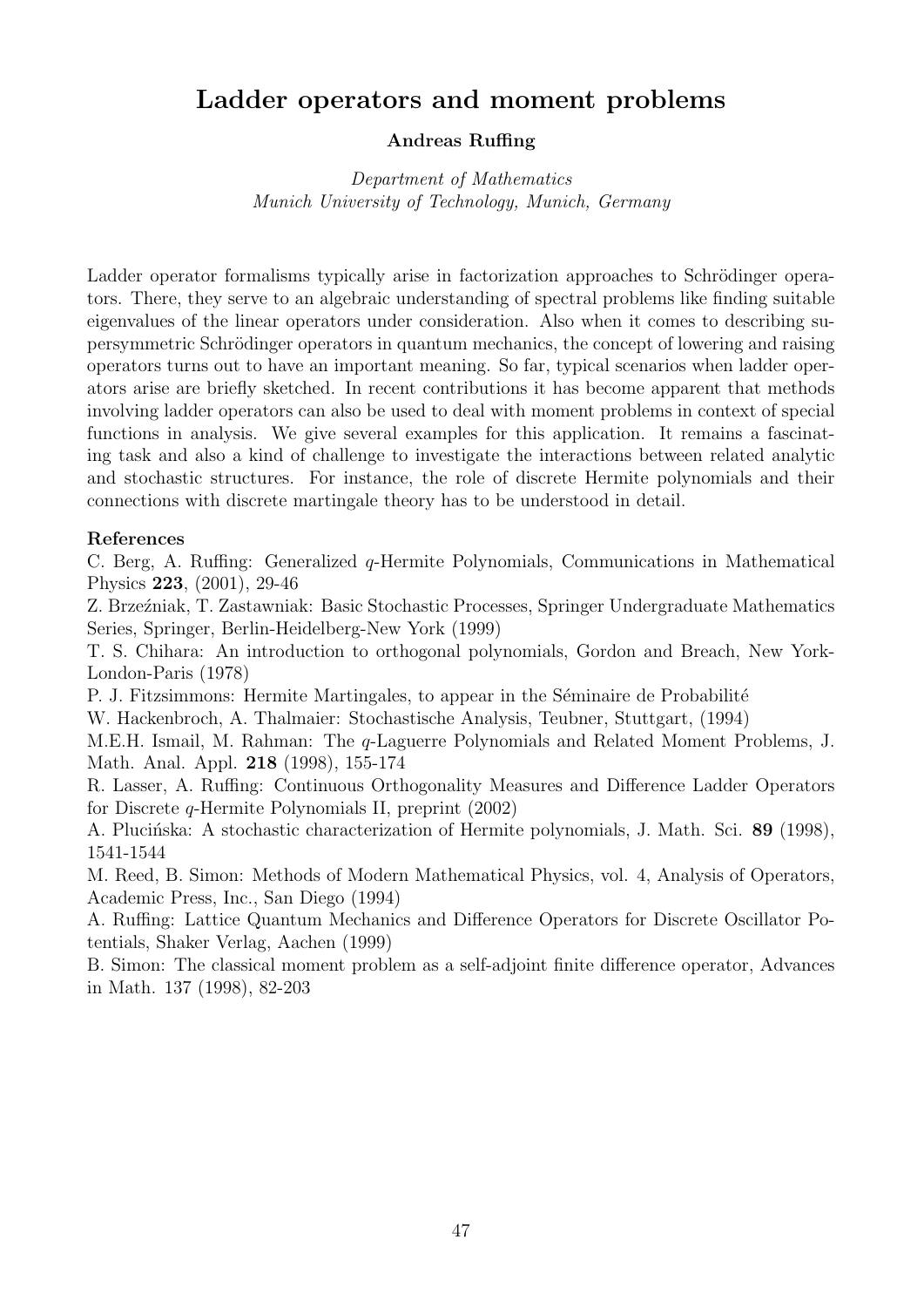# Adaptivity or chaoticity of strongly driven natural multiphase systems?

Synergetics as a transdisciplinary set of paradigms explaining amphidynamic behaviour vacillating between procedural coherency ("order") and "Self-Organised Criticality" ("pseudochaotic coordination")

## Holger Schmid-Schönbein M.D., in cooperation with Birol Cotuk M.D., Reinhard Grebe M.D. Sc.D, Horst Kaesmacher M.D., Volker Perlitz M.D., Ralph Vandenhouten Ph.D. and Stefan Ziege M.D.

Working Group on Physiological Synergetics, Departments of Physiology, RWTH Aachen, University of Magdeburg, Marmara University Istanbul and Université de Picardie Amiens

Subsequent to Edward LORENZ'es, David RUELLE's and Florin TALKEN's secular discoveries of "pseudochaotic coordination" in hydro-aero-dynamic systems, the strange coexistence of indeterminate kinematics and apparently deterministic dynamics has become the topic of intensive, computer based research in the physical sciences. Using the mere phenomenological analogy between evolution of systems with sensitive dependency on the initiating conditions, positive LYAPUNOV exponents and fractal multi-dimensionality, sterile extrapolations from idealising physicalism to profound natural sciences became popular, inter alia by search for "chaoticity" in the time series of cardio-vascular, endocrinological and/or skeletomuscular reactions. All of these are long known in their microscopic details and behavioural traits of "re-exitable membrane channels", the most important element for "non-linear-non-equilibrium phase transitions". These were systematically studied since the days of SHERRINGTON, one of the founding fathers of physiological synergetics around the turn of the 19th century. Hermann HAKEN, here cooperating with Hans Peter KOEPCHEN, the leading authority of the autonomous nervous system in the 1990ies: the two authors postulated that neurodynamic behavioural traits are characterised by only transient, self-limiting phases of coherent performance. To paraphrase the latter in a intuitive manner, they proposed to use the term "quasi attractor" in describing such short lived emergence and subsequent submergence of procedural coherency: methods to display this "natural behaviour" have now been developed.

Using time series obtained in awake human subjects exposed to cold environment, in patients undergoing psychomotor relaxation, in patients and volunteers undergoing pain stimuli and in subjects undergoing a specific regimen of bicycle ergometry, multiple base-line time series (skeletomotor cardiovascular, respiratory, continuous skin galvanic response) were analysed by a comprehensive algorithm based on primary MORLET-wavelet analysis, ARMA-procedures (moving average) and were then plotted as time frequency plots ("prosodograms" depicting in intuitive manner the emergence and submergence of preferred attractors). The combined data clearly corroborated the basic assumptions of the HAKEN-KOEPCHEN paradigm: in addition, clear indicators of n:m synchronisation (see Lecture TASS) became evident in even short lived coherency separated by likewise clearly detectable transient. In proposing that a moratorium should be it placed on the future publication of dynamic portraits from "single base-line" recordings, it can be anticipated that the "adaptive nature" of normal physiological reactions will become evident to the educated (and soon the general public) ending a "short lived historical transient" where natural adaptivity was misconceived as "chaos".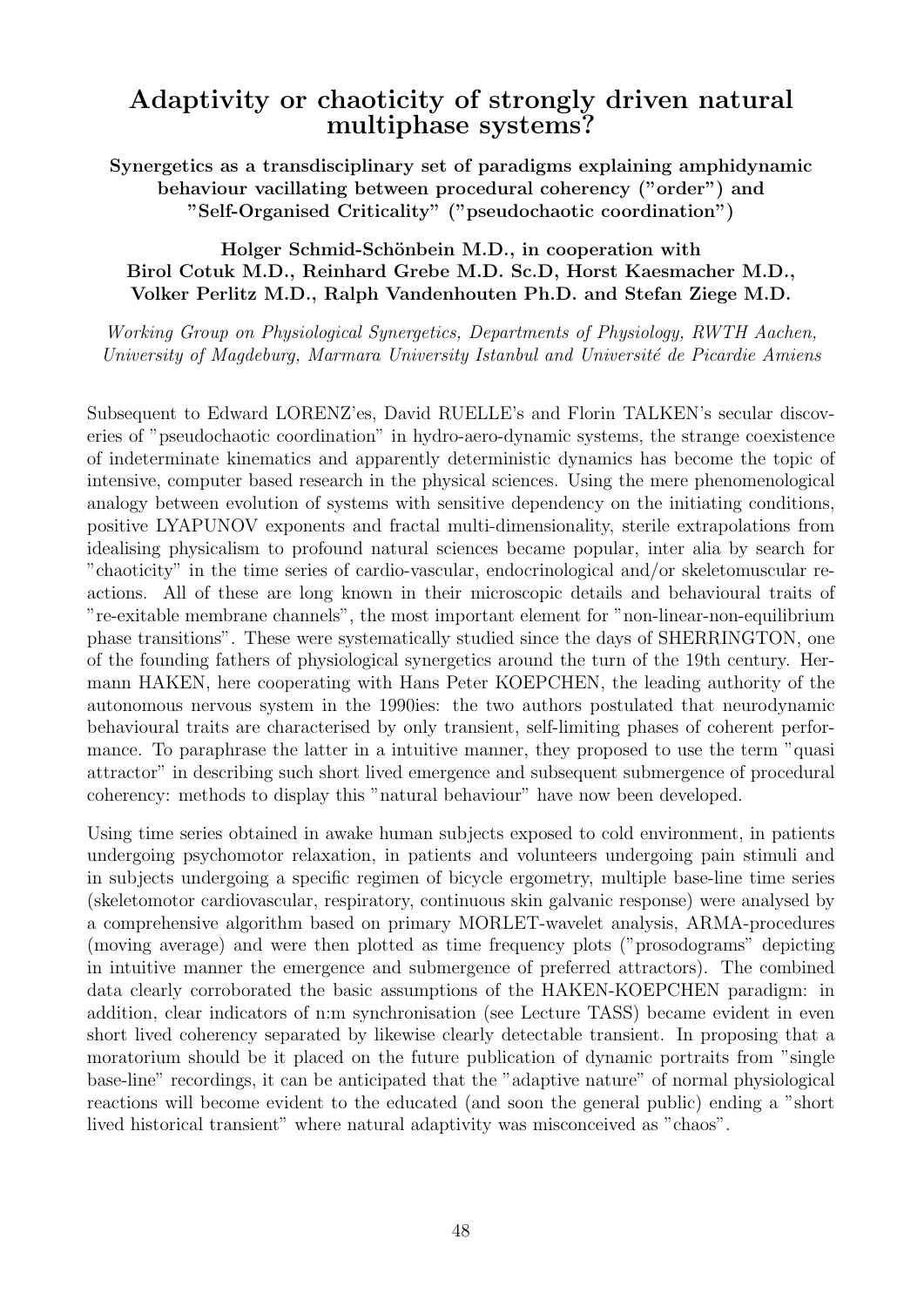# Self-limiting passive discharge followed by transfer blockade:

On putative microscopic causes of "non-linear" reactions in multiphase systems operated under robustly sustained dysequilibrated boundary conditions (BERTALANFFian "flow equilibria")

## Holger Schmid-Schönbein M.D., in cooperation with C. Jaeger, M.Sc., H. Kaesmacher M.D. and M. Wußling Ph.D.

HAKEN's proposal that rapidly emerging and subsequently submerging "dominance" of preferred "attractor" behaviour were the cause of apparent "chaoticity" of biological systems is guiding the project of physiological synergetics: it can be put it into the proper perspective by postulating, that owing to well known behavioural traits of ensembles of membrane channels on the microscopic, and of ensembles of effector neurons and inhibitor neurons, rapid "phase synchronisation" on the one hand, and automatic re-inhibition on the other forms the basis of functional adaptivity.

These concepts also apply - under boundary conditions with steep potential gradients mimicking those prevailing in vivo - , to prebiotic systems capable of undergoing "drive dependent consensualisation of a priori independent movements" (our rheological definition for the vague term "self-organisation"). In studying a wide spectrum of prebiotic (putatively) chaotic prebiotic systems (ranging form sand pile kinematics and hour glass behaviour, over dripping faucets and water clocks, the holocoherent BENARD-MARANGONI hyper-stability and various new versions of the BELOUSOV-ZHABOTINSKI reaction as paradigmatic example of self-organised catalytic activity, the HAKEN-KOEPCHEN-quasi attractor concept could be verified. In the latter, the well known "periodicity" could be enhanced, blurred or even abolished completely by the appropriate choice of "setting" providing "sinks" for products (CO2, electrons). Lastly, calcium waves in isolated cells (beating myocardiocytes) and in suspension of sarcoplasmatic reticulum in agar were studied: they all showed identical behaviour, i.e. autowaves due to selflimiting discharge, refractorisation with restitution of the "kinetic threshold" allowing "critical slowing" and "enthalpy peaking" as basis for BRILLOIN's negentropy principle of information.

Using disarmingly simple cellular automata simulating eruptive, self-limiting discharge and variable length of refractory periods, the above described (putatively universal) behavioural traits could be modelled, the resulting patterns displaying the very same "apparent kinematic indeterminancy" (due to spatio-temporal in-homogeneities) which can be easily corrected by choosing the proper combination (and homogeneity) of parameters reflecting the well known determinants for resonance prone behaviour, namely generalised inertance, generalised capacitive resilience and generalised inhibitance. We propose that, eruptivity abounds in "nature" (in highly "non-linear" reactions) due to the multiphase nature of natural materials, especially when systems are driven into the strongly dysequilibrated modes of operation first identified by BERTALANFFY as "cause" of sustained transfer of energy and matter "feeding the negentropy" postulated by SCHRODINGER for living systems.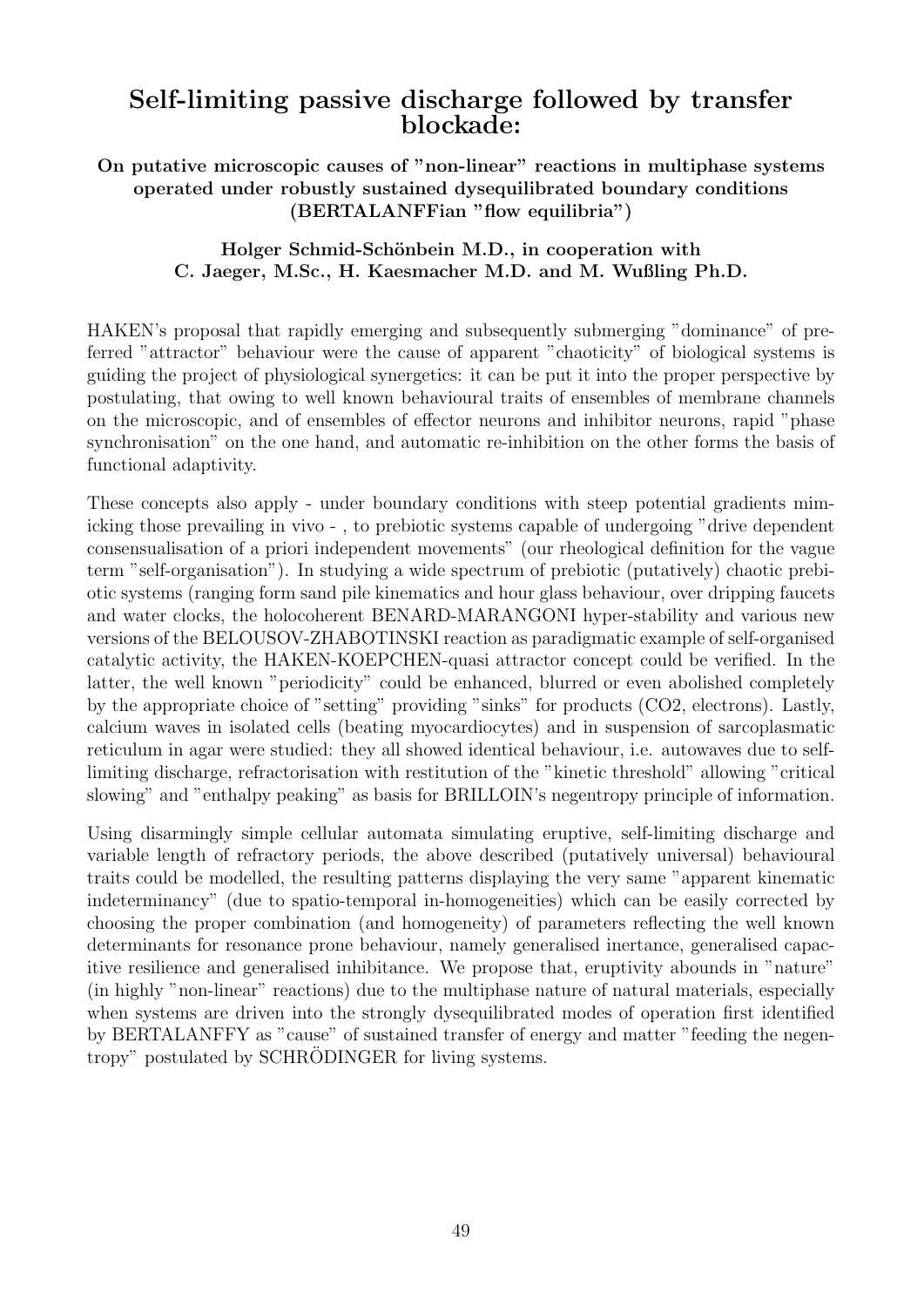# Clustering of passive tracers in free-surface flows

## Jörg Schumacher

Fachbereich Physik Philipps-Universität Marburg, Germany

Experimental and numerical studies of turbulent fluid motion in a free surface are presented. The flow is realized experimentally on the surface of a tank filled with water stirred by a vertically oscillating grid positioned well below the surface (Goldburg et al 2001). The effect of surface waves appears to be negligible so that the flow can numerically be realized with a flat surface and stress-free boundary conditions above three-dimensional volume turbulence (Eckhardt and Schumacher 2001).

The two-dimensional free surface flow,  $\mathbf{v}(x, y, t)$ , is unconventional: it is not incompressible, i.e.  $\partial_x v_x + \partial_y v_y \neq 0$ , and neither kinetic energy, nor squared vorticity (enstrophy) are conserved in the limit of zero fluid viscosity and of absence of external driving as it is the case for "usual" two-dimensional turbulent flows (Lesieur 1990). According to both experiment and numerical simulation, statistical properties of the surface flow are closer to those of three-dimensional turbulence.

The dynamics of passive Lagrangian tracers that are advected in such flows is dominated by rapidly changing patches of the surface flow divergence. Single particle and pair dispersion show different behavior for short and large times: on short times particles cluster exponentially rapidly until patches of the size of the divergence correlation function are depleted; on larger times the pair dispersion is dominated by subdiffusive hopping between clusters. We also find that the distribution of particle density is algebraic, and not lognormal as predicted for flows that are delta-correlated in time (Klyatskin and Saichev 1997). The latter so-called Kraichnan flows are rather synthetic but allow for making analytical progress. Our results can be traced back to the exponential distribution of the divergence field of the surface flow. Very recently, physical mechanisms for the formation of rain drops were discussed by Balkovsky et al (2001). They considered the motion of tracers that have inertia (Maxey and Riley 1983) but are advected in an incompressible turbulent Kraichnan flow. The relation of our findings to this problem is discussed.

## References

Balkovsky E, Falkovich G and Fouxon A 2001 Phys. Rev. Lett. 86 2790 Goldburg W I, Cressman J R, Vörös Z, Eckhardt B and Schumacher J 2001 Phys. Rev. E 63 065303(R) Eckhardt B and Schumacher J 2001 Phys. Rev. E 64 016314 Klyatskin V I and Saichev A I 1997 JETP 84 716 Lesieur M 1990 Turbulence in Fluids (Dordrecht: Kluwer) Maxey M and Riley J 1983 Phys. Fluids 26 883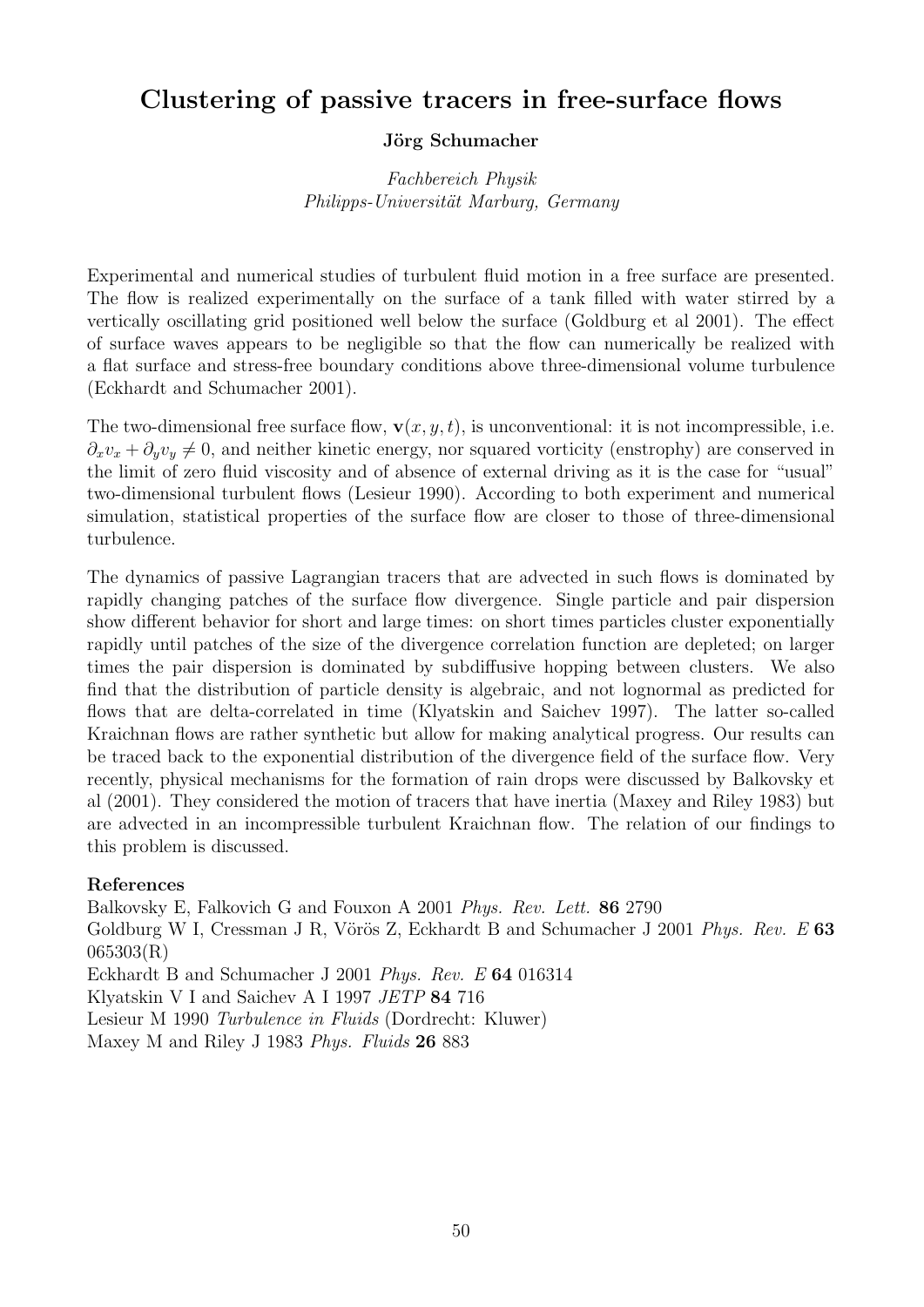# Chaos, integrability, entanglement and decoherence

## Thomas H. Seligman

Centro Internacional de Ciencias, and Centro de Ciencias Físicas, UNAM, Cuernavaca, Mexico

We shall give an unexpected view of the relation of decoherence and entanglement to the integrability or chaoticity of the underlying classical systems.

This view stems from the fact, that we shall consider separately the dependence on the dynamics from the dependence of the initial state, and not limit ourselves to the usual coherent states, as initial conditions. This has two reasons: First we believe that the phenomenon can be better understood in this fashion and second in the context of quantum computing we are certainly more interested in the evolution of a random initial state, than in the one of a Gaussian packet. We shall use both random matrix methods and correlation function techniques, as presented in the lectures of Dr. Prosen, to illuminate the problem at hand. We shall give close attention to the question, when decoherence follows the trend of the corresponding autocorrelation function (including fidelity in echo situations), and when not. We shall also inquire, if other correlation functions become relevant in situations where the autocorrelation function does not explain the behaviour of decoherence or entanglement.

#### References

Gorin T and Seligman T H 2002 J. Opt (in press) (quant-ph/0112030) Gorin T and Seligman T H (nlin.CD/0101018) Prosen T and Znidaric M 2002 J.Phys. A 35 1455 Prosen T and Seligman T H (nlin.CD/0201038) Prosen T, Seligman T H and Znidaric M (quant-ph/0204043)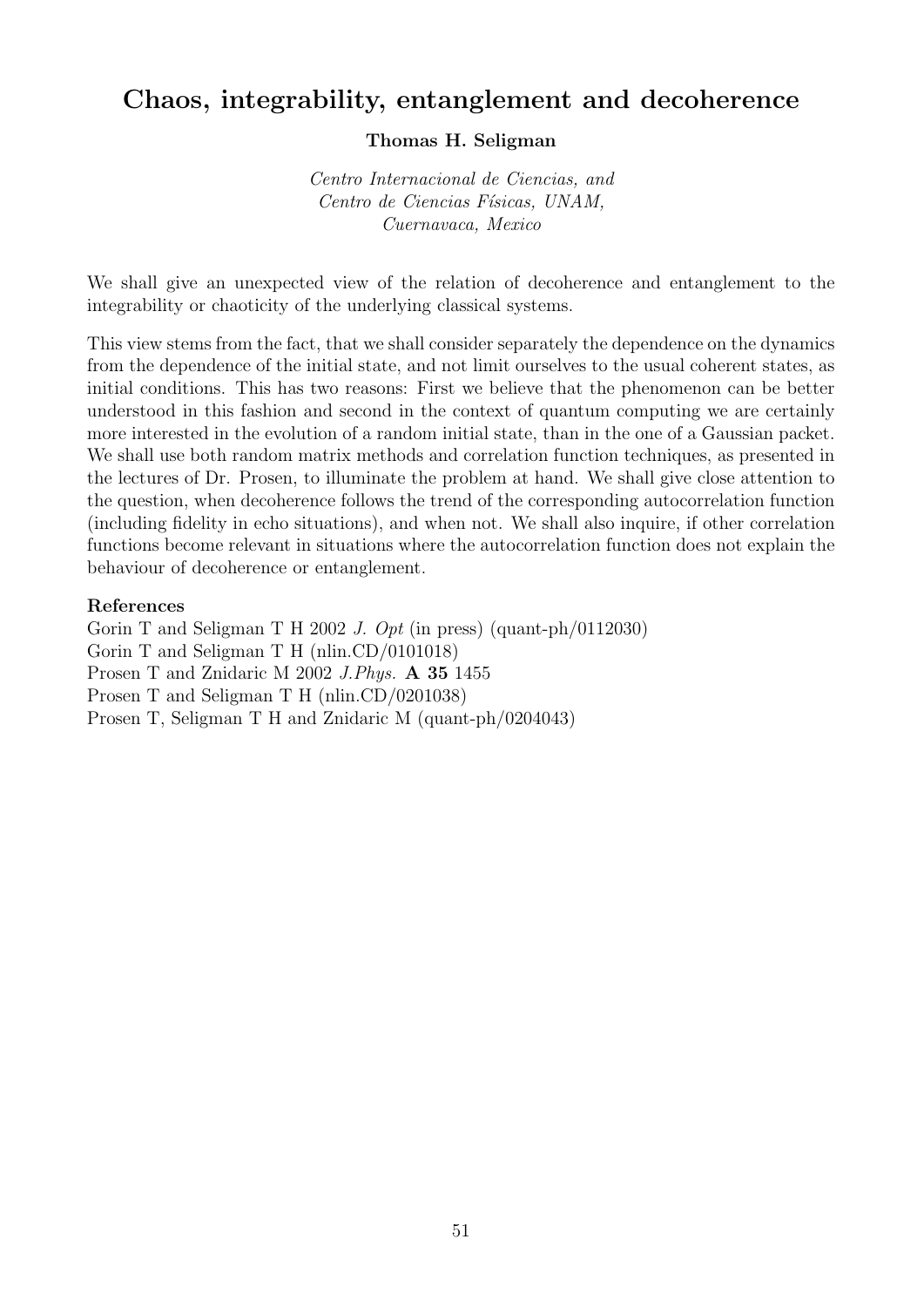# Quantum chaos in the mixed phase space and the Julia set

## Akira Shudo

## Department of Physics, Tokyo Metropolitan University, Tokyo, Japan

Phase space of multi-dimensional Hamiltonian systems is generally composed of infinitely many invariant components. Chaotic trajectories have the largest dimension as an invariant set, while the periodic orbits have the lowest. Coexistence of qualitatively different ergodic components, which are usually intermingled in a self-similar way in the phase space, characterizes a generic situation which is so complicated that our understanding is far from accomplished. The orbits in classical mechanics are always confined on the corresponding invariant set by definition, in particular, except in case of ideal chaotic systems, there are orbits with positive measure that move only on the limited subspace whose dimension is less than that of full phase space.

On the other hand, the wavepacket of quantum mechanics is not forced to stay on a certain limited classical manifold, but spreads over or shares different invariant subsets simultaneously. The spreading is a consequence of the wave effect which is the most marked difference between classical and quantum mechanics. There is not any obstacle in principle preventing the transition between arbitrary two points in the phase space and the quantum wavepacket can penetrate into any kinds of barriers. Such a classically forbidden process does not have classical counterparts. The penetration into the energy barrier is especially called tunneling, which is understood as the most typical quantum effect and plays important roles in many physical and chemical phenomena. The existence of chaos in the phase space crucially affects the nature of tunneling (Shudo & Ikeda 1995, 1998).

In this lecture, after introducing recent developments of the theory of multi-dimensional complex dynamical systems, with some technical tools necessary to construct the theory (Bedford & Smillie 1991a, 1991b 1992), we will give numerical and mathematical evidences which show that the orbits on the Julia set in the complex phase space can just be regarded as the classical counterparts of the quantum wave effects (Shudo, Ishii & Ikeda 2001). More precisely, arbitrary two regions in the phase space are necessarily connected via the orbits on the Julia set even in the mixed system. This remarkable property, which is absent in the real classical dynamics, comes from the transitivity of the Julia set, which has rigorously been proved for the complex Henon map, and conjectured for the standard and semi-standard map. The measure whose support gives the Julia set is a unique ergodic measure, and unstable saddles are dense on it. Our arguments are based on the complex semiclassical description of quantum forbidden processes.

#### References

Shudo A and Ikeda K S 1995 Phys. Rev. Lett. 74 682. Shudo A and Ikeda K S 1998 Physica D 115 234. Bedford E and Smillie J 1991a *Invent. Math.* **103** 69; Bedford E and Smillie J 1991b J. Amer. Math. Soc. 4 657. Bedford E and Smillie J 1992 Math. Ann. 294 395. Shudo A, Ishii Y and Ikeda K S 2001 J. Phys. A in press.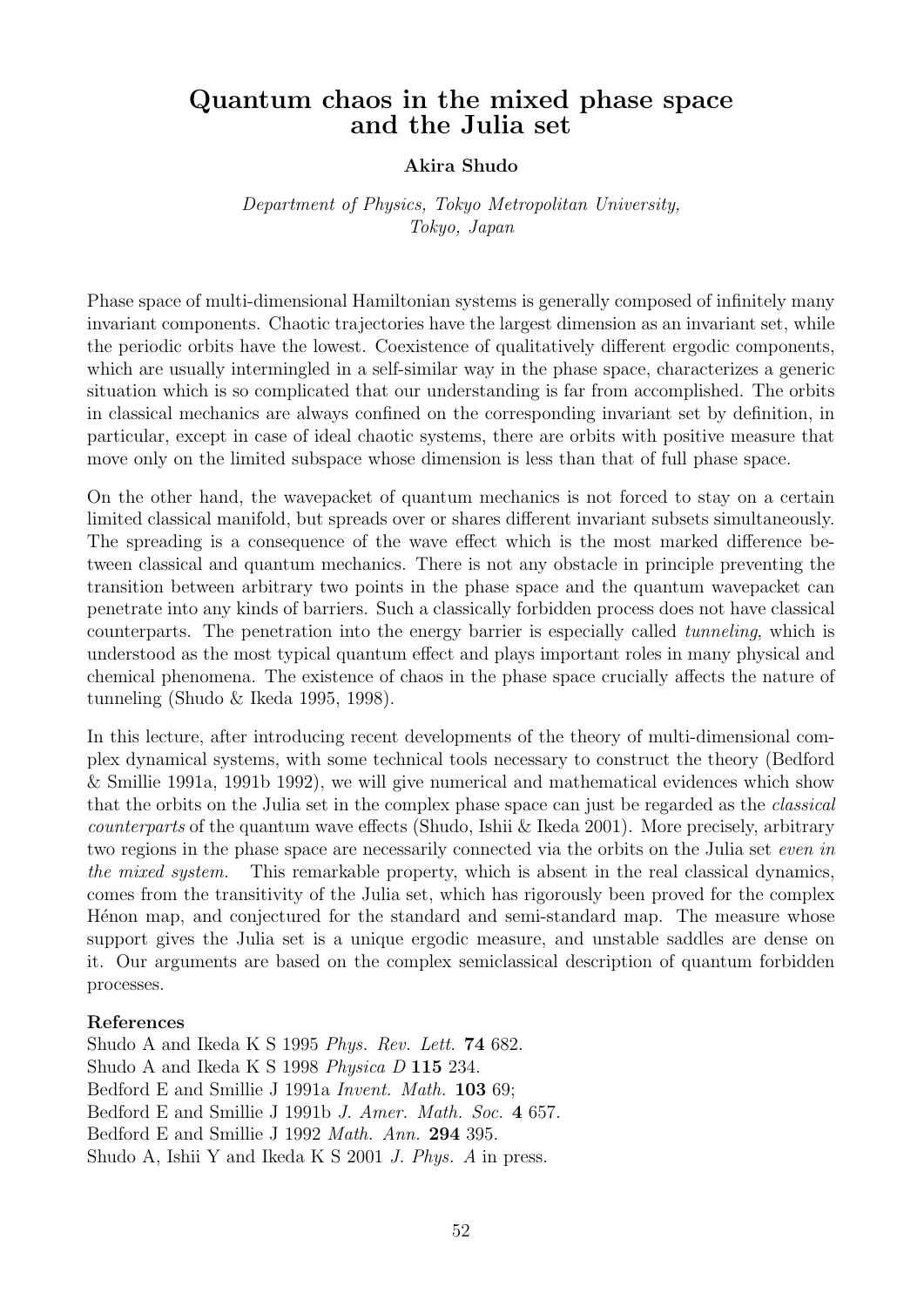# Complication of linear spatial socio-economies

#### Michael Sonis

Department of Geography, Bar-Ilan University, Ramat-Gan, Israel

The purpose of this lecture is to provide an explanation of the process of complication, i.e. the deepening and evolution of complexity in evolving complex linear systems. The complication means the transfer from complex structure to much more complex structure in the evolution of complex systems. The main feature of the evolution of a complex system is the emergence of new properties which did not exist in previous trends and which add new information to the system. The growth of complexity means the appearance and increase of information and therefore the decrease of the (Shannon) entropy. Even the simplification of the system is the part of process of complication, since simplification is clearing the room for the further adoption of new information. This clearing presents the essential force acting against the modern information explosion and playing the important role in the process of self-organization. Spread of information within the complex system presents the essence of the process of complication. This spread shows itself through the partial adoption of new information and through the path dependent process of self-organization within socio-spatial complex system. In this study we will concentrate ourselves only on the forms of complication and self-organization in linear socio-economic systems, leaving behind the innovation diffusion and bifurcation analysis. The concept of complication is pointed out on the deficiency of purely economic considerations of socio-economic systems and stresses the necessity to widen the concept of "Homo Oeconomicus" to the concept of "Homo Socialis". Such a widening is radical in the study of complex socio-economic processes because of the important difference between the economic and socio-economic rationality: the traditional identification of economic rationality of "Homo Oeconomicus" as the optimization is complementary to socio-economic rationality of "Homo Socialis" as parsimony. In our lecture we will apply the paradigm of complexity and complication to several main branches spatially connected with the augmentation and development of flows, networks and superposition of their hierarchies in linear systems. We are using the concept of complication as the unifying frame for theories of linear spatial analysis of complex socio-economic systems: the Push-Pull theory of Migration Streams, the theory of Central Place hierarchies, the spatial production cycles and trade feedback loops, the Dynamic Input-Output Analysis and the theory of the Fields of Influence of changes in Input-Output systems, the classical Key Sector Analysis, the Structural Q-analysis and the Miyazawa model of income distribution within Input-Output systems and their "onion skins" extensions.

#### References

Cowan G A, D Pines and D Meltzer 1994 Complexity, Metaphors, Models, and Reality. Santa Fe Institute, Studies in the Science of Complexity XIX (Addison-Wesley, NY) Dendrinos D S, M. Sonis, 1990 Chaos and Socio-Spatial Dynamics Applied Mathematical Sciences, 86 (Springer-Verlag: New York, Berlin) Sonis M, 1980. Geographical Analysis 12 1 pp 80-97 Sonis M, 1982 Environment and Planning A,14 pp 455-469 Sonis M, 1982 in The Regions and the Enlargement of the European Economic Communityeds Chiotis G, D Tsoukalas and H Louri, (Athens, Eptalofos) pp 35-60 Sonis M, 1985 Sistemi Urbani 1 pp 3-28 Sonis M, 1986 in Space-Structure-Economy: A Tribute To August Leoscheds R Funk and A Kuklinsky (Karlsruhe Papers in Economic Policy Research) 3 pp 159-176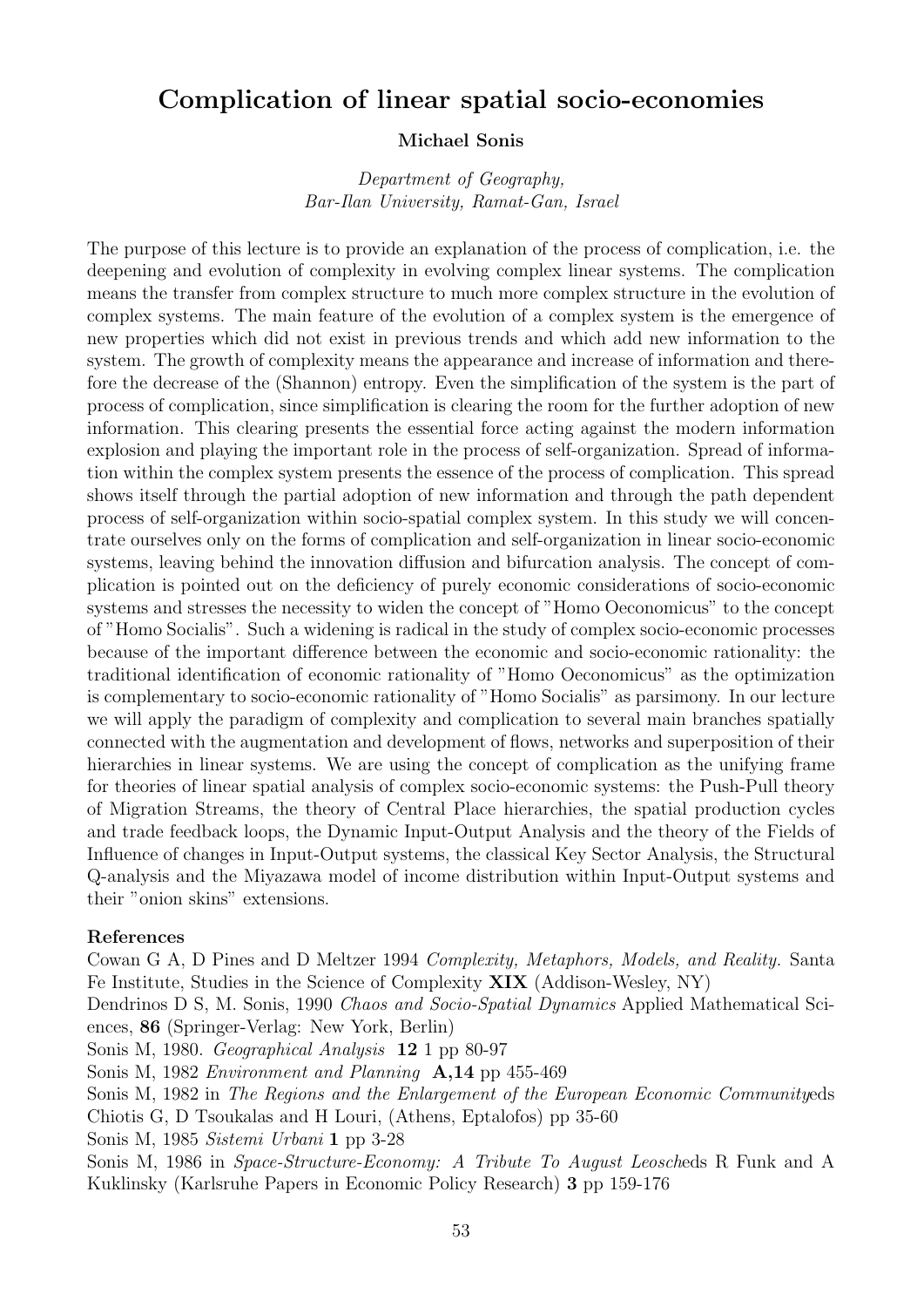Sonis M, 1993 Sistemi Urbani 1 pp 3-15.

Sonis Mand GJD Hewings 1998 The Annals of Regional Science 32 pp 407-436 Sonis M, GJD Hewings and Y Okuyama, 2000 in Regional Research in an International Perspective eds H. Herrmann and J. Broecker (Springer Verlag) pp 311-323 Sonis M, 2000 Progress of Theoretical Physics Supplement 139 pp 257-269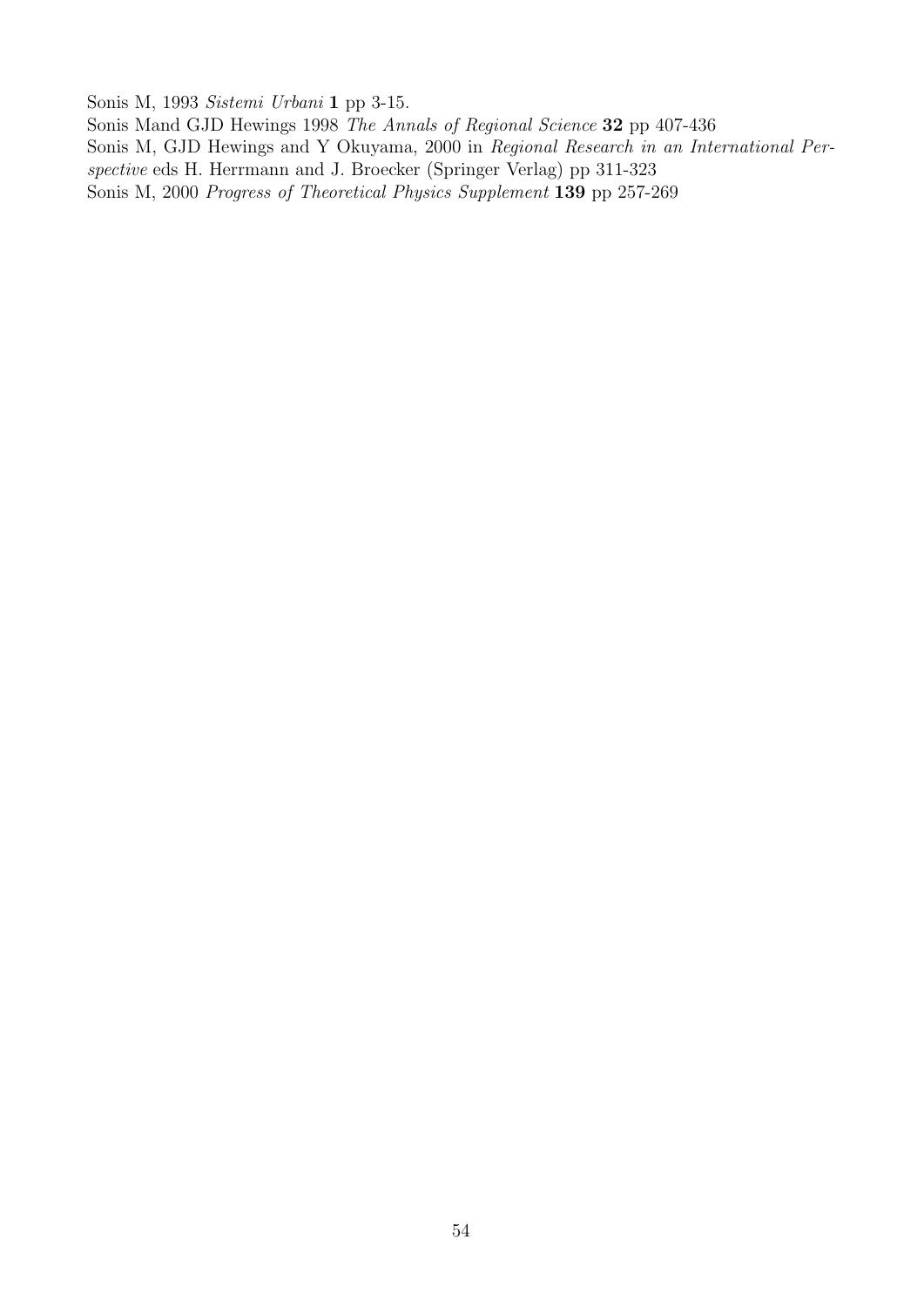# Determinism and noise in cardiovascular dynamics

## Aneta Stefanovska

Group of Nonlinear Dynamics and Synergetics, Faculty of Electrical Engineering, University of Ljubljana, Slovenia, and Department of Physics, Lancaster University, Lancaster, United Kingdom

Signals derived from the human cardiovascular system are well known to exhibit highly complex, nearly periodic, oscillatory behaviour whose nature is something of an enigma and still the subject of vigorous debate. The variation of cardiac frequency with time, known as heart rate variability (HRV), has been intensively investigated using both deterministic and stochastic methods. It has, for example, been variously described as chaotic, fractal, stochastic, and subject to 1/f fluctuations and it was proposed that the state of the system can be classified by the slope of its power spectrum on a log-log plot.

We illustrate some problems in characterising slow modes in real measurements and show that oscillatory dynamics under the influence of strong noise, coupled with a limited time of observation, can lead to a  $1/f$ -like behaviour. We review and describe some recent experiments that illuminate the problem and discuss a combination of almost periodic and stochastic frequency modulation as a signature of the system dynamics.

## References

Akselrod S, Gordon D, Ubel F A, Shannon D C, Barger A C and Cohen R J, Science 213 220 Babloyantz A and Destexhe A 1988 Biol. Cybern. 58 203

Bračič M, McClintock P V E and Stefanovska A 2000 in Stochastic and Chaotic Dynamics in the Lakes eds. D S Broomhead, E A Luchinskaya, P V E McClintock, and T Mullin (AIP, Melville, New York) pp146–153

Bračič Lotrič M, Stefanovska A, Štajer D and Urbančič Rovan V 2000 Physiol. Meas. 21 441 Di Renzo M, Parati G, Pedotti A, and Zanchetti A eds 1997 Frontiers of Blood Pressure and Heart Rate Analysis (Amsterdam, IOS Press)

Hyndman B W, Kitney R I and Sayers B Mc A 1971 Nature 233 339

Ivanov P C, Amaral L A N, Goldberger A L, Havlin S, Rosenblum M G, Struzik Z R and Stanley H E 1999 Nature 399 461

Kvernmo H D, Stefanovska A, Kirkebøen K A and Kvernebo K 1999 Microvasc. Res. 57 298 Peňáz J 1978, Automedica 2 135

Peng C K, Mietus J, Hausdorff J M, Havlin S, Stanley H E and Goldberger A R 1993 Phys. Rev. Lett. 70 1343

Poon C S and Merrill C K 1997 Nature 389 492

Söderström T, Stefanovska A, Veber M and Svenson H 2002 Am. J. Physiol.

Stanley H E, Goldberger A L, Havlin S, Ivanov P C, Peng C K 1999 Physica D 270 309 Stefanovska A and Bračič M 1999 Contemporary Phys. 40 31

Stefanovska A, Bračič M and Kvernmo H D 1999 IEEE Trans. Biomed. Eng. 46 1230

Stefanovska A, Bračič Lotrič M, Strle S and Haken H 2001 Physiol. Meas. 22 535

Stefanovska A, Luchinsky D G and McClintock P V E 2001 Physiol. Meas. 22 551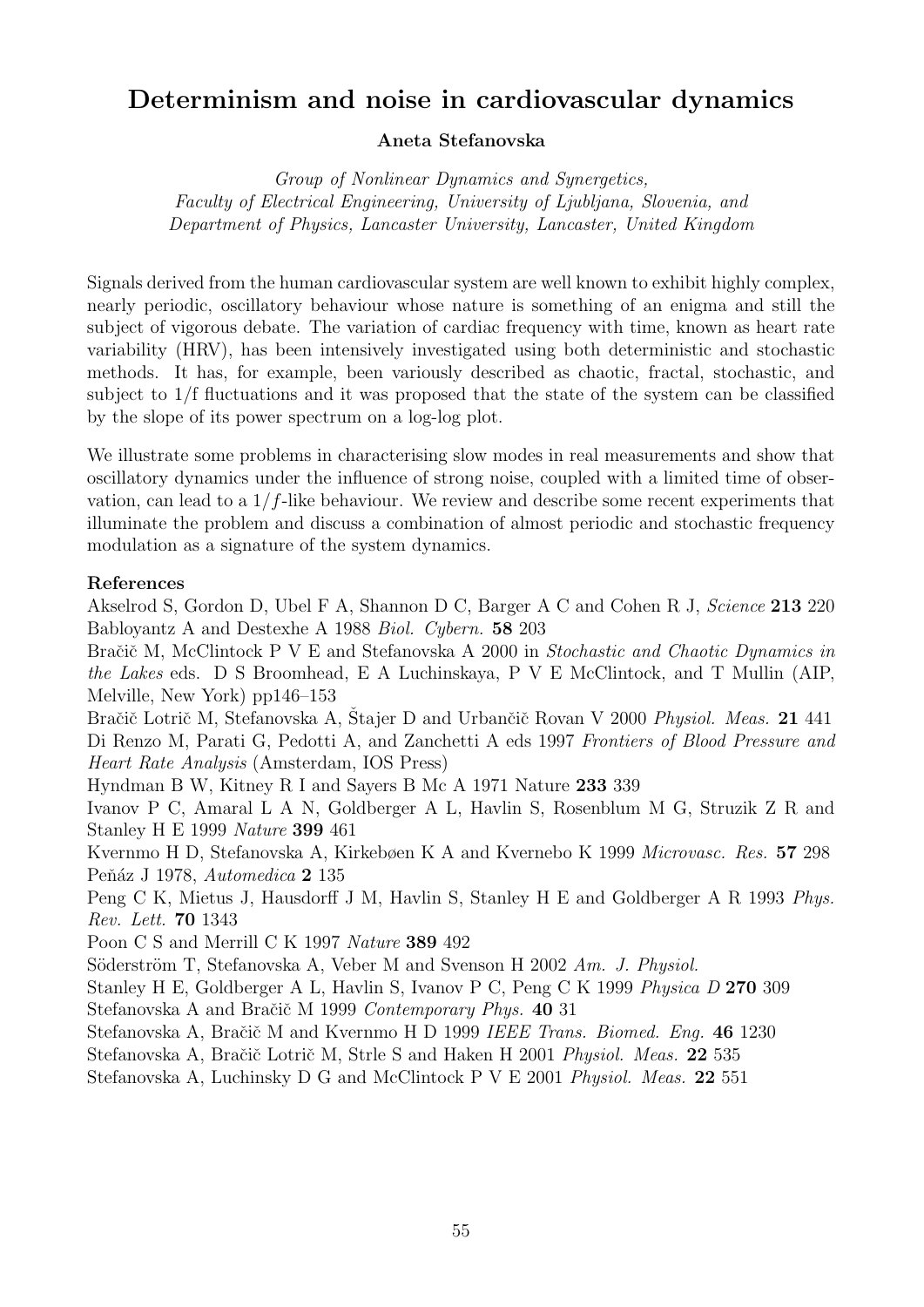# Interactions in the cardiovascular system

## Aneta Stefanovska

Group of Nonlinear Dynamics and Synergetics, Faculty of Electrical Engineering, University of Ljubljana, Slovenia, and Department of Physics, Lancaster University, Lancaster, United Kingdom

In a healthy subject in repose a volume of blood equivalent to the total amount in the body returns to the heart every minute. Several oscillatory processes characterise cardiovascular dynamics within this circulation time. Cardiac and respiratory activities act on higher frequency scales, with characteristic frequencies of 1 Hz and 0.2 Hz, respectively. The lowest frequency component, at around 0.01 Hz, has been associated with the activity of the layer of endothelial cells forming the inner surfaces of all blood vessels.

The characteristic frequencies of all the cardiovascular oscillations are found to vary in time, apparently because the oscillatory processes mutually interact. Hales and Ludwig independently described the modulation of cardiac frequency by respiration, in 1773 and 1847 respectively, a process that today is known as respiratory sinus arrhythmia. The occurrence of episodes of synchronization between the cardiac and respiratory rhythms has also been demonstrated.

Recent developments of methods based on dynamical and information theory are facilitating studies of synchronization and of the directionality of couplings between the cardiovascular oscillations. We review and discuss their characteristics in health and disease. The characteristics of the cardiac and respiratory interaction during paced respiration are used to illustrate the role of directionality of coupling in the interplay between synchronization and modulation.

## References

Bračič Lotrič M and Stefanovska A, Physica A 283 451 Hales S 1773 Statistical Essays II, Haemastatisticks (Innings Manby, London) Hildebrandt G 1987 in Temporal Disorder in Human Oscillatory System eds L Rensing, U an der Heiden and M C Mackey, (Springer, Berlin) pp160–174 Janson N B, Balanov A G, Anishchenko V S and McClintock P V E 2001 Phys. Rev. Lett. 86 1749 Kenner T and Passenhofer H 1975 Pflügers Archiv. 355 77 Ludwig C 1847 Arch. Anat. Phys. 13 242 Mrowka R, Patzak A and Rosenblum M 2000 Int. J. Bif. Chaos 10 2479 Palus M, Komarek V, Hrncir Z and Sterbova K 2001 Phys. Rev. E 63 046211 Passenhofer H and Kenner T 1975 Pflügers Archiv. 355 77 Raschke F 1987 in Temporal Disorder in Human Oscillatory System eds L Rensing, U an der Heiden and M C Mackey, (Springer, Berlin) pp152–158 Raschke F 1991 in Rhythms in Physiological Systems eds H Haken and H P Koepchen (Springer, Berlin) pp155–164 Rosenblum M G, Cimponeriu L, Bezerianos A, Patzak A and Mrowka R 2002 Phys. Rev. E 65 041909 Schäfer C Rosenblum M G, Kurths J and Abel H H 1998 Nature 293 239 Schäfer C Rosenblum M G, Abel H H and Kurths J 1999  $Phys. Rev. E$  60 857 Stefanovska A and Hožič M 2000 Prog. Theor. Phys. Suppl. No139 270.

Stefanovska A et al 2000 Phys. Rev. Lett. 85 4831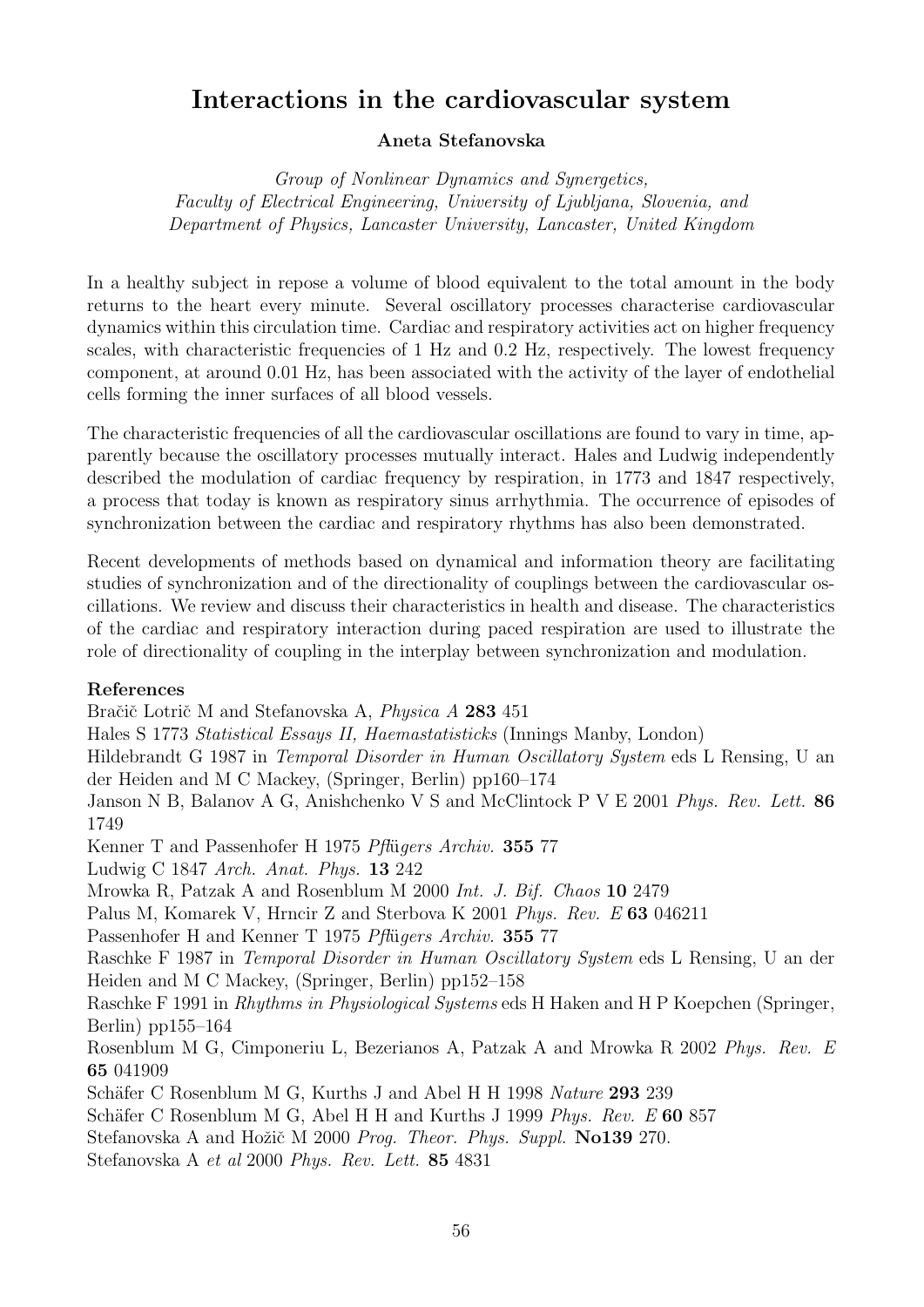## Microwave experiments in chaotic and disordered systems

#### Hans-Jürgen Stöckmann

Fachbereich Physik Philipps-Universität Marburg, Germany

In a sequence of two talks microwave experiments on spectra, line widths, and field distributions in various closed and open microwave resonators are presented with special emphasis on universal features common to all chaotic systems.

# 1. The random-superposition-of-plane-waves approach

According to a conjecture of Berry (1977) at any point in a chaotic billiard the wave function may be described by a random superposition of plane waves,

$$
\psi(r) = \sum_n a_n e^{i\mathbf{k}_n \mathbf{r}_n} ,
$$

where the modulus  $k = |\mathbf{k}_n|$  of the incoming waves is fixed, but directions  $\mathbf{k}_n/k$  and amplitudes  $a_n$  are considered as random. As an consequence of the central-limit theorem the approach predicts Gaussian distributions for the wave function amplitudes, or, equivalently, Porter-Thomas distributions for their squares. Such distributions have been observed for the first time for wave functions of chaotic billiards (McDonald and Kaufman 1988), and subsequently in numerous simulations and experiments on chaotic and disordered systems.

In this lecture microwave experiments are presented, exploiting further consequences of the Berry conjecture. Results for field distributions and spatial correlation functions in threedimensional Sinai resonators (Dörr *et al* 1998) are presented. For spectral level dynamics in a disordered system with the position of one impurity as the parameter the approach allows to calculate velocity distributions and velocity autocorrelation functions which are in complete agreement with the experiment (Barth et al 1999). In open billiards and billiards with broken time-reversal symmetry the distributions of currents and vortices, as well as the vortex distance distribution are measured and compared with the prediction from the Berry conjecture (Barth and Stöckmann, Vraničar et al).

#### References

Berry M 1977 J. Phys. A 10 2083 McDonald S and Kaufman A 1988 Phys. Rev. A 37 3067 Dörr U, Stöckmann H J, Barth M and Kuhl U 1998 Phys. Rev. Lett. 80 1030 Barth M, Kuhl U and Stöckmann H J 1999 Phys. Rev. Lett. 82 2026 Barth M and Stöckmann H J Current and vortex statistics in microwave billiards, to be published Vraničar M et al. 'Persistent currents' and eigenfunctions in microwave resonators with broken time reversal symmetry, to be published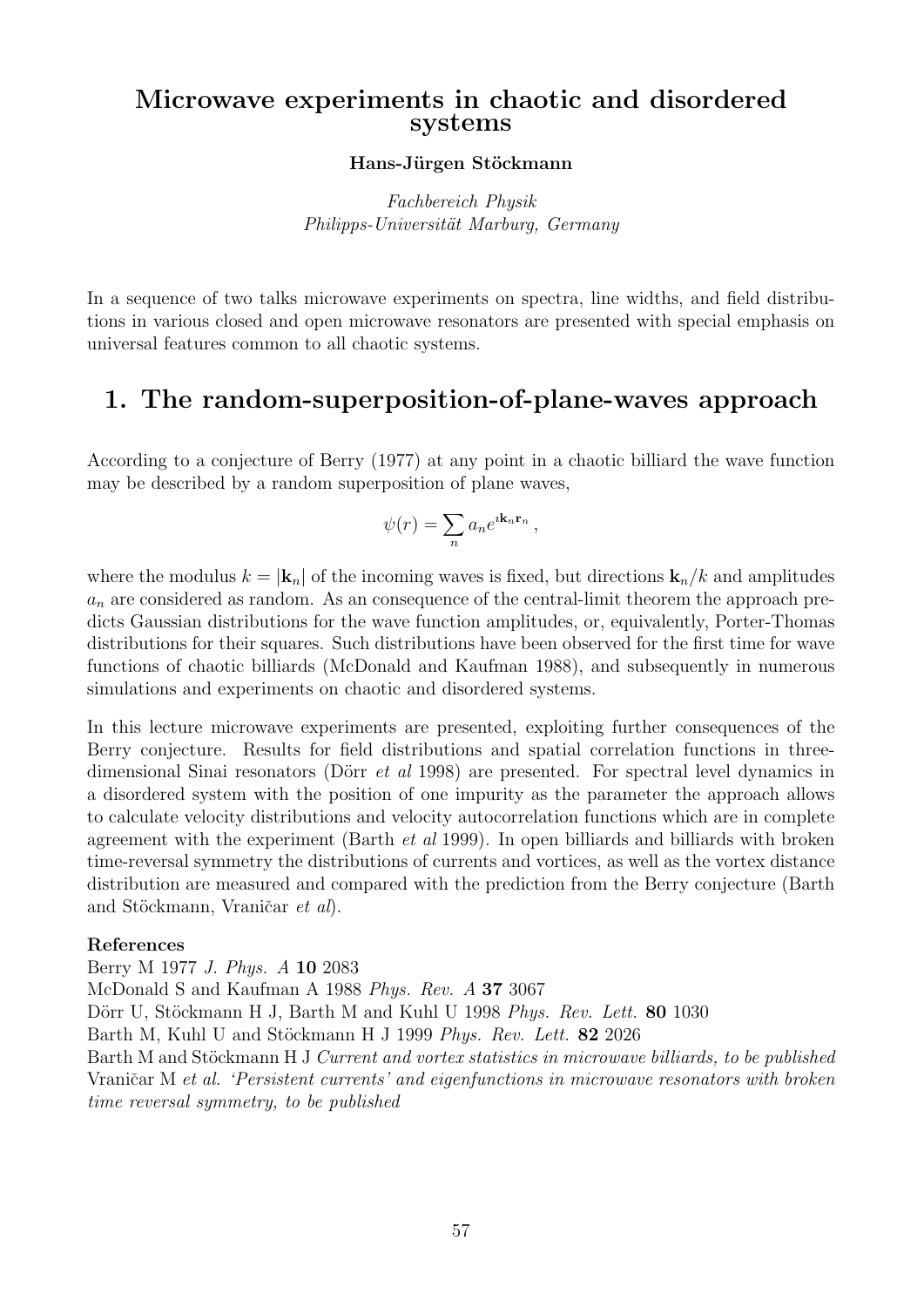# 2. Open microwave billiards as scattering systems

Whenever a microwave experiment is performed, the system has to be opened either by attaching wave guides or introducing antennas. This has the unavoidable consequence that the system is perturbed, and the measurement always yields an unwanted combination of properties of the system and the apparatus. A tailor-made approach to cope with this situation is provided by scattering theory. For the case of isolated resonances an expression for the matrix elements of the scattering matrix is obtained,

$$
S_{ij} = \delta_{ij} - 2i\gamma \sum_n \frac{\psi_n(r_i)\psi_n(r_j)}{k^2 - k_n^2 + \frac{i}{2}\Gamma_n},
$$

which is a direct equivalent of the Breit-Wigner formula known from nuclear physics for many years (Stein *et al* 1995, see chapter 6 of Stöckmann 1990 for details). In the equation  $\psi_n(r_i)$  is the value of the wave function of the billiard (with Dirichlet boundary conditions at the wall, and Neumann ones at the opening) at the coupling position  $r_i$ .  $\gamma$  is a parameter describing the coupling to the wave guide or the antenna.

This correspondence of microwave billiards with atomic nuclei can be used to check predictions from theory which are unaccessible in nuclear physics. As an example the first unambiguous demonstration of resonance trapping is presented, namely the phenomenon that with increasing coupling strength the widths of the resonances do not increase unlimited but finally decrease again (Persson et al 2000). If the transmission through a cavity with a number of incoming and outgoing channels is measured as a function of frequency, irregular fluctuations are observed, an equivalent to the Ericson fluctuations observed in nuclear scattering processes. The distribution of these fluctuations was studied in an open microwave billiard in dependence of the number of channels, both for systems with and without time-reversal symmetry, and the results were compared with random matrix predictions (Schanze et al 2001). A new parameter comes into play if absorption is involved, which is unavoidable in experiments anyway, but has been considered by theory only recently (Beenakker and Brouwer 2001). Again the experiment is able to verify the theoretical predictions perfectly (Méndez et al).

#### References

Stein J, Stöckmann H J and Stoffregen U Phys. Rev. Lett. 75 53 Stöckmann H J 1990 Quantum Chaos – An Introduction (Cambridge: Cambridge University press) Persson E, Rotter I, Stöckmann H J and Barth M 2000 Phys. Rev. Lett. 85 2478 Schanze H, Alves E, Lewenkopf C and Stöckmann H J 2001 Phys. Rev. E 64 065201(R) Beenakker C and Brouwer P 2001 Physica E 9 463 Méndez-Sánchez R et al. Distribution of reflection eigenvalues in absorbing chaotic microwave cavities, to be published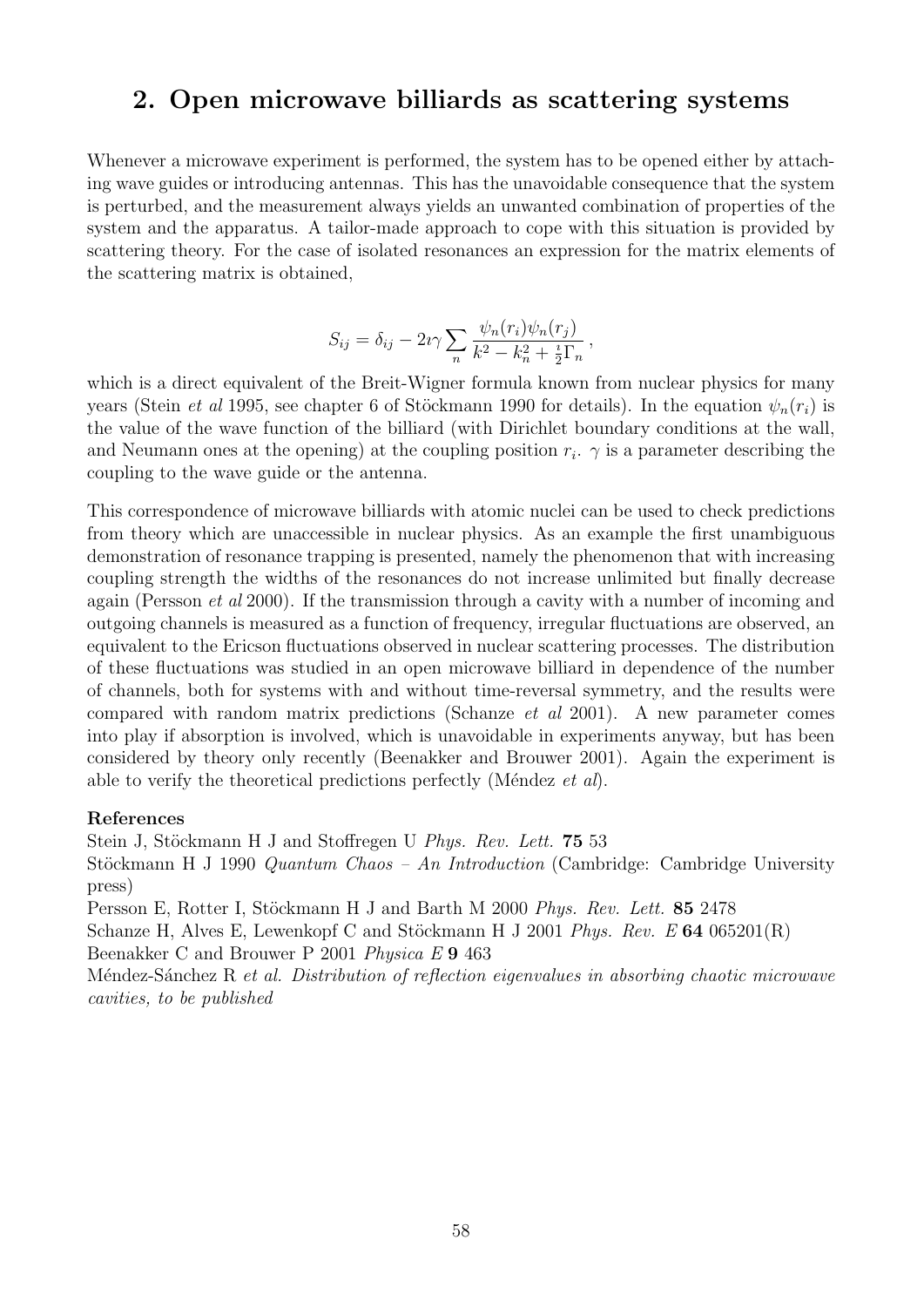# Quantum chaos on graphs

#### Gregor Tanner

School of Mathematical Sciences, University of Nottingham, University Park, Nottingham NG7 2RD, United Kingdom gregor.tanner@nottingham.ac.uk

Quantum graphs have recently been introduced as model systems to study quantum problems with chaotic classical limit (Kottos and Smilansky 1997). The most fascinating features of quantum graphs are that they can be constructed easily and almost at will covering a variety of classical limits such as chaotic dynamics, scattering or diffusive behaviour. Yet, the quantum mechanics can be formulated in terms of unitary propagators on finite Hilbert spaces. In addition, quantum graphs show many of the phenomena observed in more general quantum systems such as universality of the spectral statistics or Anderson localisation.

I will review recent developments on quantum graphs and generalise these concepts to quantum propagation on arbitrary, directed graphs (Tanner 2000). In its simplest version, the wave dynamics on the graph is solely determined by the topology of the graph given by the adjacency matrix, metric properties, that is, the length of the edges, and dynamical properties entering as (complex) transition amplitudes describing transitions between edges at the vertices. Necessary and sufficient conditions for a graph to be 'quantisable' can be given (Pakonski et al 2002).

A specific quantum graph can in a natural way be associated with an ensemble of unitary matrices (Tanner 2001). The 'classical' dynamics on the graph can be interpreted as a Markov chain defined on the graph with stochastic transition matrix T obtained from the unitary propagator on the graph (Kottos and Smilansky 1997, Pakoński et al 2001). I will formulate a conjecture linking universality of the statistical properties of the unitary matrix ensemble after ensemble average to the spectral gap of the stochastic transition matrix. More precisely, it is expected that the matrix ensemble follows random matrix statistics in the limit of large network size, if the spectral gap  $\Delta$ , that is, the minimal distance of eigenvalues of **T** from the unit circle, scales like (Tanner 2001)

$$
\lim_{N \to \infty} \frac{\log N}{\Delta(N)N} = 0
$$

where  $N$  is the number of edges in the graph. Some examples will be presented. Results on correlation functions for eigenvalues and spectral determinants will be discussed (Tanner 2002).

#### References

Kottos T and Smilansky U 1997 Phys. Rev. Lett. 79 4794 Pakoński P, Życzkowski K and Kuś M 2001 *J. Phys. A* 34 9393 Pakoński P, Tanner G and Zyczkowski K 2002 *Line-graph families and their quantisation*, preprint Tanner G 2000 J. Phys. A 33 3567 Tanner G 2001 J. Phys. A 34 8485 Tanner G 2002 The autocorrelation function for spectral determinants of quantum graphs, to appear in J. Phys. A (nlin.CD/0203027v2)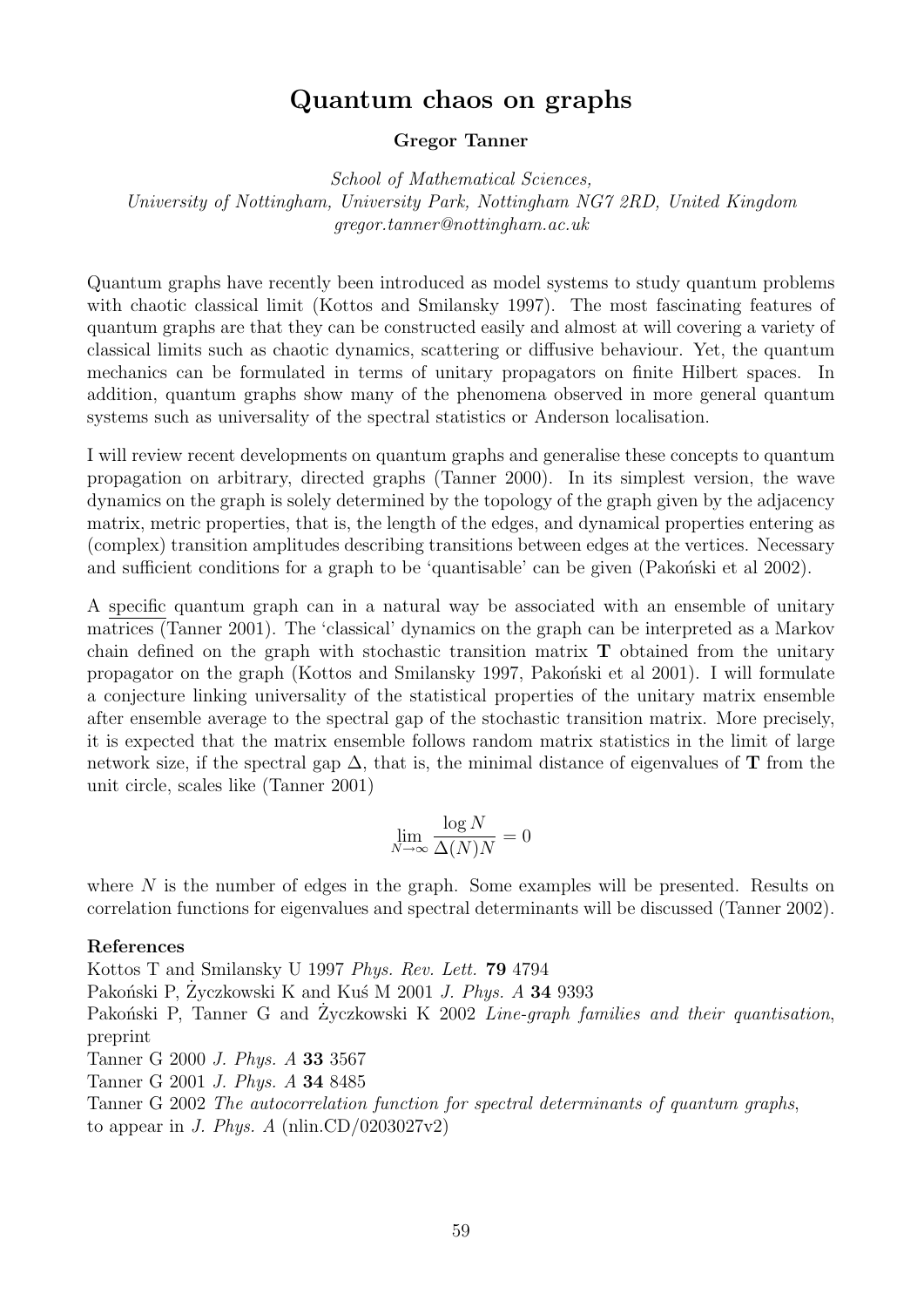# Classical and quantum spectra of intermittent dynamics

#### Gregor Tanner

School of Mathematical Sciences, University of Nottingham, University Park, Nottingham NG7 2RD, United Kingdom gregor.tanner@nottingham.ac.uk

Intermittency is a typical phenomenon on the transition from order to chaos. The existence of intermittent behaviour in dynamical systems can in general be traced back to the presence of marginal stability either at a single periodic orbit or along the boundary of stable islands. This leads to nearly regular together with strongly chaotic dynamics in connected components of the phase space. Intermittency is typically accompanied by algebraic decay of correlation and long tail memory effects. In this talk, I will present techniques to calculate the spectra of Frobenius-Perron operators for intermittent systems in terms of periodic orbits. Implications for a periodic orbit quantisation of intermittent dynamics using Gutzwiller's trace formula will be discussed briefly.

Periodic orbits, which approach the marginal stable regime in phase space are characterised by a vanishing Lyapunov exponent

$$
\lambda_p = \frac{\log \Lambda_p}{T_p} \to 0, \quad \text{for} \quad T_p \to \infty
$$

with  $\Lambda_p$  the largest eigenvalue of the Monodromy matrix along the orbit. The algebraic decay in the eigenvalues  $\Lambda_p$  induces divergences in trace formula, which need to be removed systematically (in addition to the usual problem of overcoming convergence problems due to the exponential proliferation of periodic orbits). This leads to periodic orbit expansions of the trace of the Frobenius Perron operator in terms of families of periodic orbits converging towards the marginal stable region.

The talk is mainly based on the chapter on intermittency in the web-book by Cvitanović  $et$ al. I will introduce the method for a specific 1d-piecewise linear map for which the algebraic decay behaviour can be calculated explicitly. Generalisations to arbitrary uni-model maps will be given. The stadium billiard will serve as an example to discuss modifications of the method for semiclassical periodic orbit formulas (Tanner 1997).

#### Related references

P. Cvitanović et al Classical and Quantum Chaos - A Cyclist Treatise, http://www.nbi.dk/ChaosBook/ H. H. Rugh 1999 Invent. Math. 135 1

T. Prellberg 2002 Complete Determination of the Spectrum of a Transfer Operator associated with Intermittency, preprint (nlin.CD/0108044 v1)

- G. Tanner, K. Hansen and J. Main 1996 Nonlinearity 9 1641
- G. Tanner 1997 J. Phys. A. 30 2863
- G. Tanner, K. Richter and J. M. Rost 2000 Review of Modern Physics 72 497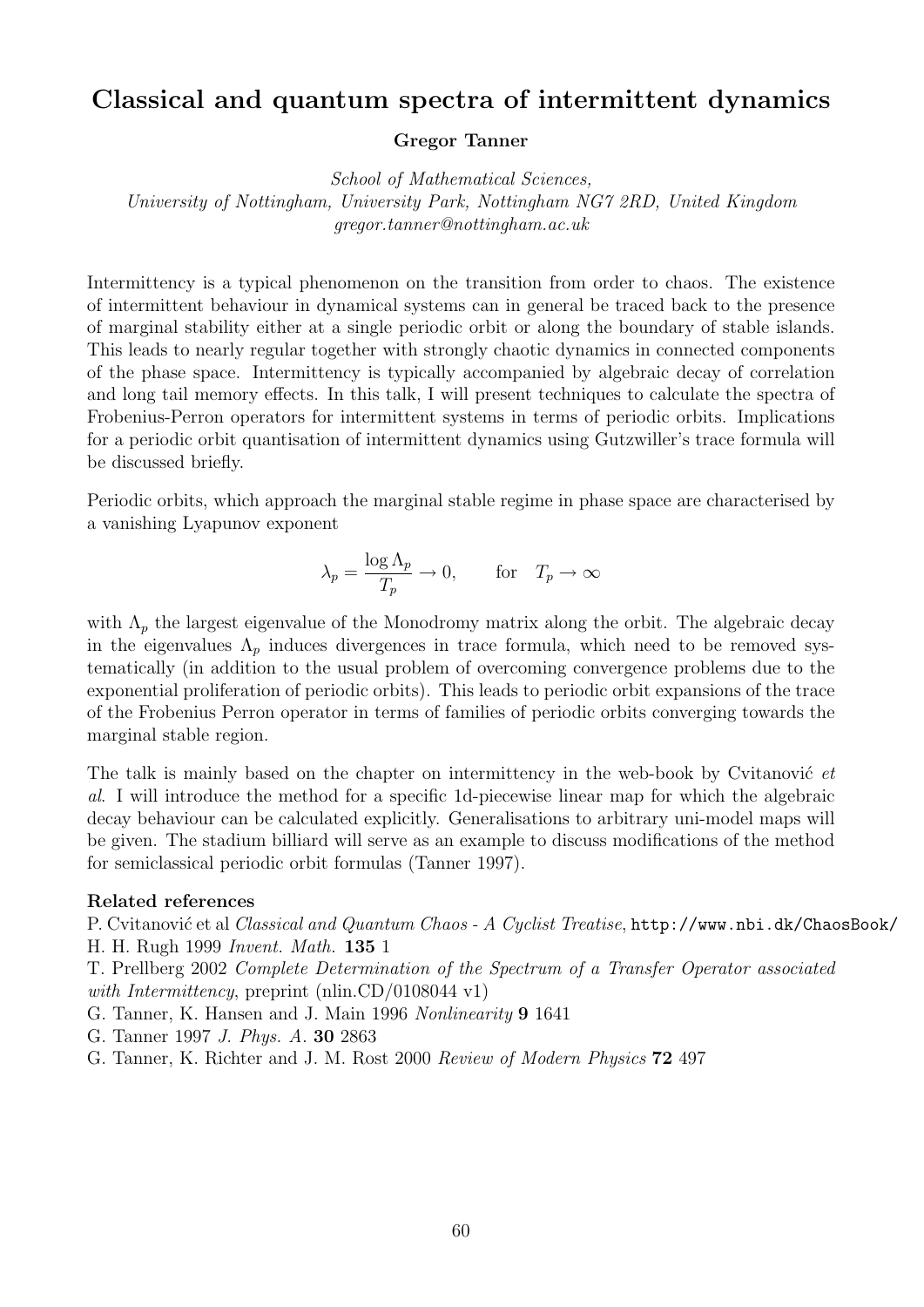# Development of demand-controlled deep brain stimulation-techniques based on stochastic phase resetting

#### Peter A. Tass

Institute of Medicine, Research Centre Jülich, 52425 Jülich, Germany and Department of Stereotactic and Functional Neurosurgery, University of Cologne, 50924 Cologne, Germany

Pathological cerebral synchronization may severely perturb brain function as observed in several neurological diseases like Parkinson's disease and essential tremor. In patients that do no longer respond well to drug therapy, depth electrodes are chronically implanted in target areas located in the thalamus or the basal ganglia. To suppress the pathologically synchronized firing, a permanent high-frequency (> 100 Hz) stimulation is performed (Benabid et al. 1991, Blond et al. 1992). Although the therapeutic effects are impressive, there are nevertheless significant drawbacks: (i) The energy consumption of the permanent stimulation is quite high. Thus, the generator (plus battery) has to be exchanged after 1-3 years by means of an operation. (ii) Even more important is the fact that the permanent high-frequency input is an unphysiological type of stimulation which causes the stimulated target areas to adapt. In a number of patients the amplitude of the stimulation has to be increased over the years, in order to maintain the tremor suppressive effect. With increasing stimulation amplitude, however, the probability of the occurence of severe side effects (like dysarthria, dysaesthesia, cerebellar ataxia, psychotic symptoms) increases.

With methods from synergetics (Haken 1983) and statistical physics (Kuramoto 1984) the concept of phase resetting (Winfree 1984) was extended to populations of interacting oscillators subjected to random forces (Tass 1999). This stochastic phase resetting approach has lead to the development of demand-controlled deep brain stimulation techniques (Tass 2001a-2001c, 2002a, 2002b). The latter work in a completely different way compared to the standard highfrequency stimulation: While the standard technique probably simply suppresses the neuronal firing in the target area (Wielepp et al. 2001), the novel techniques only desynchronize the firing whenever it gets pathologically synchronized. In this way, the novel methods intent to bring the neurons' dynamics as close to the physiological state (i.e. to the uncorrelated firing) as possible. The talk is about both theory and first experimental results.

#### References

Benabid AL et al. 1991 The Lancet 337 403 Blond S et al. 1992 J. Neurosurg. 77 62 Haken H Advanced Synergetics (Springer, Berlin, 1983) Kuramoto Y Chemical Oscillations, Waves, and Turbulence (Springer, Berlin, 1984) Tass PA Phase Resetting in Medicine and Biology – Stochastic Modelling and Data Analysis (Springer, Berlin, 1999) Tass PA 2001a Europhys. Lett. 53 15 Tass PA 2001b Biol. Cybern. 85 343 Tass PA 2001c Europhys. Lett. 55 171 Tass PA 2002a Europhys. Lett. 57 164 Tass PA 2002b Biol. Cybern. (in press) Wielepp JP et al. 2001 Clin. Neurol. Neurosurg. 103 228 Winfree AT The Geometry of Biological Time (Springer, Berlin, 1980)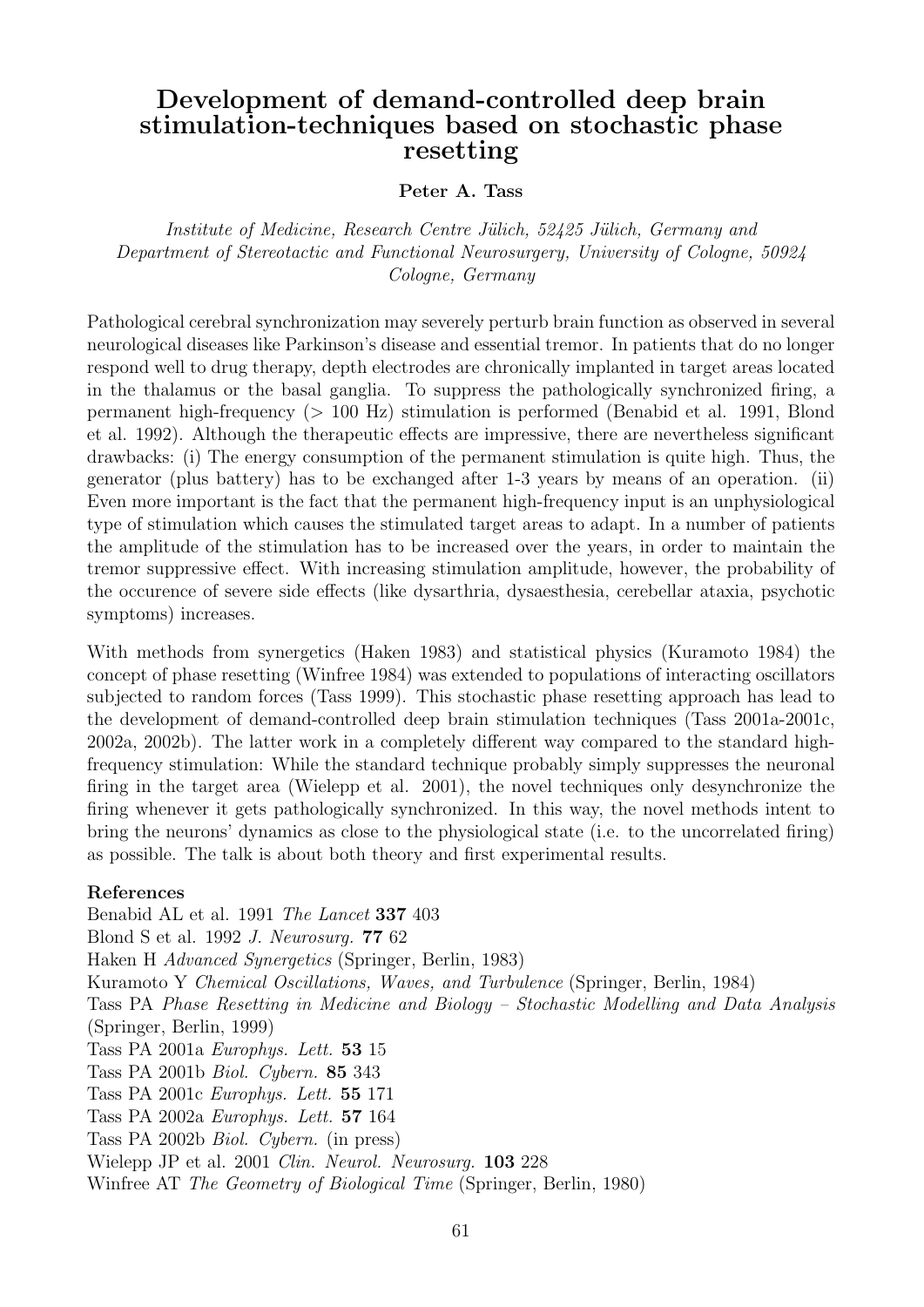# Synchronization tomography and phase resetting tomography:

Three-dimensional anatomical localization of spontaneous and stimulus-locked synchronization in the human brain

## Peter A. Tass

Institute of Medicine, Research Centre Jülich, 52425 Jülich, Germany and Department of Stereotactic and Functional Neurosurgery, University of Cologne, 50924 Cologne, Germany

Cerebral synchronization processes play an essential role under both physiological (Freeman 1975) and pathological (Llinás and Jahnsen 1982, Bergman et al. 1994) conditions. To detect and localize phase synchronization and stochastic phase resetting dynamics in the human brain non-invasively with magnetoencephalography novel methods have been developed:

1. Synchronization tomography (Tass et al. 2002): First, the cerebral current source density is reconstructed in each cerebral voxel (i.e. volume element) for each time  $t$  by means of the magnetic field tomography (MFT) (Ioannides et al. 1990). Next, the phase synchronization analysis (Tass et al. 1998) is applied to each voxel and to external reference signals such as muscular activity. In this way brain/brain- and brain/muscle phase synchronization are determined. It turns out that phase synchronization is a fundamental coordination principle in cerebral motor control (Tass et al. 2002).

2. Phase resetting tomography: The cerebral current source density is reconstructed with MFT. Next, a stochastic phase resetting analysis (Tass 1999, 2002a, 2002b) is applied to each voxel as well as to all pairs of voxels and external signals. This enables the detection of transient stimulus-locked response clustering and transient stimulus-locked synchronization and desynchronization. In contrast, standard techniques like cross-trial averaging or cross-trial cross-correlation are not able to detect such processes and may even produce artifacts.

The talk is about the theoretical background of the novel methods, their application to experimental data, and their diagnostic relevance.

## References

Bergman H et al. 1994 J. Neurophysiol. 72 507 Freeman WJ Mass action in the nervous system (Academic Press, New York, 1975) Ioannides AA et al. 1990 Inverse Problems 6 523 Llinás R and Jahnsen H 1982 Nature 297 406 Tass PA Phase Resetting in Medicine and Biology – Stochastic Modelling and Data Analysis (Springer, Berlin, 1999) Tass P et al. 1998 Phys. Rev. Lett. 81 3291 Tass PA 2002a Europhys. Lett. (in press) Tass PA 2002b Chaos (in press) Tass PA et al. 2002 (submitted)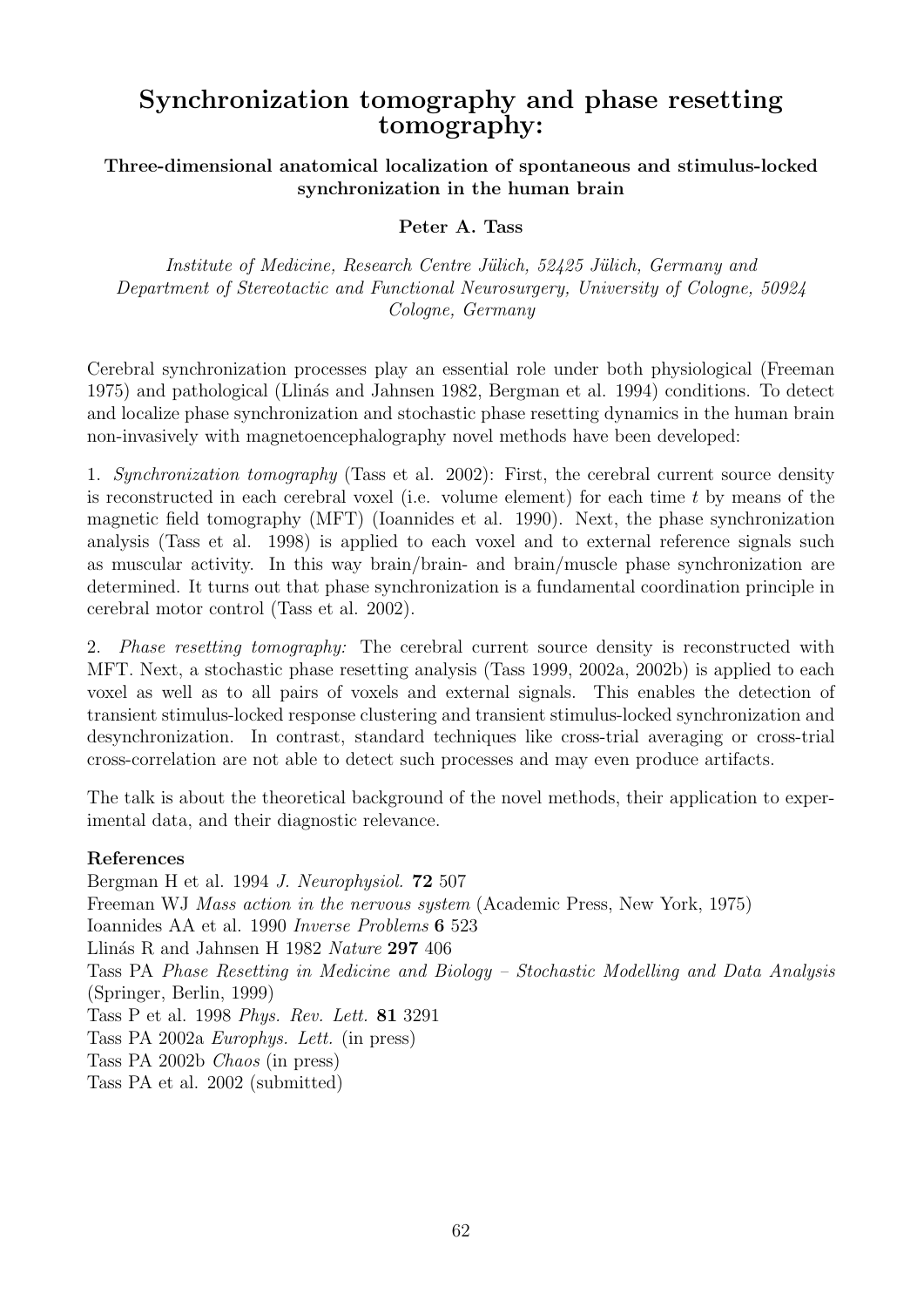# Clustering in granular gas I: Birth and sudden death of a cluster

### Ko van der Weele

Department of Applied Physics, University of Twente, P.O. Box 217, 7500 AE Enschede, The Netherlands

The key feature of a granular gas, making it fundamentally different from any ordinary molecular gas, is its tendency to form clusters (Goldhirsch and Zanetti, 1993; Kudrolli et al., 1997). This can be traced back to the inelasticity of the collisions between the particles. In applications such as conveyor belts and sorting machines, the clustering is an unwanted and very costly effect. Here we study the phenomenon in the setting of the so-called Maxwel Demon experiment (Eggers, 1999).

Granular material in N connected compartments is brought into a gaseous state through vertical shaking. For sufficiently strong shaking the particles are uniformly distributed over the compartments, but if the shaking intensity is lowered this uniform distribution gives way to a clustered state. The clustering transition is experimentally shown to be of 2nd order for  $N = 2$ and of 1st order for  $N > 3$ . In particular, the latter is *hysteretic*, involves long-lived transient states, and exhibits a striking lack of time reversibility (Van der Weele et al., 2001; Van der Meer et al., 2001).

In the strong shaking regime, a cluster breaks down very abruptly (sudden death) and in its further decay shows anomalous diffusion, with the length scale going as  $t^{1/3}$  rather than the standard  $t^{1/2}$  (Van der Meer et al., 2002). We focus upon the self-similar nature of this process. The observed phenomena are all accounted for within a dynamical flux model.

#### References

Eggers J, Sand as Maxwell's demon, Phys. Rev. Lett. 83, 5322-5325 (1999).

Goldhirsch I and Zanetti G, Clustering instability in dissipative gases, *Phys. Rev. Lett.* **70**, 1619-1622 (1993).

Kudrolli A, Wolpert M, and Gollub JP, Cluster formation due to collisions in granular material, Phys. Rev. Lett. 78, 1383-1386 (1997).

Van der Meer, Van der Weele, Lohse D, Bifurcation diagram for compartmentalized granular gases, Phys. Rev. E 63, 061304 (2001).

Van der Meer D, Van der Weele K, and Lohse D, Sudden collapse of a granular cluster, Phys. Rev. Lett., 88, 174302 (2002).

Van der Weele K, Van der Meer D, Versluis M, and Lohse D, Hysteretic clustering in granular gas, Europhys. Lett. 53, 328-334 (2001).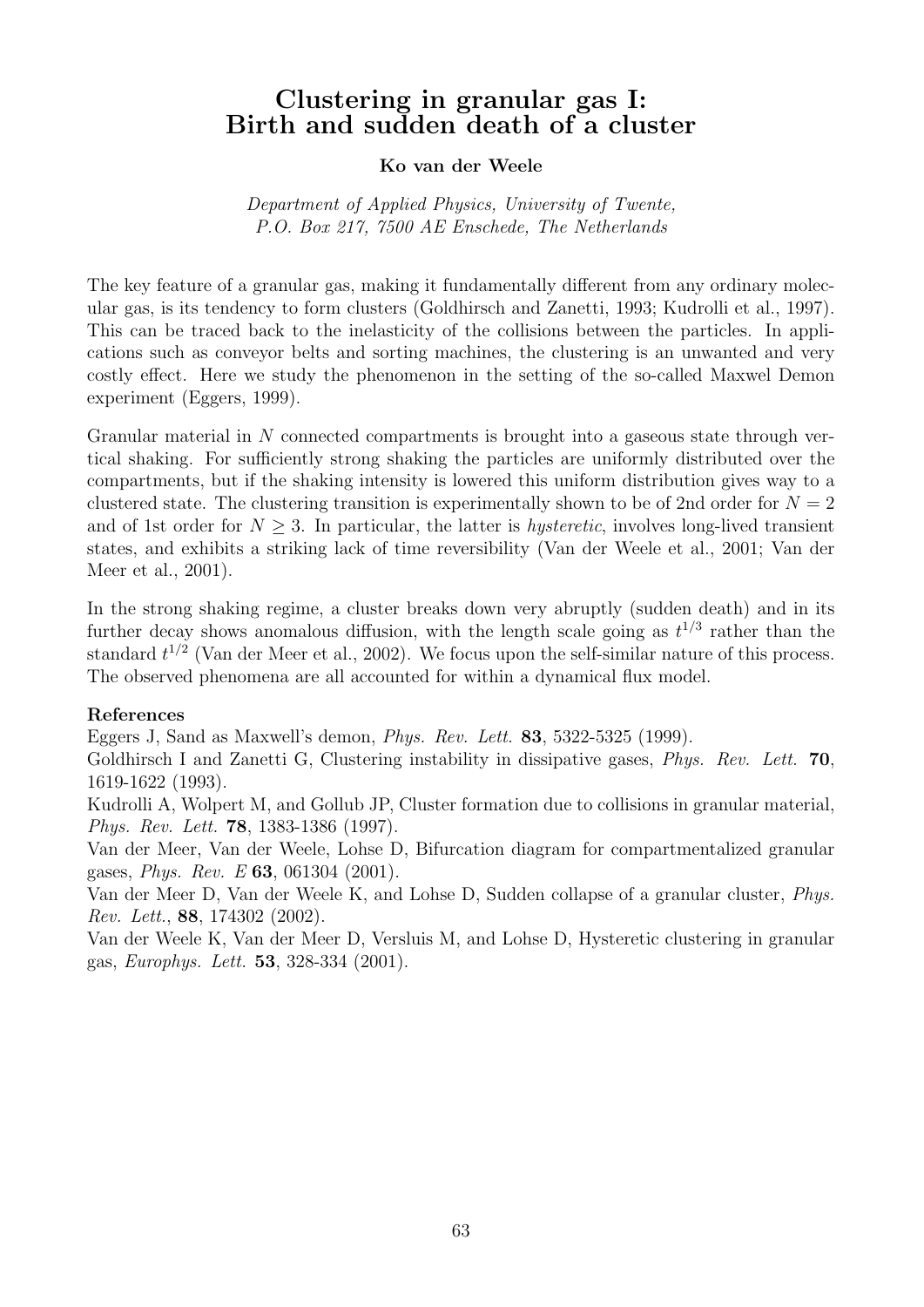# Clustering in granular gas II: David vs. Goliath and other competitive effects

## Ko van der Weele

Department of Applied Physics, University of Twente, P.O. Box 217, 7500 AE Enschede, The Netherlands

There are many extensions of the Maxwell Demon experiment. First we consider a bi-disperse mixture consisting of large and small particles (Mikkelsen et al., 2002). This is done with an eye to practical applications, where granular material is rarely mono-disperse. For moderate shaking the material clusters into the compartment which initially contained most of the large particles: Goliath wins. For very mild shaking, however, the cluster goes into the compartment originally dominated by small particles: David wins. These experimental observations are quantitatively explained within a bi-disperse version of the flux model.

Second, we study a system in which the compartments are arranged in the form of a staircase, resembling an industrial conveyor belt. The central topic here is the competition between the clustering effect and the natural tendency of the particles to stream downwards. When a cluster is formed, one can get rid of it by shaking sufficiently hard. The ensuing transition to the desired uniform flow is found to be a self-similar process involving Burgers-like shockwaves (Kloosterman et al., 2002).

Finally, we discuss two related clustering phenomena from other fields: the traffic jam problem (Helbing, 2001) and the formation of sand ripples at the beach (Andersen et al., 2001). Both turn out to be well described by flux models markedly similar to our own.

## References

Andersen KH, Chabol ML, and Van Hecke M, Dynamical models for sand ripples beneath surface waves, Phys. Rev. E 63, 066308 (2001).

Helbing D, Traffic and related self-driven many-particle systems, Rev. Mod. Phys. 73, 1067- 1141 (2001).

Kloosterman M, Van der Meer D, and Van der Weele K, Granular shockwaves on a staircase, preprint (2002).

Mikkelsen R, Van der Meer D, Van der Weele K, and Lohse D, Competitive clustering in bidisperse granular gas, preprint (2002).